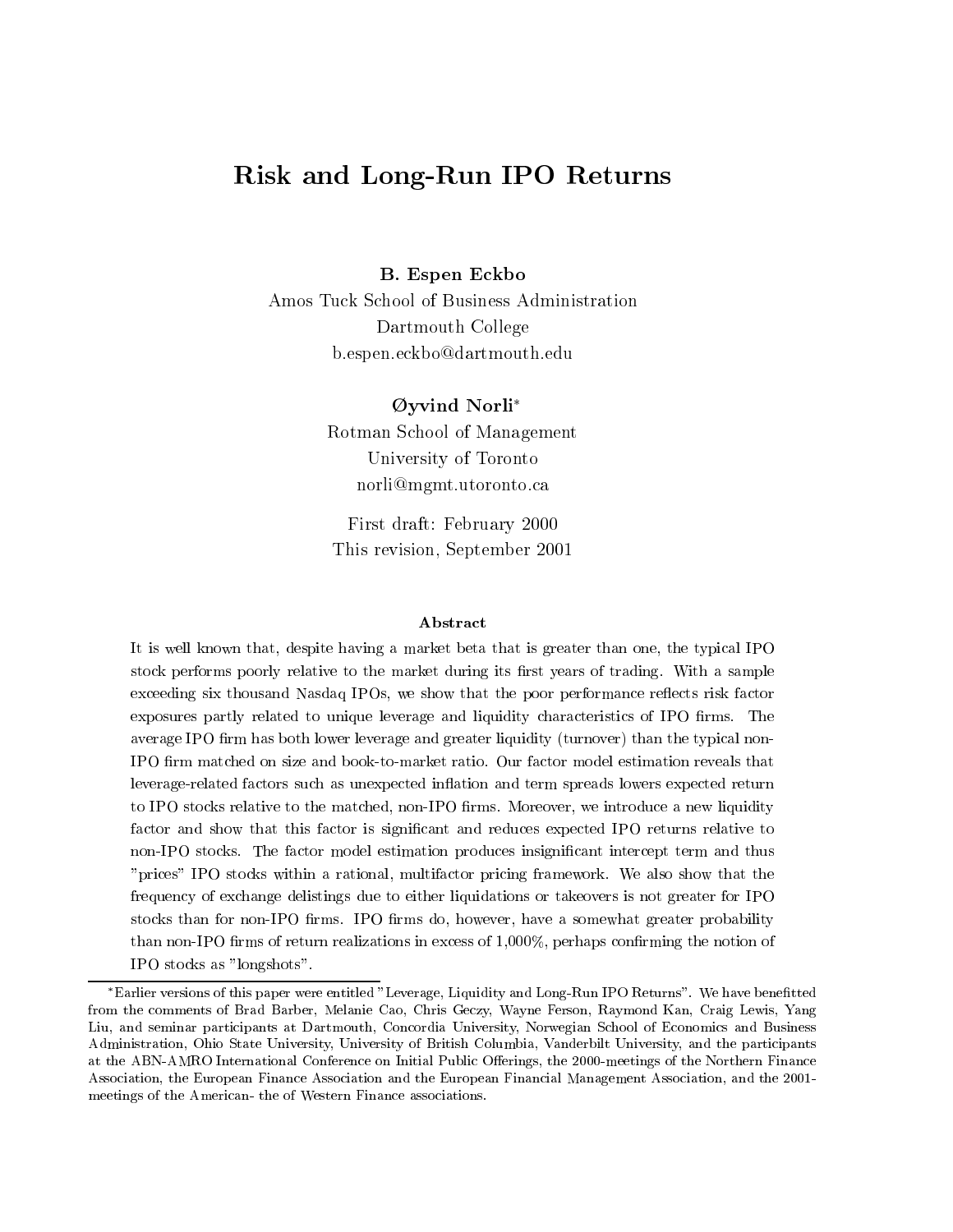### 1Introduction

Firms moving from the early start-up phase to a successful initial public offering (IPO) have signicantly increased their odds in favor of long-run survival. This risk reduction notwithstanding, IPO stocks are commonly viewed as "longshots" when compared to more seasoned, publicly traded equities. As the firm generates earnings and increases its pledgeable asset base in the post-IPO period, it gains access to new funding sources—including public debt markets—which further reinforces its chance of survival. Moreover, the scrutiny that goes with public trading tends to reduce information asymmetry and increases stock liquidity. In fact, there is substantial evidence that underwriter fees and offering price discounts are smaller for seasoned equity offerings (SEOs) than for IPOs, as suggested by the risk-reducing effects of stock exchange seasoning.<sup>1</sup>

It is also well known that despite the deep initial offering price discount, IPO stocks generate low returns over holding periods of two-to-five years following the IPO date. To some researchers, these holding-period returns appear so low as to challenge the fundamental notion of rational and efficient capital market pricing [e.g., Ritter (1991), Loughran and Ritter (1995)], and provide a motivation for the development of behavioral asset pricing models where the marginal investor is slow to assimilate publicly available information [e.g., Daniel, Hirshleifer, and Subrahmanyam (1998), Barberis, Shleifer, and Vishny (1998), Hong and Stein (1999)].

This paper addresses the ongoing controversy over the nature and determinants of the generally low long-run IPO stock returns. Existing empirical evidence fails to provide clear answers. Fama and French (1993) document that small growth stocks generally have low returns during the post-1963 period. Moreover, Brav, Geczy, and Gompers (2000) report that the Fama and French (1993) three-factor model prices their portfolio of IPO stocks (in the sense that the three-factor model regressions fail to produce signicant intercept terms). This suggests that the low IPO stock returns is in part a manifestation of a more general phenomenon affecting small growth stocks. It does not, however, resolve the issue of what this "general phenomenon" might be (other than lowering book-to-market ratios). Moreover, Loughran and Ritter (2000) and others essentially maintain that risk factors represented by (unconstrained) stock portfolios of the type in Fama and French (1993) lack the power to discriminate between rational and irrational pricing theories. The problem is

<sup>&</sup>lt;sup>1</sup>See, e.g., Eckbo and Masulis (1995) and Ibbotson and Ritter (1995) for reviews of much of the evidence on direct flotation costs.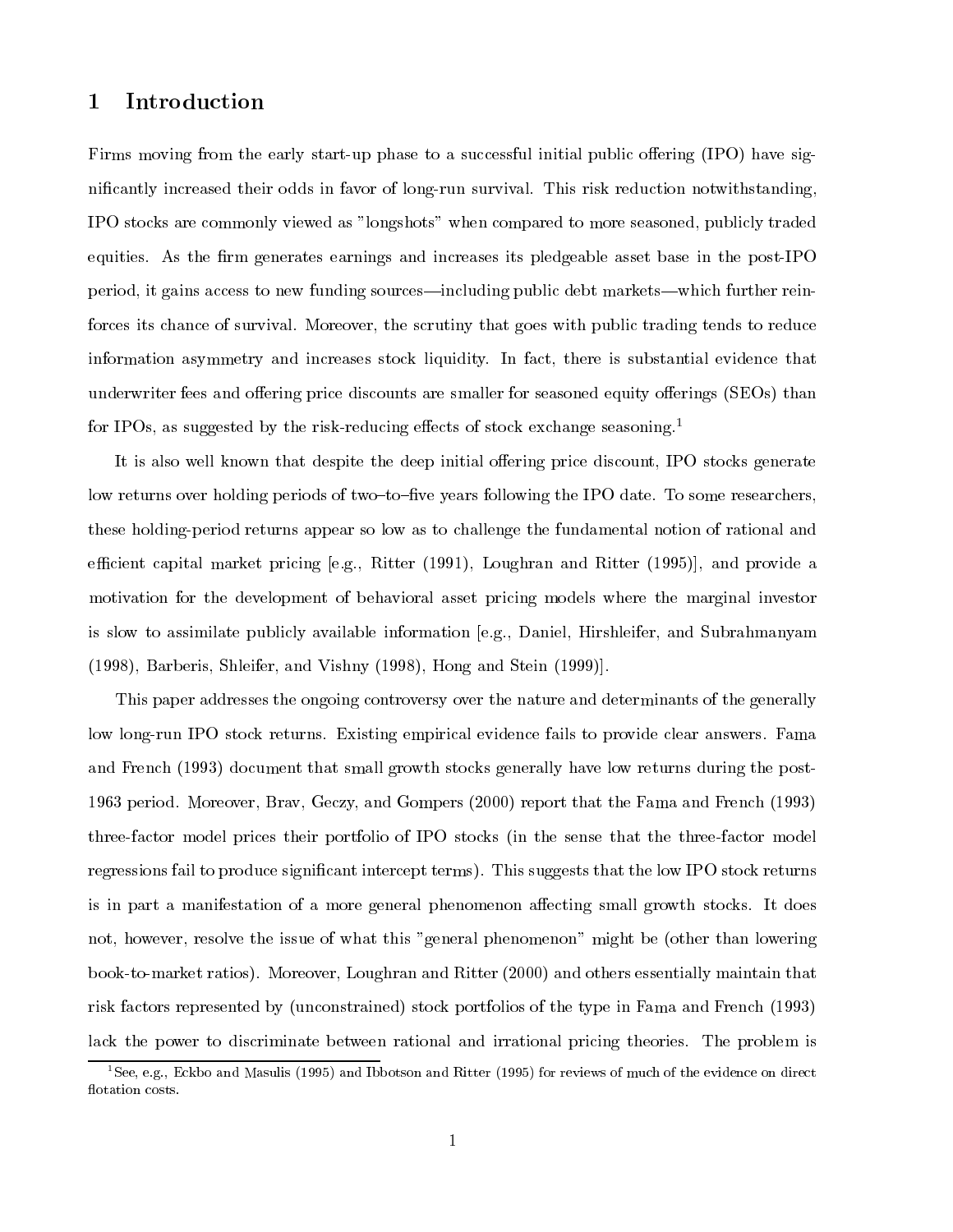that such stock portfolios (and therefore the model expected return) are affected by the market sentiment to the same degree as the underlying securities.

We address the long-run IPO return controversy using the most comprehensive sample to date: in excess of six thousand IPOs that took place on the Nasdaq from its opening in 1973 through year 1998. We focus exclusively on the Nasdaq exchange as more than 90% of all IPOs over this time periods took place in this market. Nasdaq IPO firms are "small" within the NYSE/AMEX stock universe but closer to "average" within the Nasdaq population. Thus, when we draw a control firm matched on equity size, we are drawing a typical-sized Nasdaq firm. We then study how the IPO stock differs from this typical Nasdaq stock, as well as from stocks matched on both size and book-to-market ratio. As it turns out, IPO firms differ in important ways from non-IPO firms matched on size and book-to-market ratio, and they typically have lower average realized returns.

We start by showing that IPO firms on average have lower average debt-to-asset ratio and higher stock liquidity (measured as stock turnover) in at least three of the five years following the IPO. While we do not provide a theory for why IPO firms should have low leverage, it is possible that firms self-select the IPO date in response to private information about favorable future investment opportunities. When this information becomes public (as a result of the IPO event), the resulting market capitalization joins the IPO equity infusion in lowering leverage ratios. In any event, since leverage "turbo-charges" stock returns [Galai and Masulis (1976)], and since greater stock liquidity is a potential risk-reducing factor [e.g., Brennan and Subrahmanyam (1996), Brennan, Chordia, and Subrahmanyam (1998), Datar, Naik, and Radcliffe (1998), it follows that these characteristics support lower *expected* returns to IPO stocks. As explained below, we examine this possibility explicitly in the context of alternative asset pricing models.

Our descriptive analysis also includes new evidence on the nature of IPO stocks as "longshots". Specifically, we show the frequency of extreme events such as delistings due to either liquidations or acquisitions, as well as overall frequency of extreme return realizations (including -100% and greater than  $1000\%$ ). Perhaps surprisingly, IPO stocks are not particularly unusual in terms of the frequency of either liquidations or acquisition events. However, IPO stocks do exhibit a greater frequency than non-IPO stocks of extreme, positive return realizations.

We perform two distinct and separate asset pricing tests. The first exploits our finding that the average IPO stock has greater liquidity (turnover) than non-IPO stocks for most of the five years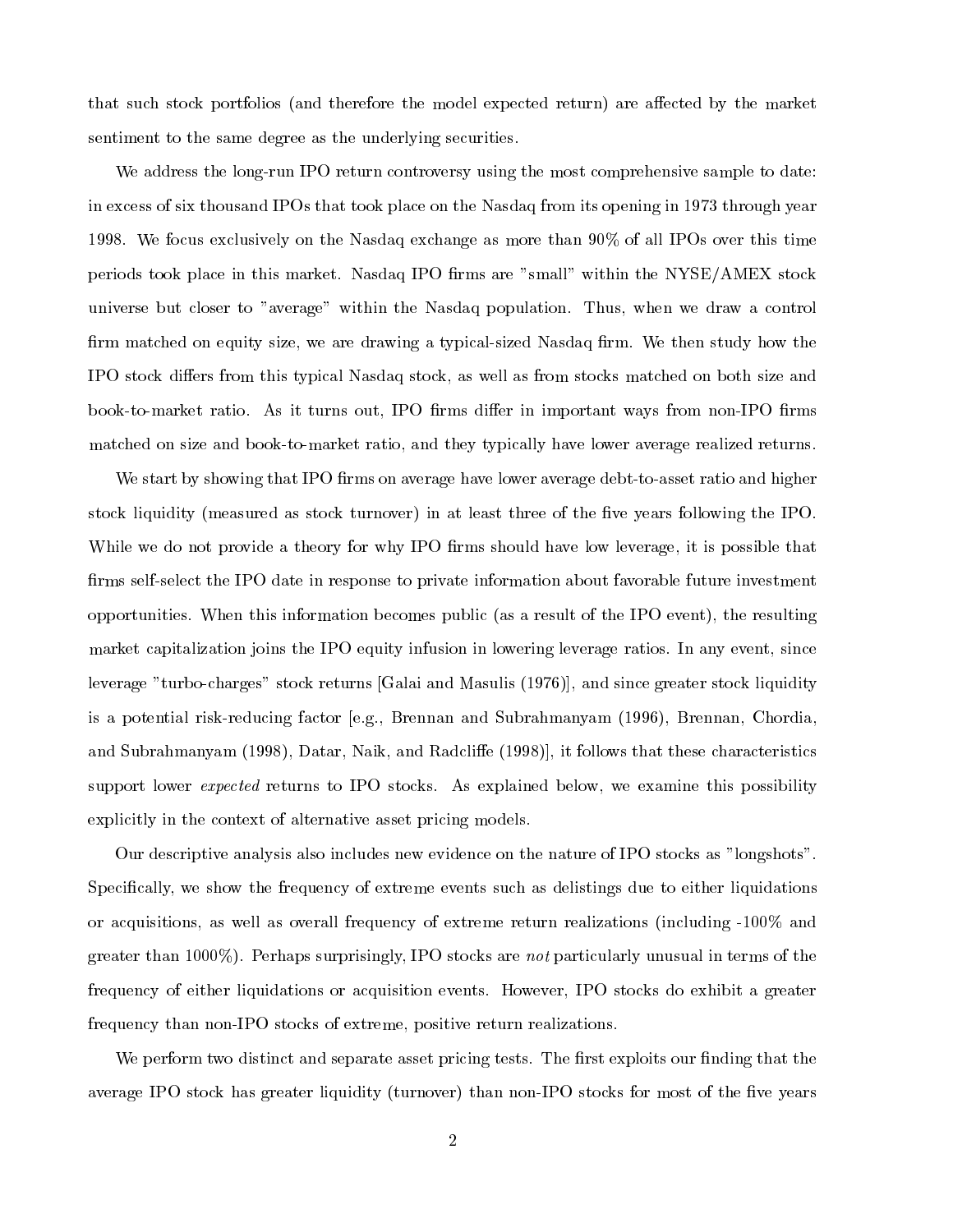following the IPO. To directly test the hypothesis that the greater liquidity lowers expected stock return, we add a liquidity risk factor to a model containing the three factors of Fama and French  $(1993)$  as well as a momentum factor [Carhart  $(1997)$ ]. To our knowledge, this is the first empirical asset pricing model containing a pervasive liquidity factor, computed as the return differential between portfolios of low-liquidity and high-liquidity stocks. Interestingly, when sorting the CRSP stock universe into 25 portfolios based on size and book-to-market-ratio, we find that this liquidity factor tend to perform as well as the well-known momentum factor. Moreover, as predicted, the liquidity factor reduces the expected return to our portfolio of IPO stocks relative to the portfolio of non-IPO matched firms.

The second set of asset pricing tests utilizes an empirical factor model in the tradition of the intertemporal asset pricing model of Merton (1973) and the arbitrage pricing theory (APT) of Ross (1976). The macroeconomic risks include real consumption growth, measures of changes in the yield curve slope, and changes in the default spread.<sup>2</sup> In addition to illuminating potential "bad model" problems in the context of long-horizon returns [Fama (1998)], we offer two major reasons for being agnostic when it comes to selecting the empirical asset pricing model. The first is that our evidence of lower leverage in IPO firms leads us to predict a lower IPO-stock exposure to risk factors such as default risk and bond market yields. Our estimates of the factor contributions to expected IPO portfolio excess return supports this prediction.

Our second motivation for exploring a model with macroeconomic risks has to do with statistical power in the presence of market sentiment. A model with macroeconomic risk factors have better power characteristics than the Fama-French model (and our extension of it) under the sentiment hypothesis. The reason is simple: regardless of the conjectured market mispricing, the weights in our APT factor mimicking portfolios are constructed to track the underlying macroeconomic risk. If the macroeconomic target (such as aggregate consumption) is unaffected by market sentiment, then the tracking portfolio is arguably less influenced by market sentiment than an unconstrained factor portfolio of stocks.

The overall conclusion from our factor model estimation is that investing in IPO stocks yields a significant but "normal" risk premium. That is, with holding periods up to five years, IPO

 $2$ Our choice of risk factors reflects, among others, Chen, Roll, and Ross (1986), Ferson and Harvey (1991), Shanken (1992) Evans (1994), Ferson and Korajczyk (1995), and Ferson and Schadt (1996).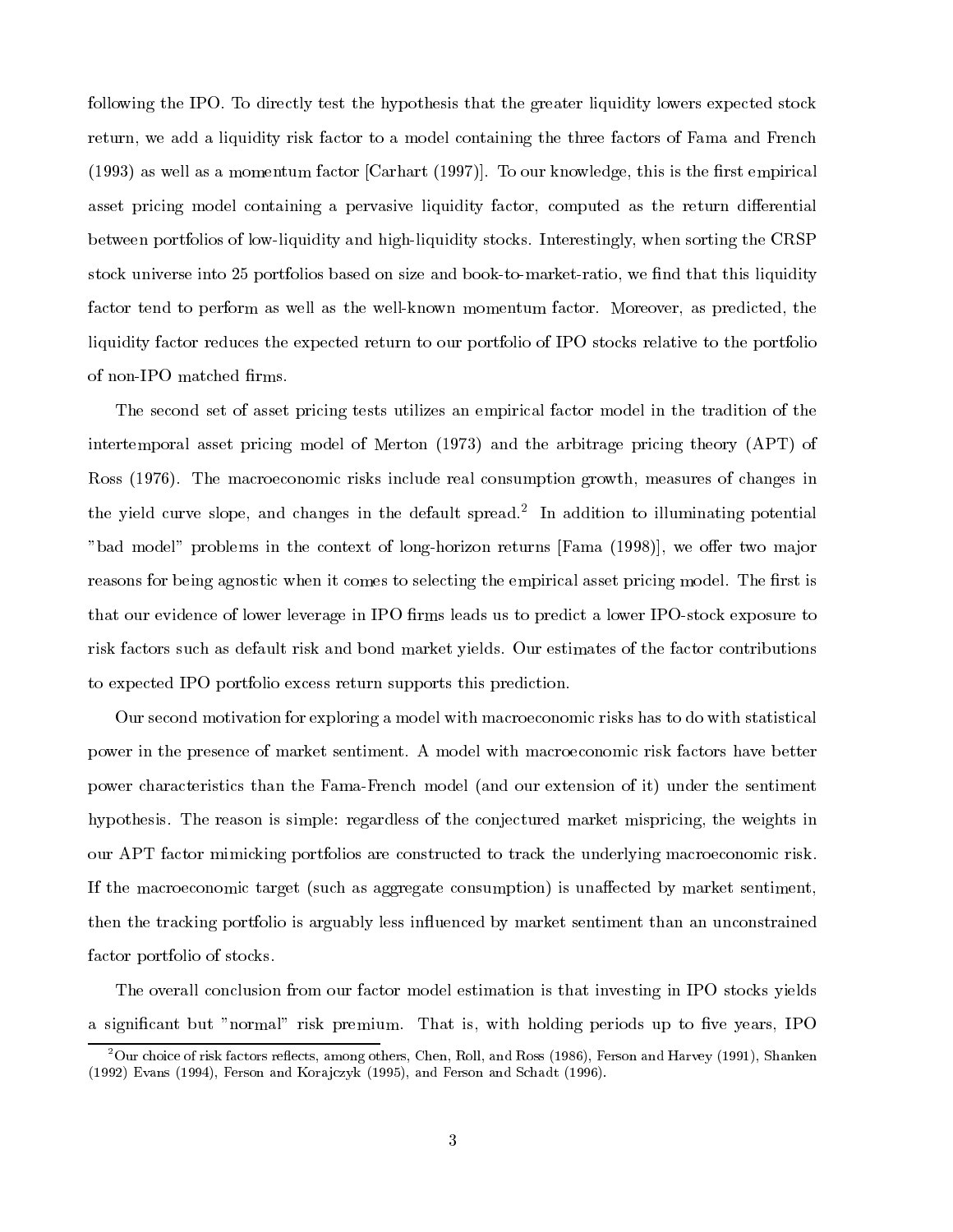excess returns are positive and reflect risk exposures attenuated by both lower leverage and greater liquidity. The resulting estimates of abnormal returns are not reliably different from zero. The combination of low realized excess return and insignicant abnormal performance further suggests that our evidence of a greater frequency of extreme returns observations (-100% and greater than  $+1,000\%$ ) is best interpreted as firm-specific, non-priced risk. Moreover, given our evidence, it is unlikely that these extreme events reflect differential frequencies of either takeovers or liquidations relative to the average non-IPO matched firm.

The paper is organized as follows. Section 2 contains a description of the data and key sample characteristics, including leverage, liquidity, and frequency plots of extreme events and returns. This section also presents average long-run buy-and-hold returns as well as the return to 5-year rolling portfolios of IPO stocks. The factor model with macroeconomic risk factors is presented in Section 3. The factor model estimation is also performed on portfolios of matched firms (matching on size as well as on size and book-to-market ratios), and on a "zero-investment" portfolio long in matched firms and short in the IPO stocks. Since the zero-investment portfolio represents the difference between IPOs and their matches, results based on this portfolio are relatively robust with respect to omitted factor bias. Section 4 presents the general liquidity risk factor and applies it to our IPO portfolio, while Section 5 concludes the paper.

### 2Sample Characteristics

#### 2.1Selection of IPOs and control firms

The primary data source for our sample of IPOs is Securities Data Corporation's (SDC's) New Issues database over the 1972 to 1998 period. The sample also includes IPOs from the dataset compiled by Ritter (1991), covering the period 1975–1984, that is not present in the SDC database.<sup>3</sup> These sources generate a total sample of 6,379 IPOs satisfying the following sample restrictions: The issuer is domiciled in the U.S., the IPO is on the Nasdaq Stock Exchange and it involves common stocks only (excludes unit offerings), and the issuer must appear on the CRSP tapes within two years of the offering.

Our sample selection criteria differ somewhat from those used by Loughran and Ritter (1995)

 $3$ The IPOs compiled by Ritter (1991) is publicly available on the IPO resource page http://www.iporesources.org.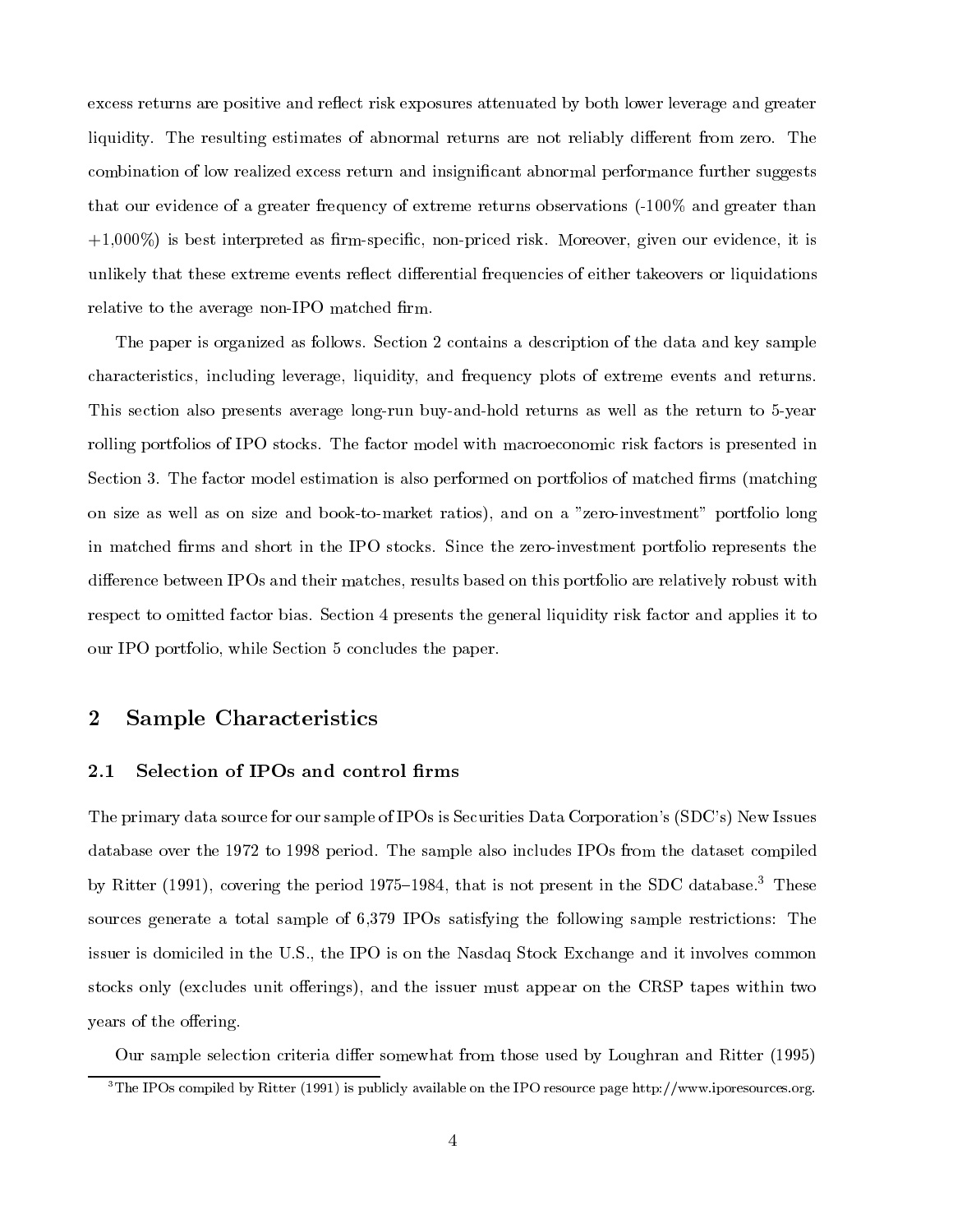and Brav, Geczy, and Gompers (2000). The primary difference is our longer sample period: Loughran and Ritter  $(1995)$  draw their sample of 4,753 IPOs from the period 1970–1990, while the total sample of  $4,622$  IPOs in Brav, Geczy, and Gompers (2000) is from the 1975–1992 period. Moreover, these other studies do not restrict their samples to Nasdaq IPOs. The Nasdaq-only restriction excludes a total of 432 NYSE/AMEX IPOs that satisfy our remaining selection criteria. This reflects the fact that more than 90% of the IPOs over the 28-year period took place on Nasdaq.

Figure 1 shows the annual distribution of the 6,379 IPOs in our total sample. Compustat provides book-to-market data for 5,456 of the sample IPOs, with the missing information for the most part occurring prior to the 1990s. Figure 1 also reveals a clustering of IPOs ("hot issue" period) in the early to mid 1980s. Moreover, the gure shows a steady growth in the number of IPOs from a low in 1990 through a high in 1996, with a subsequent decline towards the end of the sample period.

In order to provide a link to earlier studies, in particular Ritter (1991) and Loughran and Ritter (1995), we systematically compare the returns on IPO stocks to a set of control firms matched on both size and book-to-market ratio. Size-matched firms are selected from all companies listed on the Nasdaq stock exchange at the end of the year prior to the IPO. The size-matched firm is the firm closest in market capitalization to the issuer, where the issuer's market capitalization is the first available market capitalization on the CRSP monthly tapes after the offering date.

When matching on size and book-to-market ratios, we use the same set of Nasdaq firms as above, and select the subset of firms that have equity market values within  $30\%$  of the equity market value of the issuer. This subset are ranked according to book-to-market ratios. The size and book-to-market matched firm is the firm with the book-to-market ratio, measured at the end of the year prior to the issue year, that is closest to the issuer's ratio. Matched firms are included for the full five-year holding period or until they are delisted, whichever occurs sooner. If a match delists, a new match is drawn from the original list of candidates described above.

If available on COMPUSTAT, the issuer book value of equity is also measured at the end of the year prior to the issue year. If this book value is not available, we use the first available book value on Compustat starting with the issue year and looking maximum three years forward. Following Fama and French (1993) book value is defined as "the COMPUSTAT book value of stockholders equity, plus balance sheet deferred taxes and investment tax credits (if available), minus the book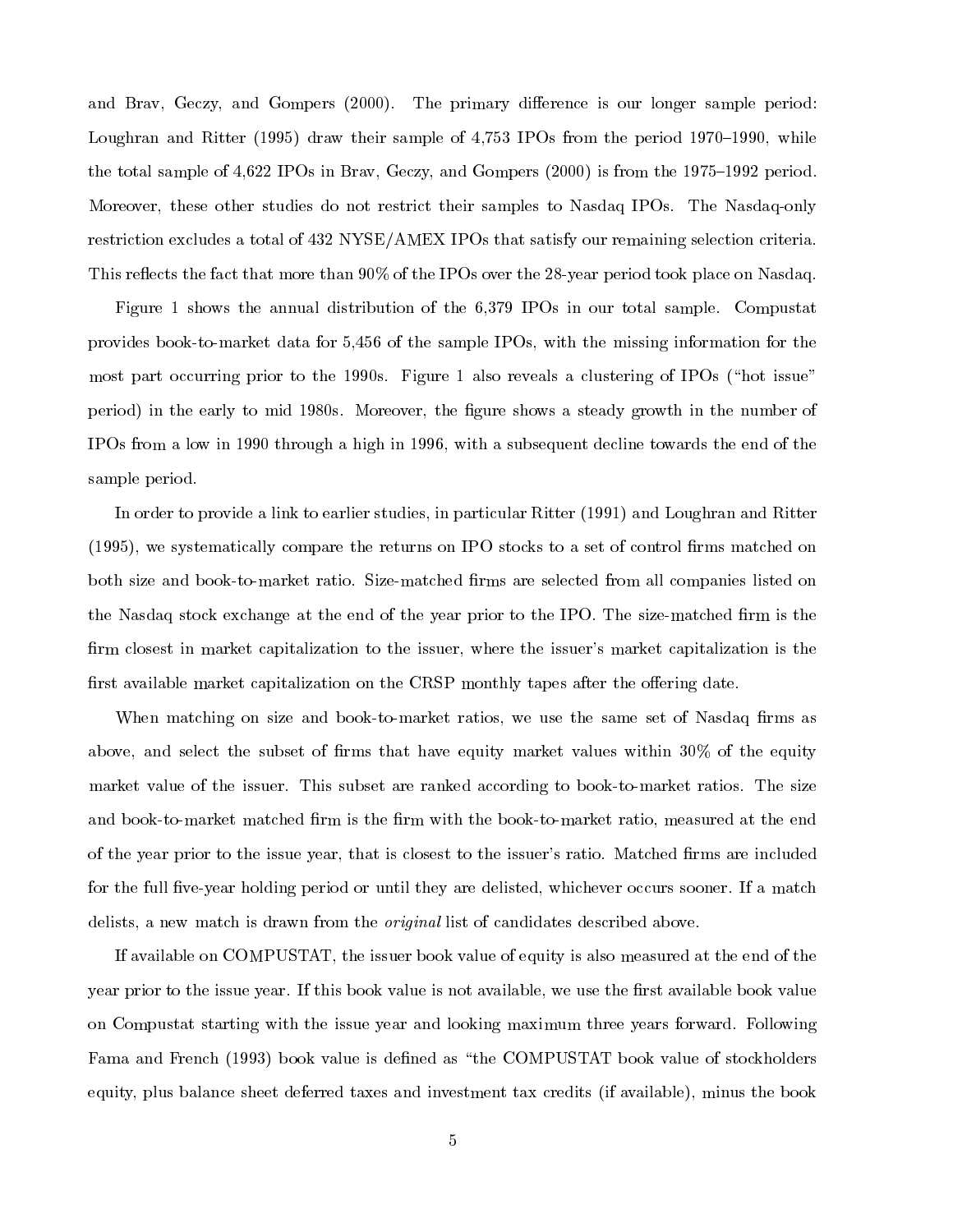value of preferred stock. Depending on availability, we use the redemption, liquidation, or par value (in that order) to estimate the value of preferred stock." (Fama and French, 1993, p.8).

Panel A of Table 1 shows several characteristics of the sample IPO firms and the control firms matched on size and book-to-market. The average issuer has a total equity value of \$76 mill. with issue proceeds equaling 39% of its equity size. The average book-to-market ratio is 0.32. Matched firms, whether matching on size only or size and book-to-market ratio, have greater leverage and lower monthly turnover rates than issuer firms. We return to this observation below.

#### 2.2Buy-and-hold returns

It is common in the long-run performance literature to report the cross-sectional average of compounded (holding period) returns, also referred to as "buy-and-hold average return"  $(BHAR)$ . Let  $R_{it}$  denote the return to stock i over month t, and let  $\omega_i$  denote stock i's weight in forming the average holding-period return. The holding period for stock i is  $T_i$  which is either five years or the time until delisting, whichever comes first.<sup>4</sup> For a sample of N stocks,  $BHAR$  is given by

$$
BHAR \equiv \sum_{i=1}^{N} \omega_i \left[ \prod_{t=\tau_i}^{T_i} (1 + R_{it}) - 1 \right] \times 100. \tag{1}
$$

Furthermore, several event studies use the difference in  $BHAR$  for the event firms and their matched firms as a definition of event-induced "abnormal" return,  $BHAAR$ . In our context, this is given by

$$
BHAAR_{IPOs} \equiv BHAR_{IPOs} - BHAR_{matches}.\tag{2}
$$

Table 2 shows the values of  $BHAR$  and  $BHAAA$  using control firms matched on size and both size and book-to-market ratio. Notice first that when using value-weighting, there is no evidence of IPO underperformance. Thus, in the following, we focus on the results for equal-weighted returns.

Panel (A) shows that for the full sample of 6,379 IPOs the equally weighted BHAR for issuers is 40.4%. This average buy-and-hold return is very close to the average return reported by Brav, Geczy, and Gompers (2000), but about twice as high as the return reported by Loughran and

<sup>&</sup>lt;sup>4</sup>While not shown here, using shorter holding periods (1-year, 2-year, .. 4-year) does not alter the main conclusions of this paper.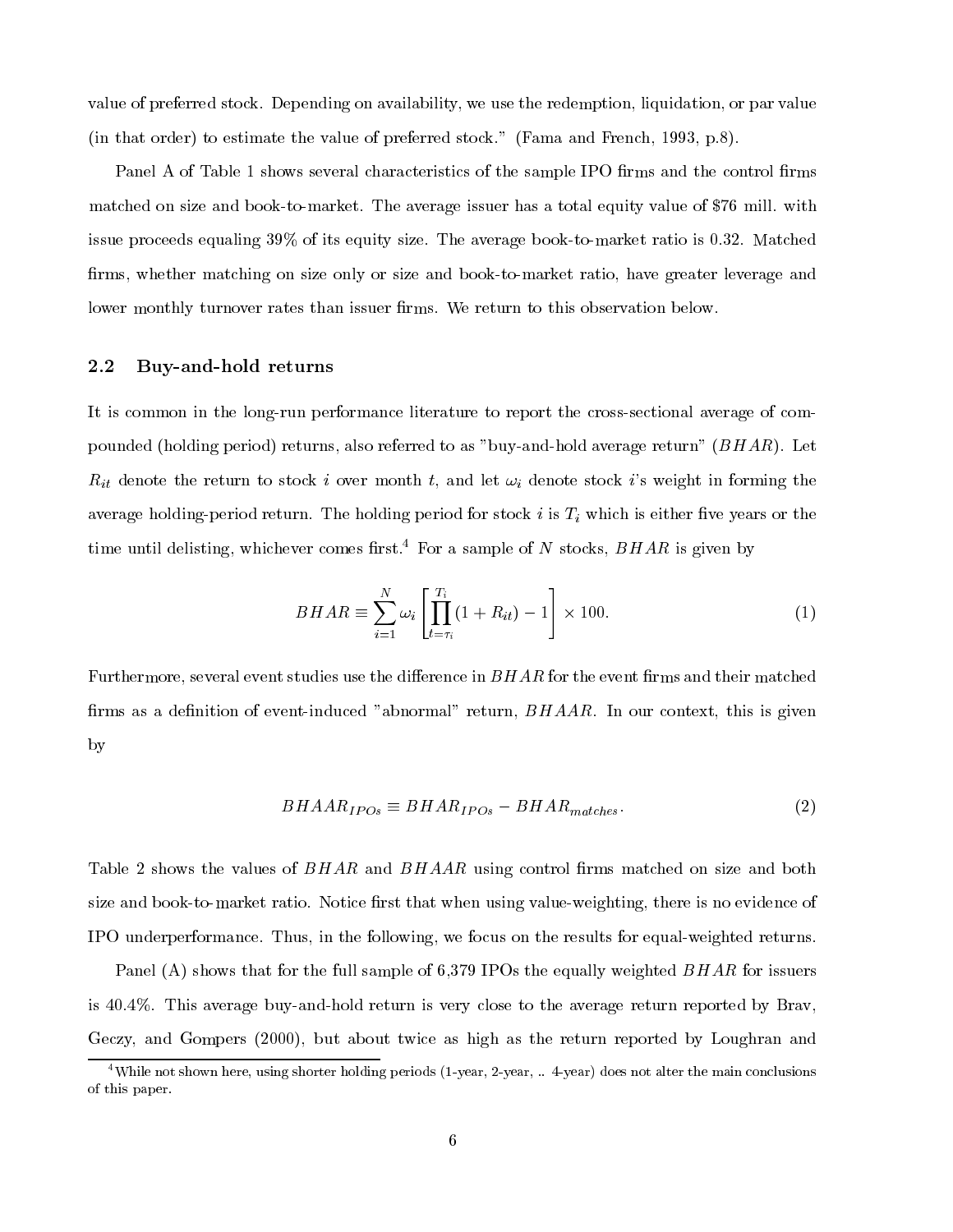Ritter (1995). The discrepancy between our result and the result of Loughran and Ritter (1995) is due to the extremely low returns earned by companies that went public during the period 1970– 1972. The equal-weighted  $BHAR$  for size-matched firms is 68.7%, resulting in a relative IPO underperformance of  $BHAAR = -28.8\%$ , which compares to the  $BHAAR$  of  $-50.7\%$  reported for the IPO sample in Loughran and Ritter (1995).

As shown in the right half of Table 2, the underperformance resulting from size matching disappears when matched firms are selected using both size and book-to-market ratio. The difference in  $BHAR$  between issuers and the size and book-to-market matched firms is now an insignificant 2.2%. Interestingly, this result is sensitive to the selection of Compustat information on book values. The insignicant 2.2% underperformance results when missing Compustat book value information is replaced by bringing back the first future book value observation (maximum of three years out). While this is the standard procedure in the extant literature, it carries with it a survivorship bias. The last panel in Tables 2 computes  $BHAR$  and  $BHAAR$  free of this survivorship bias. That is, a firm is included only as of the date the book value information is available on Compustat. The value of  $BHAAR$  is now -11.7%, which is statistically significant on a 7% level.

Turning to Panel  $(C)$  of Table 2, we see that IPO underperformance measured using  $BHAAR$ is greater during the "hot issue" period 1980–1984:  $-33.4\%$  using size and book-to-market matching without survivorship bias. Greater underperformance following periods with greater issue activity is consistent with the "window-of-opportunity" hypothesis which holds that some issuers successfully time the IPO to periods where the market is more likely to overprice new issues (Ritter, 1991; Loughran and Ritter, 1995, 2000). Panel (C) shows that this IPO underperformance is not eliminated by matching on book-to-market ratio. A similar finding is reported in Loughran and Ritter (2000).

#### 2.3Post-IPO portfolio returns

The primary object of analysis in this paper is a 5-year running portfolio of IPO stocks. An IPO stock is first included in this "issuer portfolio" in the month following the IPO date and held for five years or until it delists from the exchange, whatever comes first. The first month of the portfolio is January 1973 and the last month is December 2000. Thus, there are a total of 336 monthly portfolio return observations over the 28-year period.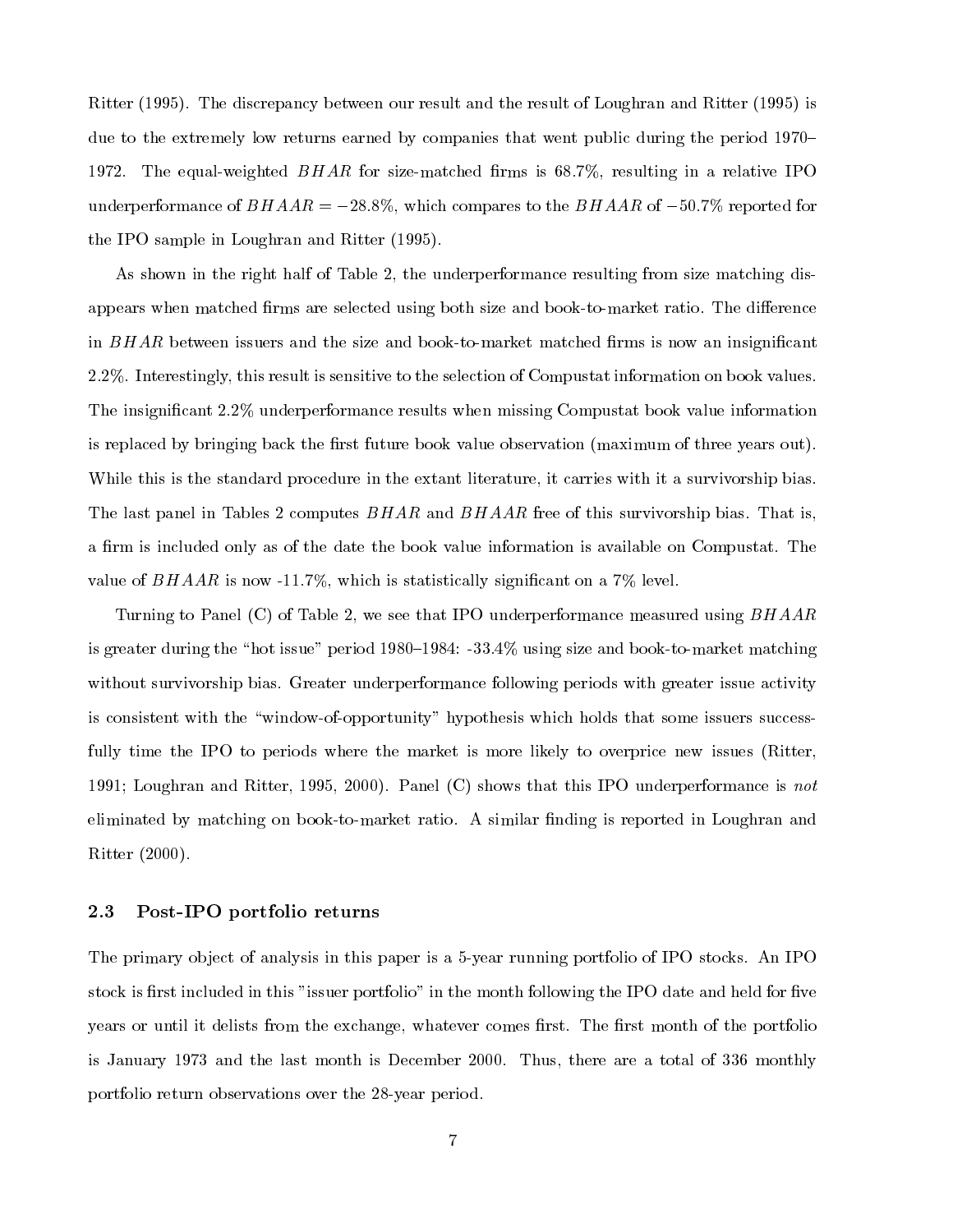Returning to Table 1, Panel (B) shows the average monthly compounded return to the issuer and matching firm portfolios using either equal-weights or value-weights. For the full sample of 6,379 IPOs, the average monthly return is 1.14% given equal-weighted portfolio returns. However, a more interesting number is the monthly growth rate R implied by a \$1 initial investment in January 1973 growing to become \$X=16.88 by December 2000. This growth rate is given by

$$
R = e^{\ln(X)/T} - 1\tag{3}
$$

where "ln" denotes the natural logarithm and T is the number of months in the estimation  $(=336)$ . As shown in Panel  $(B)$ , R equals 0.84% per month for the equal-weighted issuer portfolio, 1.14% for the portfolio of size-matched firms, and an intermediate  $1.05\%$  for the portfolio of firms matched on both size and book-to-market ratio.  $R$  is generally lower when portfolios are value-weighted.

The different growth rates of the issuer and matched firm portfolios are illustrated in Figure 2 - Figure 4. In each figure, the right side legend indicates the identity of the portfolio and its weighting scheme (EW=equal-weighting; VW=value-weighting). Moreover, the terminal value of the initial \$1 investment, as well as the implied growth rate  $R$ , are given in parentheses. Figure 2 shows equal-weighted portfolios over the total sample period, and highlights the market-wide poor performance of the early years 1972-74. In fact, as shown in Figure 3, if the starting point for the portfolio strategy is moved up to January 1975, the implied growth rates increases substantially for all portfolios. Finally, Figure 4 shows the effect of value-weighting, again using the full sample period 1973-2000.

Several conclusions emerge. First, regardless of the weighting scheme, the issuer portfolio performs better than the risk-free asset but substantially worse than the Nasdaq market index. In Figure 2, the issuer portfolio underperforms the market index by 0.26% per month, or by 15.6% over the five-year holding period. Over the same period, the issuer portfolio underperformed the portfolio of size-matched firms by  $18.0\%$  and the size and book-to-market matched firms by 12.6%. These percentages compare to the underperformance of 26.6% and the overperformance of 2.2% discussed earlier in Panel (B) of Table 2. Thus, while our portfolio metric attenuates the magnitude of the underperformance (perhaps because it gives equal weight to each of the 338 months in the total sample period, while  $BHAR$  gives equal weight to each IPO event), there is nevertheless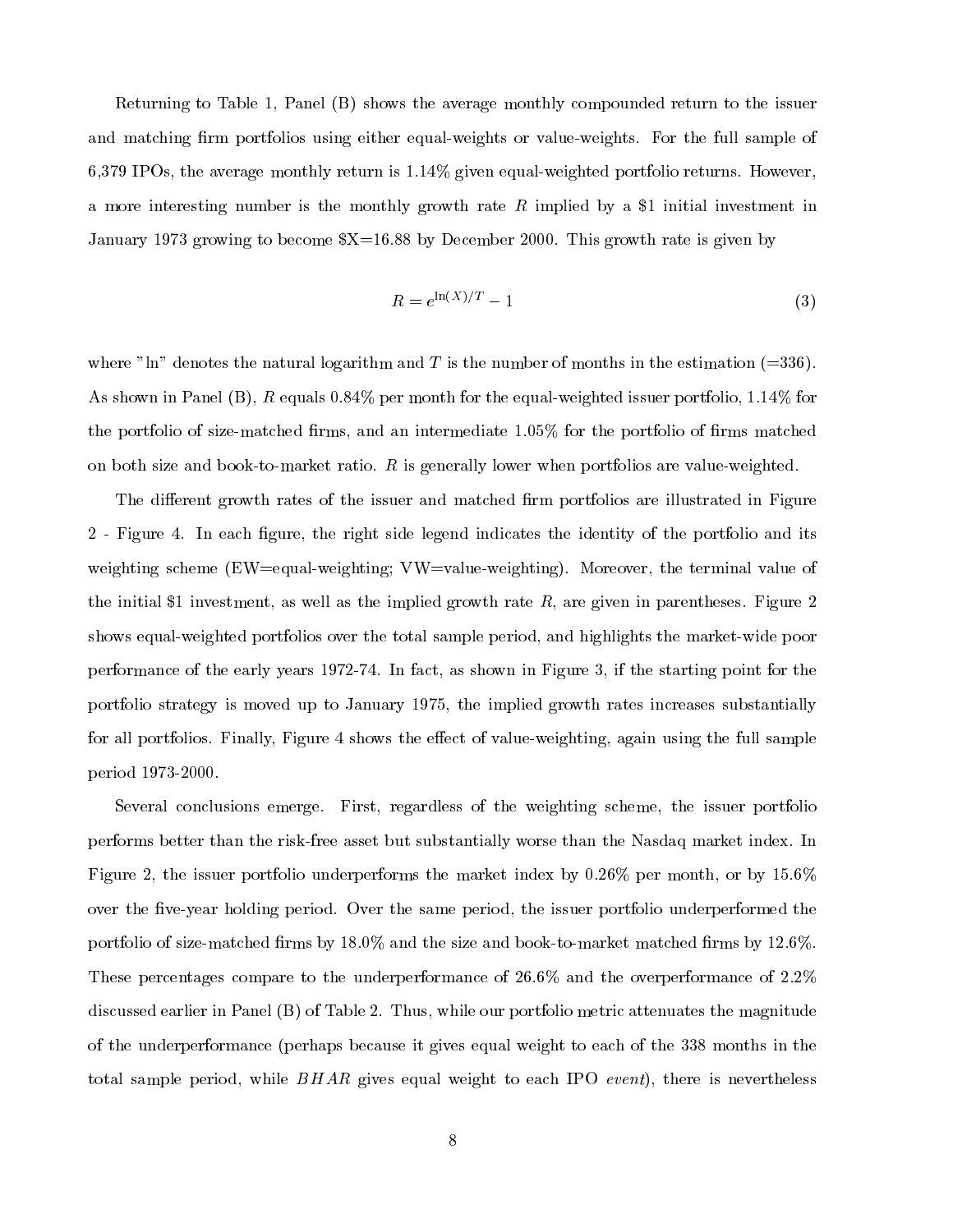evidence of significantly lower long-run returns to IPOs than to control firms matched on size and book-to-market ratio.5

#### 2.4Delistings and extreme returns

The return to the issuer portfolio is affected by delistings over the five-year holding period. Delistings due to bankruptcy and liquidations reduce the realized return to the portfolio while delistings due to premium takeovers increases portfolio return. Thus, the low return realization for the issuer portfolio may reflect a greater probability of negative delisting events than the case is for the portfolio of non-IPO control firms.

Figure  $5$  – Figure 8 address this possibility. Figure 5 shows the annual frequency of delistings due to liquidations over the sample period for both IPO and non-IPO firms. In each year, the front column shows the percent of the total number of recent IPO firms (i.e., firms that undertook an IPO within the past five years) than are delisted that year. The rear column shows the same frequency for non-IPO firms. The frequency is very similar for the two categories of firms and thus provide no basis for arguing that IPO stocks have a greater risk of liquidations. Thus, the liquidation rate is not an explanation for the low IPO return realizations.

Figure 6 plots the frequency of delistings due to merger, takeover, exchange offer or other events where common stockholders were bought out. If IPO stocks provide a better-than-average bet on a future takeover, then it ought to be apparent from Figure 6. However, the figure provides no basis for such an inference: if anything, in most years, the frequency of these takeover events appear lower than for non-IPO stocks.

Figure 7 and Figure 8 further indicate the nature of IPO stocks as "longshots". Figure 7 show the left tail of the frequency distribution of returns, i.e., returns below 500%. The plots are for the IPO stocks as well as for either size-matched firms or firms matched on both size and bookto-market ratio. Inspection of the left boundary (at -100%) shows that IPO stocks do not exhibit an abnormal chance of this extreme negative value. This is true for both populations of matched firms, and it is consistent with the evidence in Figure 5.

On the other hand, there is some evidence in Figure 8 that IPO stocks have a greater probability

 $^5$ Again, the effect of value-weighting is to nearly eliminate this underperformance (Figure 4). This is not surprising as value-weights favors larger, more successful stocks.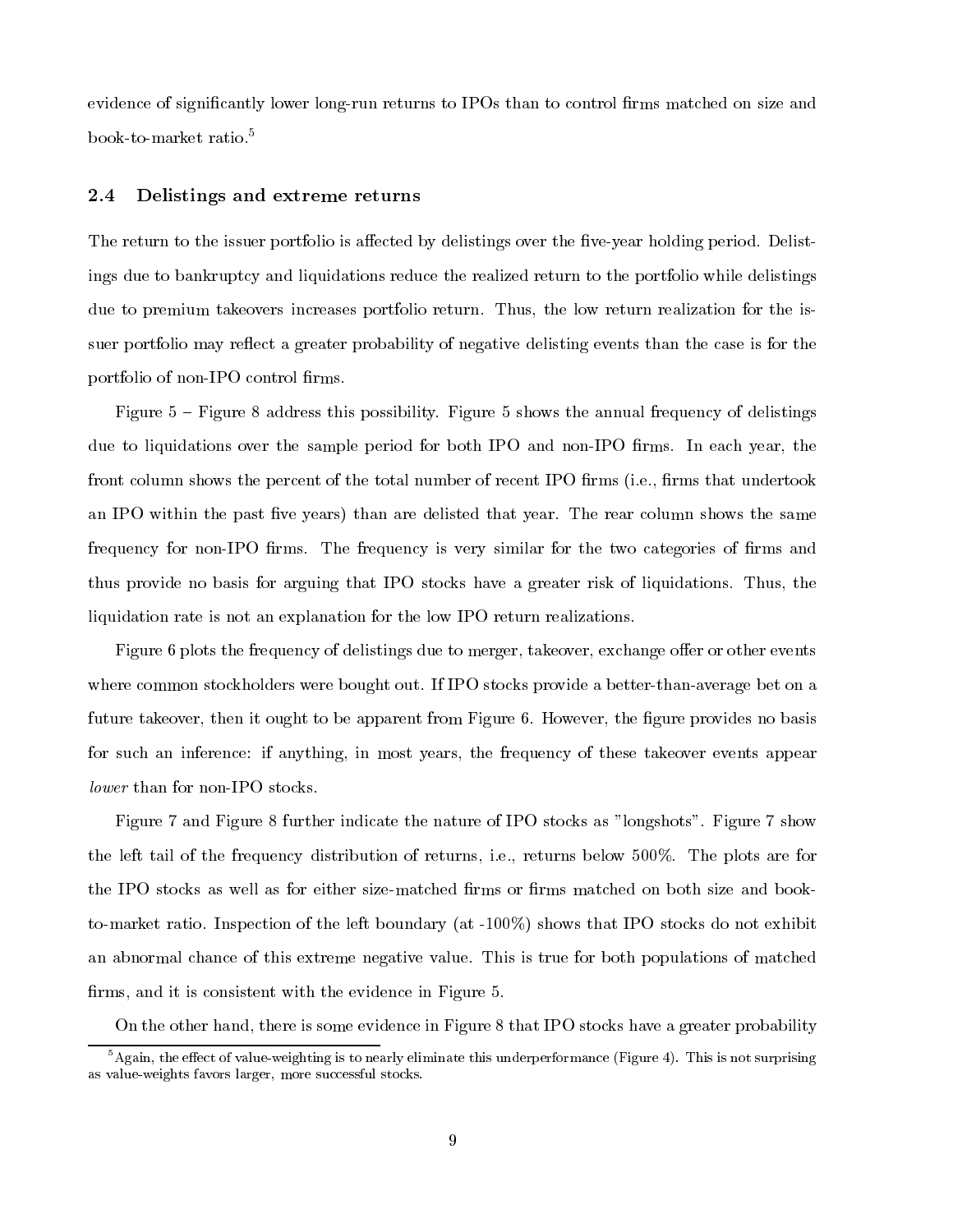than non-IPO stocks of experiencing extreme return realizations of 1,000% of higher. The right tail of the return distribution is somewhat higher for IPO stocks. Given the evidence on takeover frequencies in Figure 6, the extra probability mass under the 1,000% return outcome is not driven by acquisitions. Rather, it may reflect the probability of the firm "growing into another Microsoft" on its own. Regardless, given the low average return realization of the IPO portfolio, this extra "longshot" probability does not appear to represent priced risk.

#### 2.5Post-IPO leverage and liquidity

Table 3 shows average leverage ratios and measures of stock liquidity for the issue year and each of the five years following the issue. Panel  $(A)$  documents that IPO stocks have significantly lower leverage than either the size-matched or size/BM-matched firms in year  $0$  (the year of the IPO) as well as in the two following years. This is true whether we measure leverage as the ratio of long-term debt to total assets, long-term debt to market value of equity, or total debt (current liabilities plus long-term debt) to total assets. We do not have data on actual leverage changes (i.e., equity issues and/or debt repurchases) other than the IPO itself. Of course, the IPO-proceeds itself cause a substantial firm-reduction in leverage. Moreover, since IPO-companies are younger than the matched firms, they tend to have less collateral and may therefore have lower optimal leverage ratios. The lower debt policy may also be reinforced by the significant growth opportunities often found in private companies selecting to go public. As these growth opportunities are exercised and the firm builds collateral, the leverage ratios of IPO firms and the matched companies tend to converge, much as shown in Panel  $(A)$  over the five-year post-IPO period.

Panel (B) of Table 3 shows the average annual values of our measure of liquidity: monthly turnover computed as trading volume divided by the number of shares outstanding. With this measure, IPO stocks are signicantly more liquid than either size-matched or size/BM-matched firms in each of the five years starting in year 1. Also, IPO stock liquidity tends to be greatest in the year of the issue.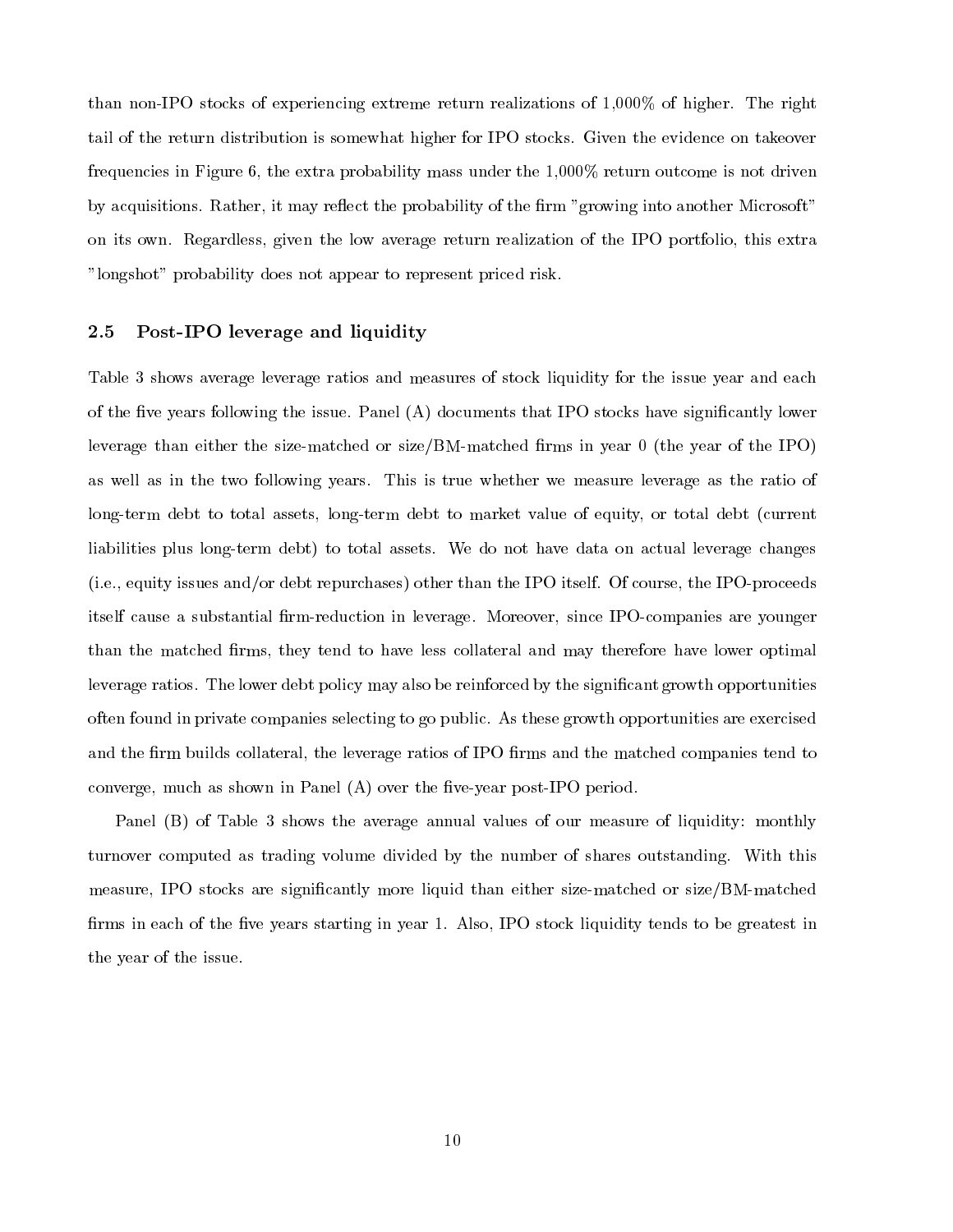### 3Leverage and expected returns

In this section we report abnormal returns to portfolios of issuing and matched firms defined using a factor model with leverage-related risk factors. The regression results help answer the question of whether the relatively low returns to IPO stocks shown earlier is consistent with standard risk arguments. The most powerful answer to this questions comes from examining the abnormal return to a zero-investment portfolio strategy where one shorts the IPO stock and goes long in the matched firm, with a holding period of five years.

#### 3.1Model specication and factor mimicking

Let  $r_{pt}$  denote the return on portfolio p in excess of the risk-free rate, and assume that expected excess returns are generated by a K-factor model,

$$
E(r_{pt}) = \beta_p' \lambda,\tag{4}
$$

where  $\beta_p$  is a K-vector of risk factor sensitivities (systematic risks) and  $\lambda$  is a K-vector of expected risk premiums. This model is consistent with the APT model of Ross (1976) and Chamberlain (1988) as well as with the intertemporal (multifactor) asset pricing model of Merton  $(1973).<sup>6</sup>$  The excess-return generating process can be written as

$$
r_{pt} = E(r_{pt}) + \beta_p' f_t + e_{pt},\tag{5}
$$

where  $f_t$  is a K-vector of risk factor shocks and  $e_{pt}$  is the portfolio's idiosyncratic risk with expectation zero. The factor shocks are deviations of the factor realizations from their expected values, i.e.,  $f_t \equiv F_t - E(F_t)$ , where  $F_t$  is a K-vector of factor realizations and  $E(F_t)$  is a K-vector of factor expected returns.

Regression equation (5) requires specification of  $E(F_t)$ , which is generally unobservable. However, consider the excess return  $r_{kt}$  on a "factor-mimicking" portfolio that has unit factor sensitivity to the kth factor and zero sensitivity to the remaining  $K - 1$  factors. Since this portfolio must also satisfy equation (4), it follows that  $E(r_{kt}) = \lambda_k$ . Thus, when substituting a K-vector  $r_{Ft}$  of

 ${}^{6}$ Connor and Korajczyk (1995) provide a review of APT models.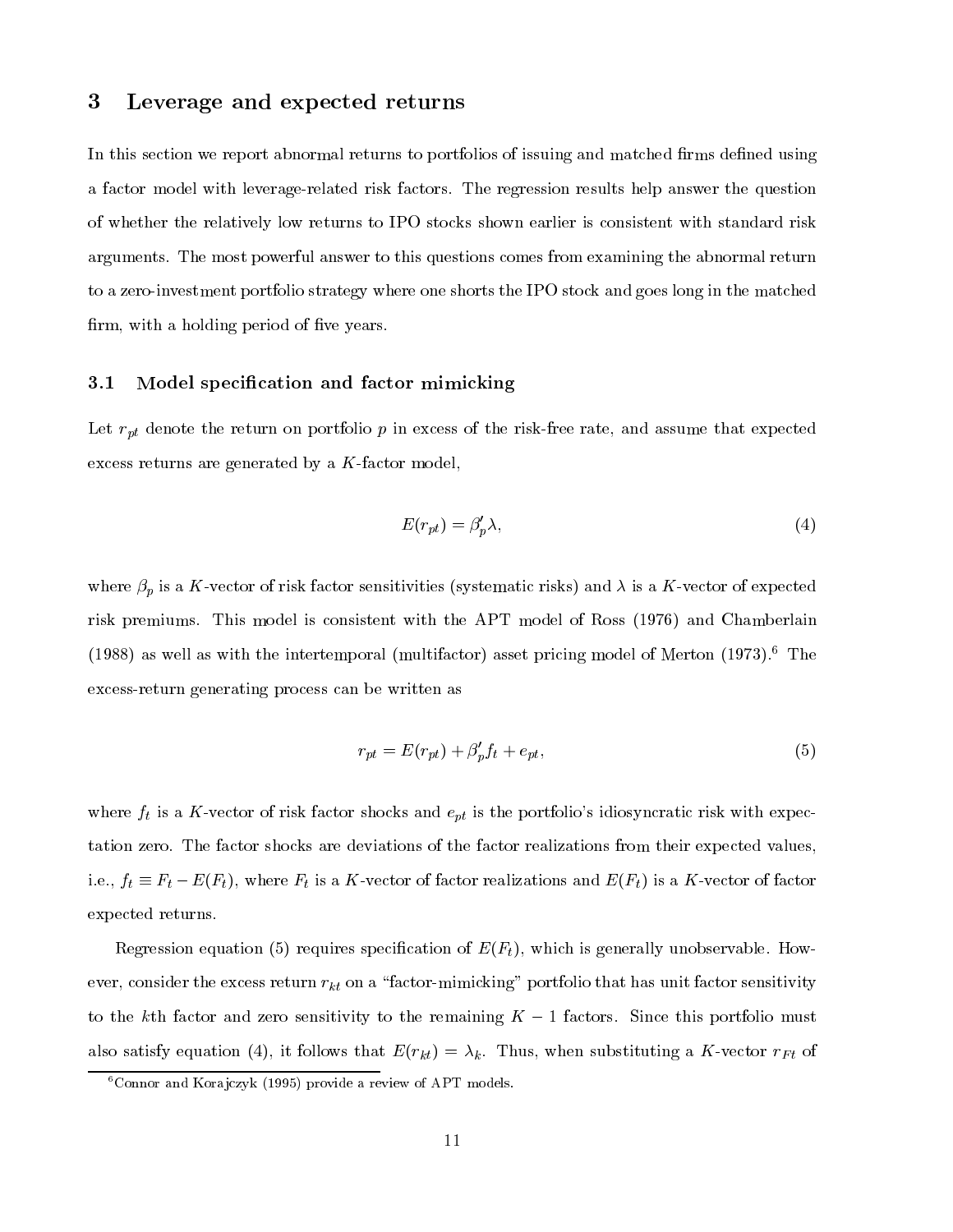the returns on factor-mimicking portfolios for the raw factors  $F$ , equations (4) and (5) imply the following regression equation in terms of observables:

$$
r_{pt} = \beta_p' r_{Ft} + e_{pt}.\tag{6}
$$

Equation (6) generates stock p's returns. Thus, inserting a constant term  $\alpha_p$  into a regression estimate of equation (6) yields an unbiased estimate of abnormal return. We employ monthly returns, so this "Jensen's alpha," first introduced by Jensen (1968), measures the average monthly abnormal return to a portfolio over the estimation period.

As listed in Panel (a) of Table 4, the model contains a total of six factors: the value-weighted CRSP market index (RM), the seasonally adjusted percent change in real per capita consumption of nondurable goods (RPC), the difference in the monthly yield change on BAA-rated and AAArated corporate bonds (BAA-AAA), unexpected inflation (UI), the return spread between Treasury bonds with 20-year and one-year maturities  $(20y-1y)$ , and the return spread between 90-day and 30-day Treasury bills (TBILLspr). These are the same factors that are used in Eckbo, Masulis, and Norli (2000) in their study of the performance after seasoned security offerings, and similar factors also appear in, Ferson and Harvey (1991), Evans (1994), Ferson and Kora jczyk (1995), and Ferson and Schadt (1996).<sup>7</sup>

Of the six factors, three are themselves security returns, and we create factor-mimicking portfolios for the remaining three,  $RPC$ ,  $BAA-AAA$ , and UI. Factor-mimicking portfolio are constructed by first regressing the return of each of the 25 size and book-to-market sorted portfolios of Fama and French on the set of six factors. These 25 time-series regressions produce a (25  $\cdot$  , ) matrix B  $$ of slope coecients against the six factors. If V is the (25-25) covariance matrix of error terms for these regressions (assumed to be diagonal), then the weights used to construct mimicking portfolios from the 25 Fama-French portfolios are formed as

$$
w = (B'V^{-1}B)^{-1}B'V^{-1}.
$$
\n(7)

 $^7\rm{The\ returns\ on}\ T\-bills,\ and\ T\-bonds\ as\ well\ as\ the\ consumer\ price\ index\ used\ to\ compute\ unexpected\ inflation$ are from the CRSP bond file. Consumption data are from the U.S. Department of Commerce, Bureau of Economic Analysis (FRED database). Corporate bond yields are from Moody's Bond Record. Expected inflation is modeled by running a regression of real T-bill returns (returns on 30-day Treasury bills less in
ation) on a constant and 12 of its lagged values.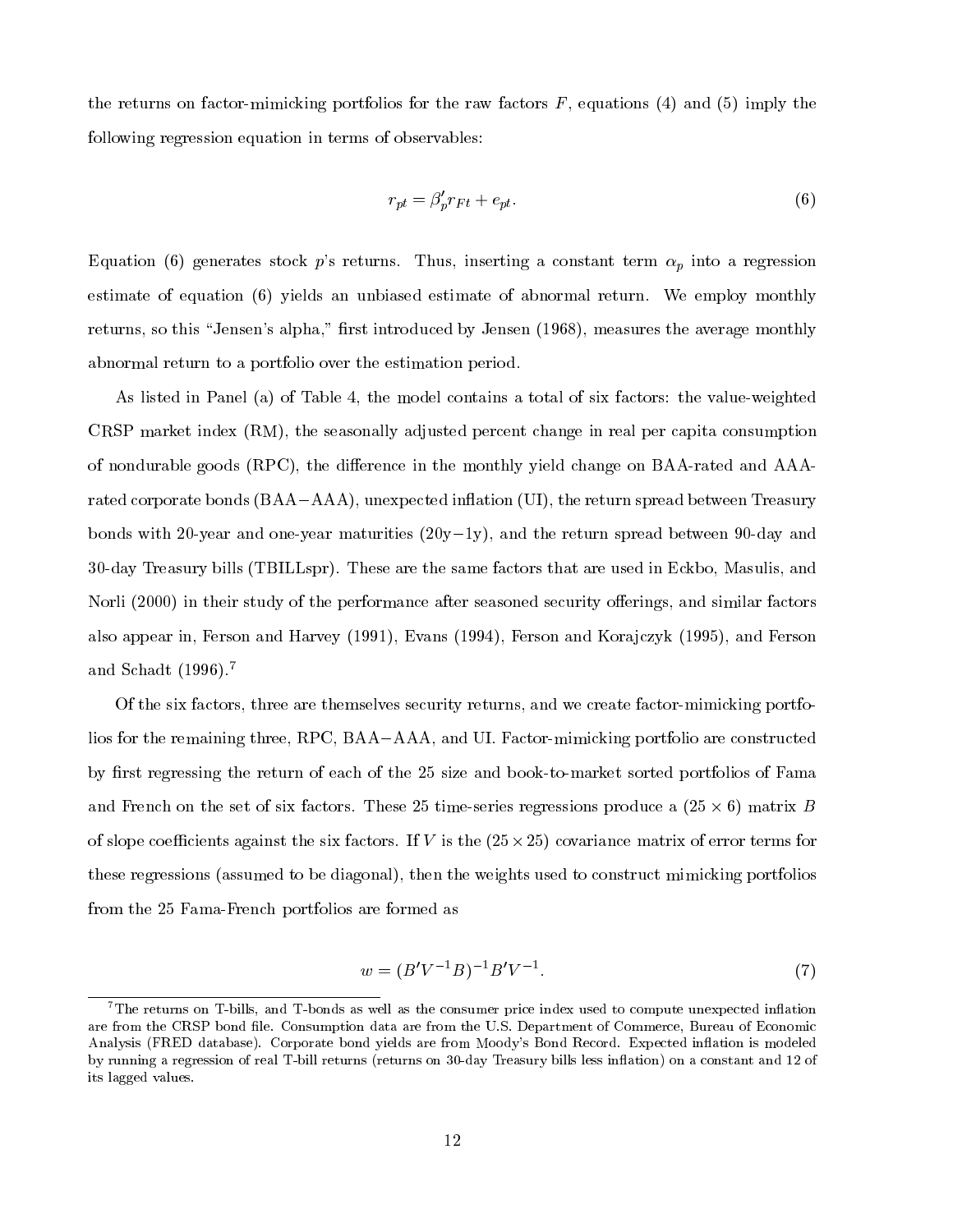For each factor  $k$ , the return in month  $t$  on the corresponding mimicking portfolio is determined by multiplying the kth row of factor weights with the vector of month t returns for the 25 Fama-French portfolios. Mimicking portfolios are distinguished from the underlying macro factors  $\Delta \text{RPC}$ , BAA-AAA, and UI using the notation  $\widehat{\triangle$ RPC, BAA $\widehat{\phantom{A}}$ -AAA, and  $\widehat{\phantom{A}}$ UI.

As shown in Panel  $(B)$  of Table 4, the factor-mimicking portfolios are reasonable: they have signicant pairwise correlation with the raw factors they mimic, and they are uncorrelated with the other mimicking portfolios and the other raw factors. Moreover, Panel (C) of Table 4 shows that when we regress the mimicking portfolios on the set of six raw factors, it is only the own-factor slope coefficient that is significant.<sup>8</sup> Turning to Panel (D) of Table 4, the pairwise correlation coefficient between the six macroeconomic factors ranges from a minimum of  $-0.298$  between  $\Delta RPC$  and UI, and a maximum of 0.395 between TBILLspr and  $20y-1y$ .

We now turn to the estimation of this macro-factor model using portfolios of IPO stocks and their control firms.

#### 3.2Performance estimates

We estimate the parameters in the following macro-factor model:

$$
r_{pt} = \alpha_p + \beta_1 \text{RM}_t + \beta_2 \widehat{\Delta \text{RPC}}_t + \beta_3 (\text{BAA} - \text{AAA})_t + \beta_4 \widehat{\text{UI}}_t + \beta_5 (20y - 1y)_t + \beta_6 \text{TBILLspr}_t + e_t,
$$
\n(8)

where  $e_t$  is a mean zero error term in month t, and the constant term (Jensen's alpha) is the average monthly abnormal return to portfolio p. The model is estimated using OLS with standard errors computed using the heteroscedasticity-consistent estimator of White (1980).

Table 5 reports total sample estimates of Jensen's alpha and factor loadings for six portfolios: equal-weighted  $(EW)$  and value-weighted  $(VW)$  portfolios consisting of IPO-stocks only ("Issuer"), size-matched firms only ("Match"), and the zero investment portfolio short in IPO stocks and long in the matched firms ("Zero"). Thus, for IPO stocks to underperform the matched firms

<sup>&</sup>lt;sup>8</sup>Let  $b_k$  be the kth row of B. The weighted least squares estimators in (7) are equivalent to choosing the 25 portfolio weights  $w_k$  for the kth mimicked factor in w so that they minimize  $w'_kV w_k$  subject to  $w_k b_i = 0$ ;  $\forall k \neq i$ , and  $w'_kb_k = 1$ , and then normalizing the weights so that they sum to one. Lehmann and Modest (1988) review alternative factor mimicking procedures. As they point out, the normalization of the weights will generally produce own-factor loadings, as those listed in Panel  $(C)$  of Table 4, that differ from one.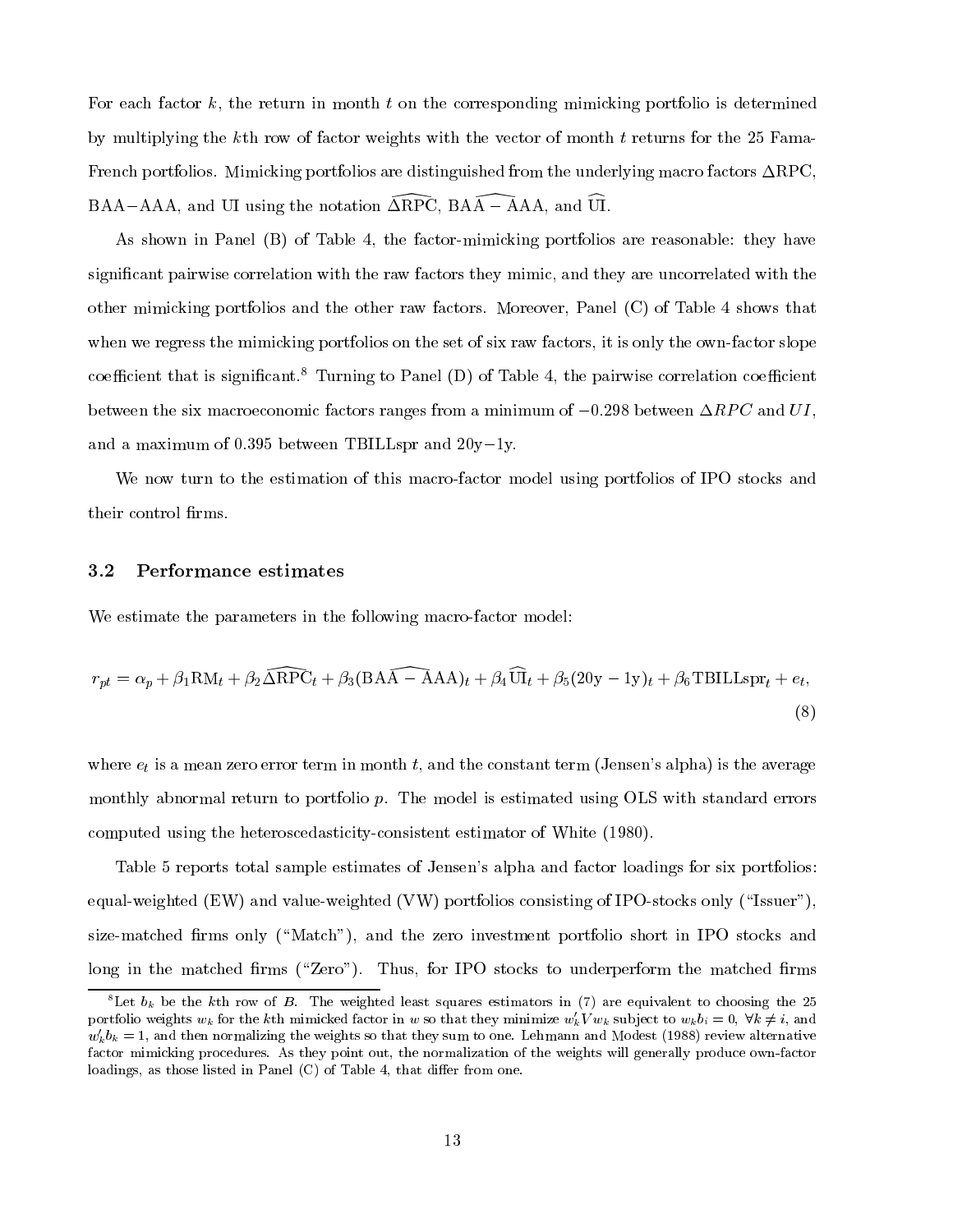(which would be consistent with the evidence presented earlier), the estimate of alpha for the zero investment portfolio must be positive.

Notice first that nine of the twelve alpha estimates in Table 5 are negative and all are insignificant. The overall conclusion is that the monthly abnormal performance of IPO stocks is statistically indistinguishable from the average monthly abnormal performance of the corresponding portfolio of matched firms. In other words, the apparent underperformance of IPO stocks generated by the matched firm technique is eliminated once we take into account the differential exposures (factor loadings) of IPO stocks and matched firms to the macroeconomic risk factors in our regression model.

Turning to the individual factor loadings reported in Table 5, IPO stocks have a significantly greater exposure than matched firms to the market factor (RM). The market beta for IPO stocks is 1.38-1.43 for the equal-weighted portfolio and 1.58-1.62 for the value weighted portfolio (Panels A and B). The corresponding beta ranges from 0.97-1.26 for the equal-weighted portfolios of matched firms and from  $1.07-1.33$  for value-weighted matched firms. In other words, this risk factor *reduces* the expected return to our zero-investment portfolio (since this portfolio is short in issuer stocks). Thus, the contribution of the market risk factor itself is to make the evidence of low IPO long-run returns even more puzzling. For this underperformance to be explained in terms of compensation for differential risk exposure, there must exist other, non-market risk factors that reduces the expected return to IPO stocks relative to size-matched firms.

Table 5 shows that, of the other non-market risk factors, the percent change in real per capita consumption of non-durable goods  $(\Delta \text{RPC})$  is statistically significant and positive for each of the issuer- and match portfolios. Thus, expected portfolio returns are increasing in this factor. However, since the factor loadings are almost identical across the two portfolios (with a value of 0.06 for EW-Issuer and 0.05 for EW-Match), this particular risk factor does not contribute to our understanding of the *differential* risk exposure of IPO stocks versus size-matched firms.

The third risk factor in Table 5, the credit spread  $(BAA-AAA)$  is also statistically significant. However, in light of the estimated factor loadings, this factor also does not contribute much to explain the differential return on the issuer- and matched-firm stocks. Interestingly, the remaining three risk factors combine to more than offset the strong impact of the market index on issuer expected returns. First, while unexpected inflation (UI) increases the expected return to the equal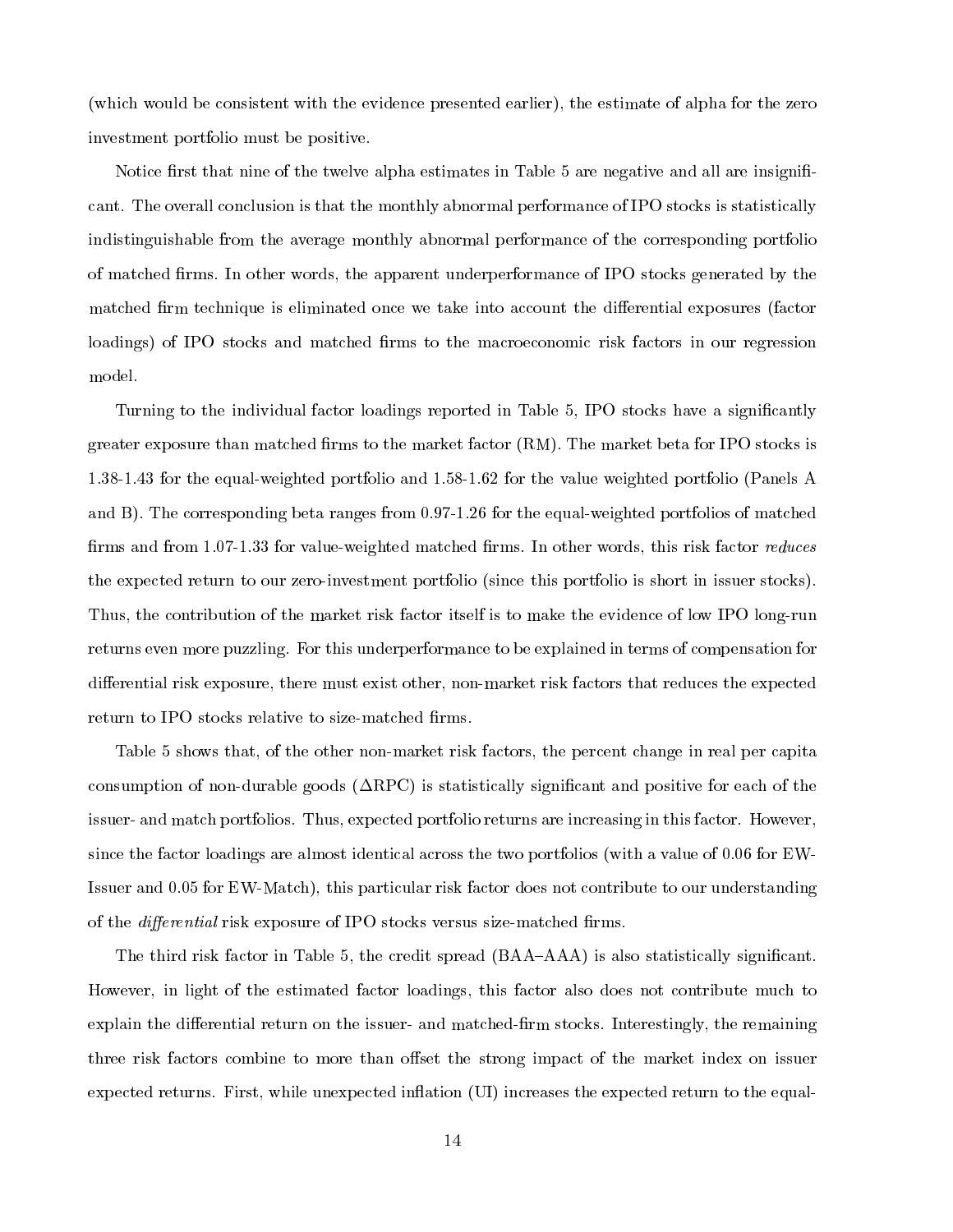weighted portfolio of issuers, it does so only marginally and by a smaller amount than the matched firms (the factor loadings are .05 and .04 for EW-issuer and EW-Match, respectively). Overall, although the magnitude is small, there is a tendency for shocks to unexpected inflation to lower issuer returns relative to matched-firm returns.

Most of the offsetting effect comes from the long-term spread  $(20y-1y)$  and the short T-bill spread (TBILLspr). Both factors produce relatively large factor loadings and they reduce the expected return to issuer firms. Equal-weighted portfolios have significant loadings on the term spread factor, while the factor loadings on the T-bill-spread factor are insignicant. Overall, the evidence in Table 5 indicate that while issuing firms have higher exposure to market risk, the effect of the market factor is more than offset by lower post-issue exposure to unanticipated inflation and the spreads at both the short- and the long ends of the term structure.

A consistent explanation is that, since the IPO lowers leverage, issuers' exposures to unexpected in
ation and term premium risks decrease, thus decreasing their stocks' expected returns relative to matched firms. The result is a value of Jensen's alpha for the zero-investment portfolio that is insignificantly different from zero.<sup>9</sup>

### 4Liquidity and expected returns

#### 4.1Liquidity factor construction

Brennan and Subrahmanyam (1996), Datar, Naik, and Radcliffe (1998), and Brennan, Chordia,

$$
\beta_{1pt-1} = b_{p0} + B_{p1} Z_{t-1}.
$$

$$
r_{pt} = b'_{p0}r_{Ft} + b'_{p1}(Z_{t-1} \otimes r_{Ft}) + e_{pt}, \qquad (9)
$$

where the KL-vector  $\alpha$  is vector  $\beta$  is vector the symbol  $\beta$  -conectorizes the operator vectorizes the conectorizes the  $\beta$  vectorizes the operator vectorizes the conectorizes the conectorizes the conectorizes the c the matrix argument by stacking each column starting with the first column of the matrix.) As information variables,  $Z_{t-1}$ , we used the lagged dividend yield on the CRSP value-weighted market index, the lagged 30-day Treasury bill rate, and the lagged values of the credit and yield curve spreads, BAA-AAA and TBILLspr, respectively. The resulting estimates of Jensen's alpha support the overall conclusion of zero abnormal IPO stock performance. The estimates are available upon request.

<sup>&</sup>lt;sup>9</sup>The above estimation of model (8) assumes that the factor loadings ( $\beta$ ) are constant through time. Following Ferson and Schadt (1996), we re-estimated Jensen's alpha in a conditional factor model framework assuming that the factor loadings are linearly related to a set of L known information variables  $Z_{t-1}$ :

if a K-vector of  $\mathcal{U}$  is a factor loading that are time-invariant, Bp1 is a coefficient matrix, and  $\mathcal{U}$  $Z_{t-1}$  is an L-vector of information variables (observables) at time  $t-1$ . The product  $B_{p1}Z_{t-1}$  captures the predictable time variation in the factor loadings. After substituting this equation back into Eq. (6), the return-generating process becomes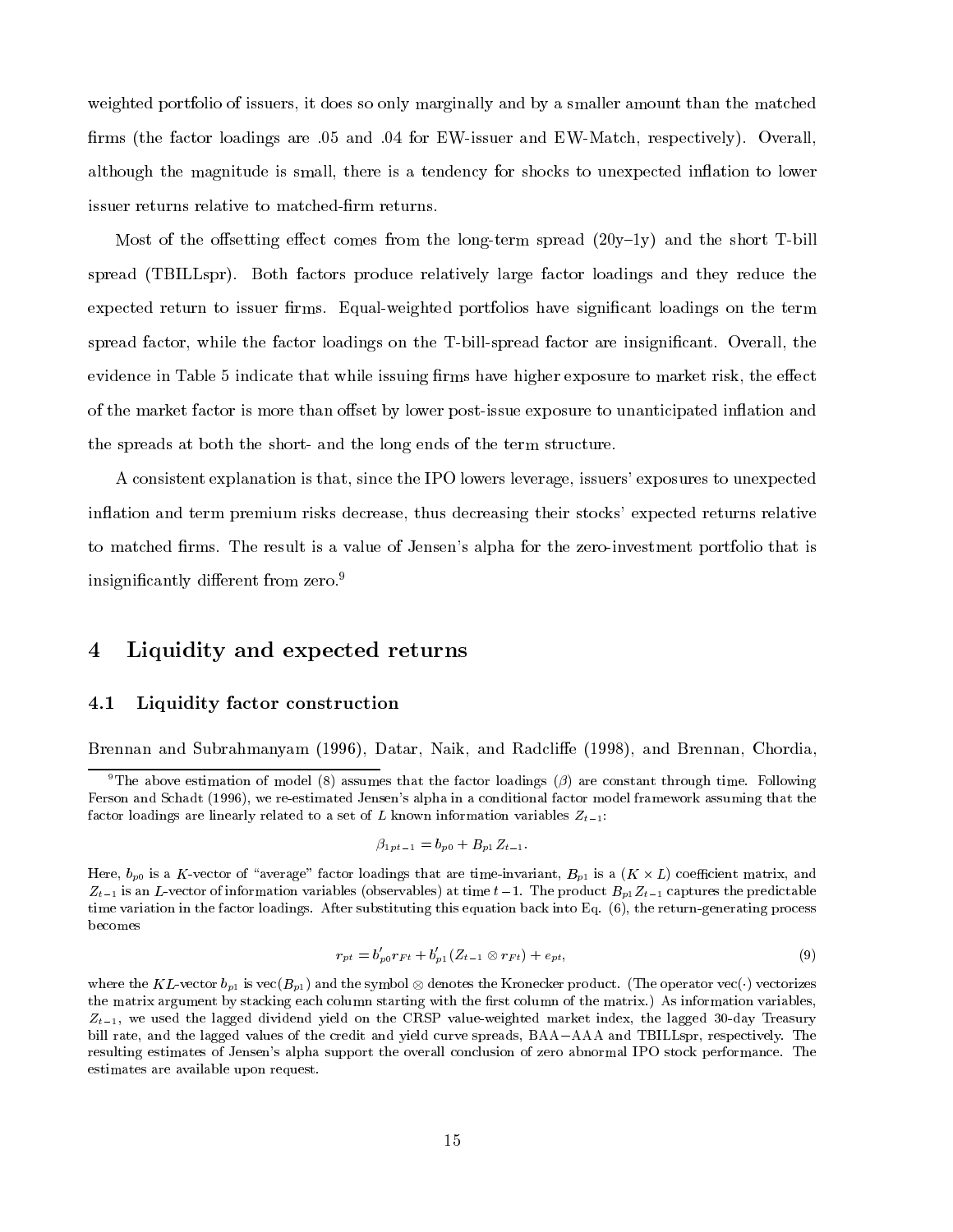and Subrahmanyam (1998) find that stock expected returns are cross-sectionally related to stock liquidity measures. In particular, share turnover appears to be a priced asset characteristic that lowers a stock's expected return. This suggests that, since IPO firms have significantly higher liquidity than matched firms (Table 3), they are also less risky and should command lower expected returns than the matched firms over the post-issue period.

We examine this proposition using a factor model that includes liquidity as a risk factor. This serves to link our IPO performance analysis to the asset pricing literature more generally, and it provides new information on the role of liquidity as a determinant of expected returns. Absent a theoretically "best" definition of liquidity, our approach is agnostic, and we use monthly turnover, defined as the number of shares traded over the month divided by number of shares outstanding, to construct the liquidity factor.

We construct the liquidity factor, named TO, using an algorithm similar to the one used by Fama and French (1993) when constructing their size (SMB) and book-to-market ratio (HML) factors. To construct TO, we start in June of year t, use all NYSE, AMEX, and Nasdaq listed common stocks, and form two portfolios based on a ranking of the end-of-month market value of equity and three portfolios formed using stocks ranked on turnover. The portfolio breakpoints are based on NYSE listed stocks only.

Next, six portfolios are constructed from the intersection of the two market value and the three turnover portfolios. Monthly value-weighted returns on these six portfolios are calculated starting in July year  $t$  and ending in June the following year. The TO factor is the difference between the equal-weighted average return on the two portfolios with low turnover and the equal-weighted average return on the two portfolios with high turnover.<sup>10</sup> When Fama and French constructed their SMB and HML factors, the idea was to \mimic the underlying risk factors in returns related to size and book-to-market equity." Their procedure tries to accomplish this goal by making sure that the average size for the firms in the three book-to-market portfolios is the same, while also maintaining the same average book-to-market ratio for the two size portfolios. The idea behind TO is similar, but we try to capture the risk factor in return related to liquidity.

Having constructed the liquidity factor, we place this factor in a five-factor model that in

 $^{10}$ Comparing this procedure with the one used by Fama and French to create SMB and HML, TO "plays the role" of the book-to-market factor.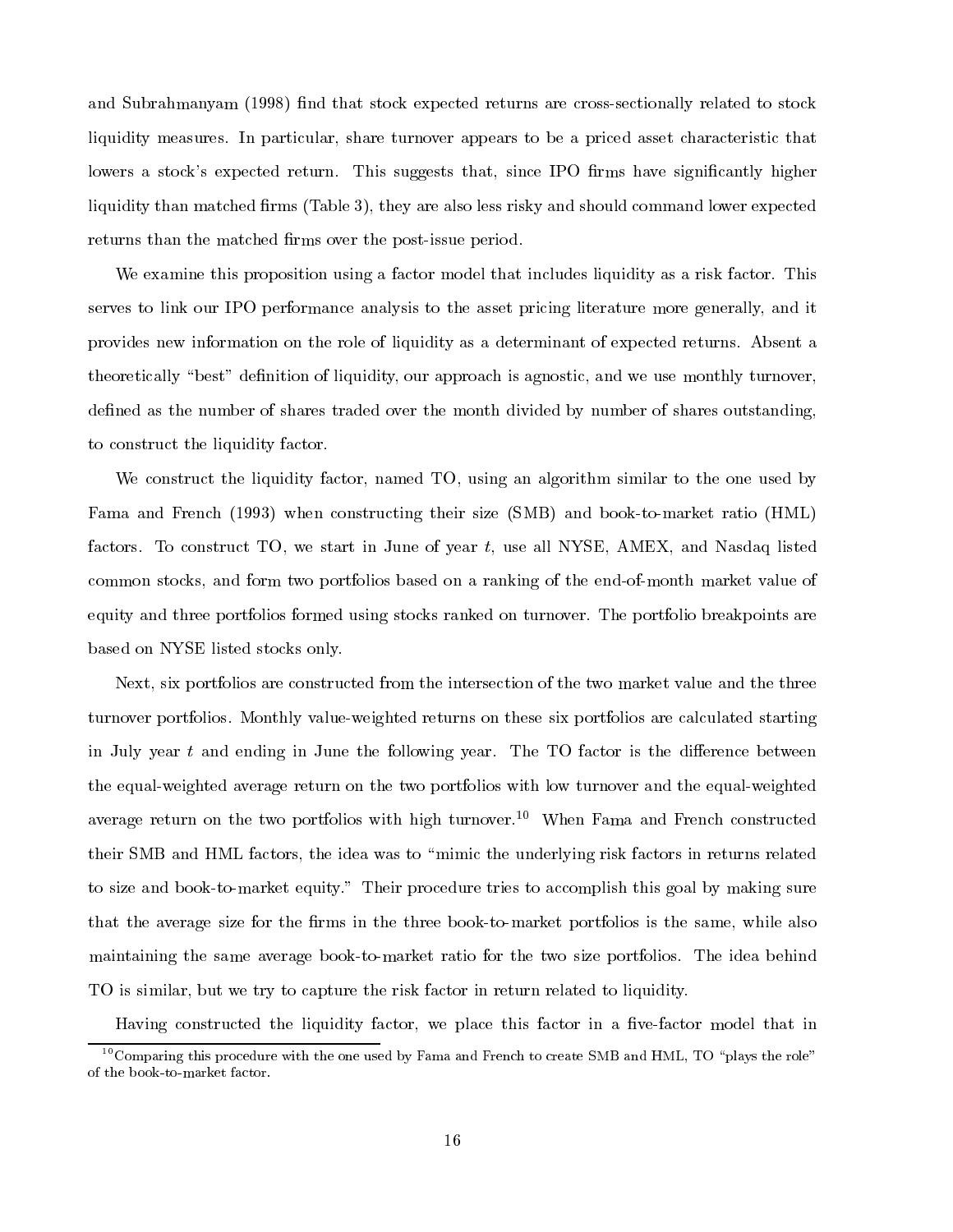addition includes the three Fama-French factors (the market index RM, SMB, and HML), as well as a momentum mimicking portfolio labeled  $UMD<sup>11</sup>$  The momentum factor is constructed in a similar way as the momentum factor used by Carhart (1997). Six value-weight portfolios are formed as the intersections of two portfolios formed on market value of equity (size) and three portfolios formed on prior twelve month return. The monthly size breakpoint is the median NYSE market value of equity. The breakpoints for the prior twelve month returns are the 30th and 70th NYSE percentiles. The momentum factor, UMD, is the average return on the two high prior return portfolios minus the average return on the two low prior return portfolios.

Table 6 shows the mean, standard deviation and pairwise correlations for the five risk factors. In Panel A, notice that the mean return the liquidity factor is positive. Recall that the factor is a portfolio long in low-liquidity stocks and short in high-liquidity stocks. Thus, to the extent that illiquid stocks are more "risky" than liquid stocks, they have higher average returns and thus the factor portfolios have positive returns on average. Panel B of Table 6 shows that the HML portfolio is positively related to TO. This is likely a reflection of the fact that it is constructed in the same way as HML relative to size sorted portfolios. The momentum mimicking portfolio (UMD) does not show any strong correlation with the other characteristic-based mimicking factors, suggesting that these portfolios mimic underlying risk factors not captured by the other factor portfolios.

#### 4.2Model estimates

Table 7 shows estimates of the five-factor model for each of the Fama-French 25 size and book-tomarket sorted portfolios. The table shows that adding the UMD factor and the TO factor to the three-factor model of Fama and French (1993) improves the general model fit for most portfolios. Interestingly, the liquidity risk factor TO appears to add at least as much explanatory power as the momentum factor UMD.

Next, we apply the new factor model to the portfolio returns of IPOs and matched firms. The results are shown in Table 8. Starting with the original Fama-French model in the top half of panel (A), there is little evidence of signicant IPO underpricing. Jensen's alpha for the equal-weighted zero-investment portfolio is an insignificant -0.12% (p-value of 0.313), while value-weighting produces a Jensen's alpha of 0.095, also statistically insignificant. Moreover, moving to the expanded

 $11$ We thank Ken French for providing us with the return series on these factors.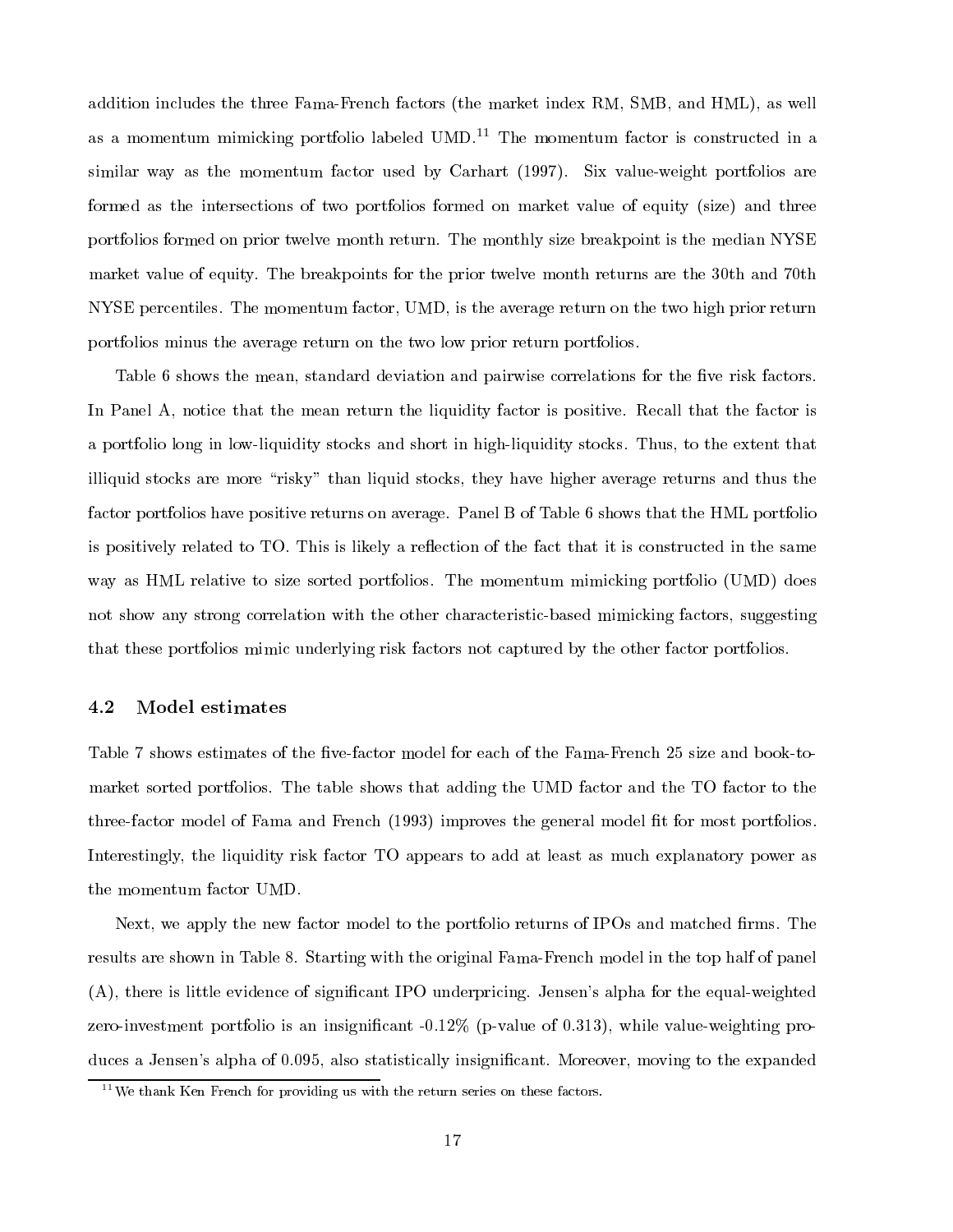model in the second half of panel (A), the alphas of the zero-investment portfolios are again uniformly insignificantly different from zero. A very similar conclusion holds for Panel  $(B)$  where the control firms are matched on size and book-to-market ratio.

As seen in Table 8, adding the momentum and liquidity factors only slightly improves the fit of the original Fama-French regression. For example, for the equal-weighted, zero-investment portfolio in Panel (A), the  $K^+$  increases from 0.531 in the Fama-French model to 0.543 in our expanded model. With value-weighted portfolios, the increase in R2 is from 0.503 to 0.550. Notice also that for value-weighted portfolios, adding the three factors appears to reduce the signicance of the original book-to-market (HML) factor.

The momentum factor UMD is generally insignificant a 5% level, with the single exception of the value-weighted matched firm portfolio in Panel (B). In contrast, the liquidity factors receives a signicant factor loading in several of the portfolios, including all of the zero-investment portfolios. The factor loading on TO is generally negative, as expected. Greater liquidity lowers expected return, and the reduction is greater for issuer stocks than for the matched firms in Table 8.

Finally, we also apply the extended Fama-French model to a portfolio of seasoned equity offerings (SEOs). The sample is compiled by Eckbo, Masulis, and Norli (2000) and contains a total of 3,315 SEOs from the period 1964–1997 (see the original paper for sample characteristics). While Eckbo, Masulis, and Norli (2000) find that SEO firms have higher liquidity than the (size-based) matched firms, they do not explicitly test for the risk reducing effects of liquidity. Thus, the SEO portfolio provides both an independent portfolio test of the impact of our TO factor and an opportunity to confirm the conjecture of Eckbo, Masulis, and Norli (2000) that the greater liquidity of SEO stocks reduces SEO stock expected return relative to matched firms.

The results are shown in Table 9. The matched firms are identified by the earlier paper and matches on equity size only. The conclusion is similar to that for IPO stocks: The liquidity factor is statistically signicant and contributes to a greater extent than the momentum factor to the expected returns of issuers. Specifically, judging from the zero-investment portfolio, the net effect of the liquidity factor is to reduce the expected return to SEO stocks.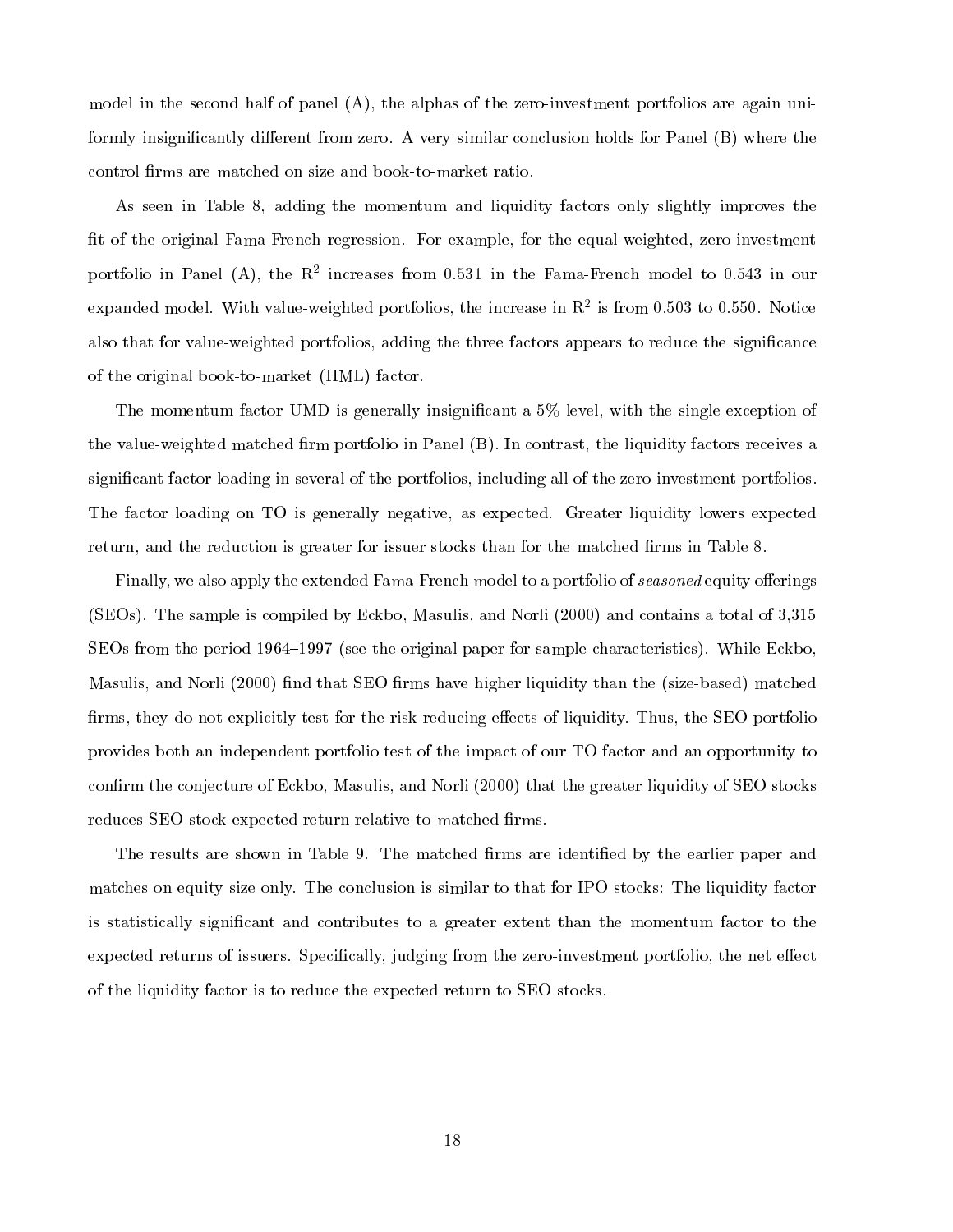#### 5Conclusion

This paper addresses the controversy over the nature and determinants of the generally low longrun IPO stock returns. With a sample of  $6,000+$  Nasdaq IPOs from  $01/73$ –12/98, we report several findings that help understand the economic source of the low IPO return realizations. Although IPO stocks tend to be among the class of small growth stocks, the low returns are not fully explained by the returns on non-IPO stocks matched on size and book-to-market ratio. Rather, there is a tendency for IPO stocks to underperform these matched firms as well.

We investigate the risk-return relationship for IPO stocks within a rational, multifactor asset pricing framework. The choice of factors is in part suggested by our finding that IPO stocks have signicantly lower leverage ratios and exhibit greater liquidity than other small growth stocks. Since leverage "turbo charges" stock returns, reducing leverage also reduces the stock's exposure to leverage-related risk factors. We find that this is the case in a factor model with macroeconomic risks such as the default spread, the term spread and unexpected inflation. This factor model also prices the IPO portfolio in the sense of producing a statistically insignicant intercept term (Jensen's alpha).

Moreover, we examine the risk-reducing effects of greater liquidity through the lens of a factor model based on the Fama and French (1993) three-factor model augmented with a momentum factor and a new liquidity risk factor introduced here. The liquidity factor is constructed asthe return differential between a portfolio of low-liquidity stocks and a portfolio of high-liquidity stocks. There is theoretical reason to suspect that such a factor is priced, and we show that the factor indeed produces factor loadings of a magnitude and signicance comparable to that produced by the momentum factor. When applied to the IPO portfolio, the liquidity factor reduces expected portfolio return, as predicted. A similar conclusion emerges when applying the same factor model to the portfolio of seasoned equity offerings studied in Eckbo, Masulis, and Norli (2000). The factor model prices both the IPO and the SEO portfolios in the sense of producing insignificant intercept terms.

We also investigate the nature of the return distribution of IPO stocks by quantifying the frequency of extreme events, including delistings due to liquidations and takeovers, as well as extreme return observations. Interestingly, there is little evidence that IPO stocks exhibit a chance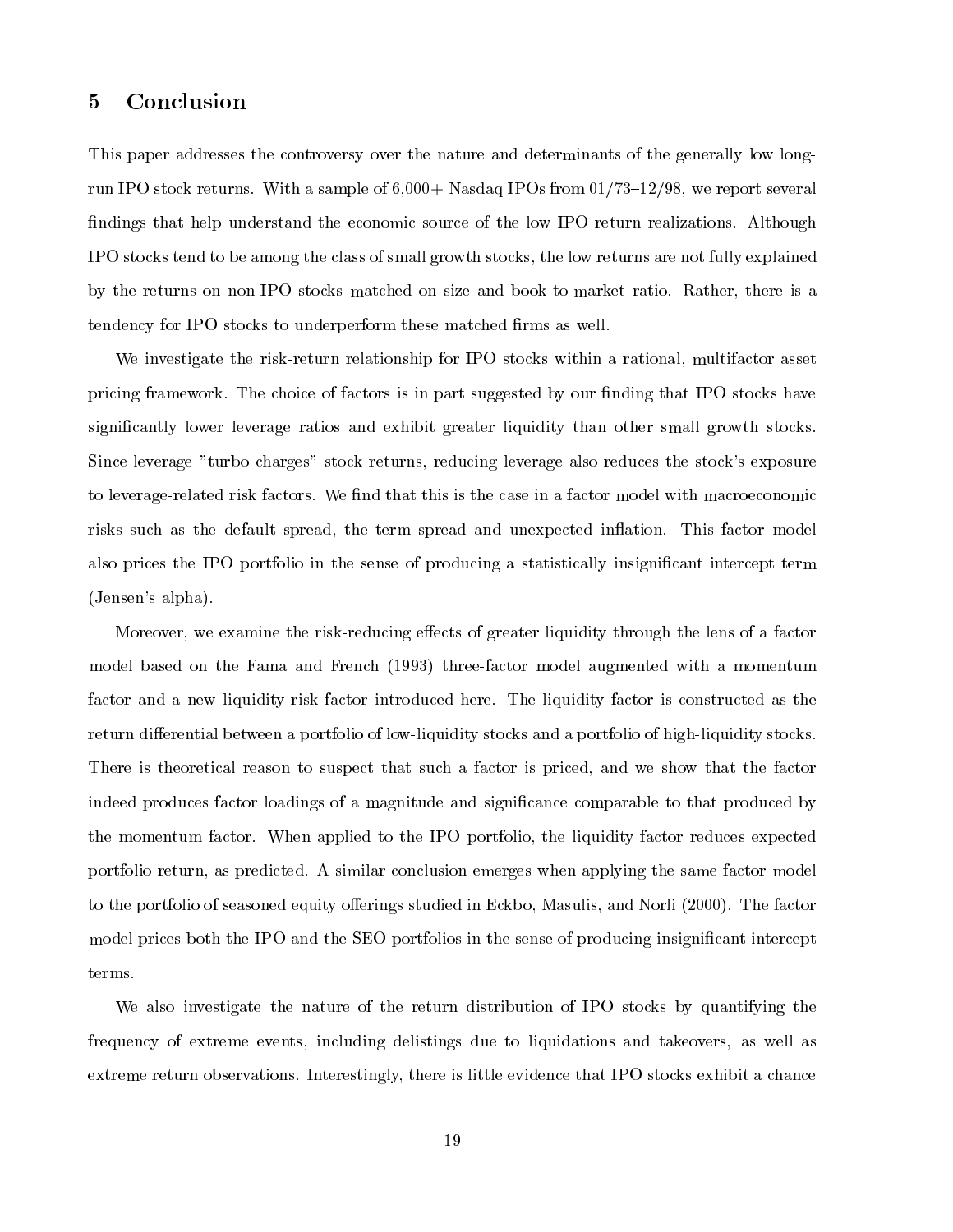of delisting that differs from the typical non-IPO stock. Moreover, the frequency of -100% return realizations is no greater for IPO stocks than for non-IPO firms matched on either size and size and book-to-market ratio. However, there is a somewhat greater chance that an IPO stock will experience a return realization of 1,000% or more. The low expected return to IPO stocks suggests that this extra probability mass represents non-priced risk. On the other hand, the extra probability mass fits with the popular notion of IPO stocks as "longshot" bets on large, future returns.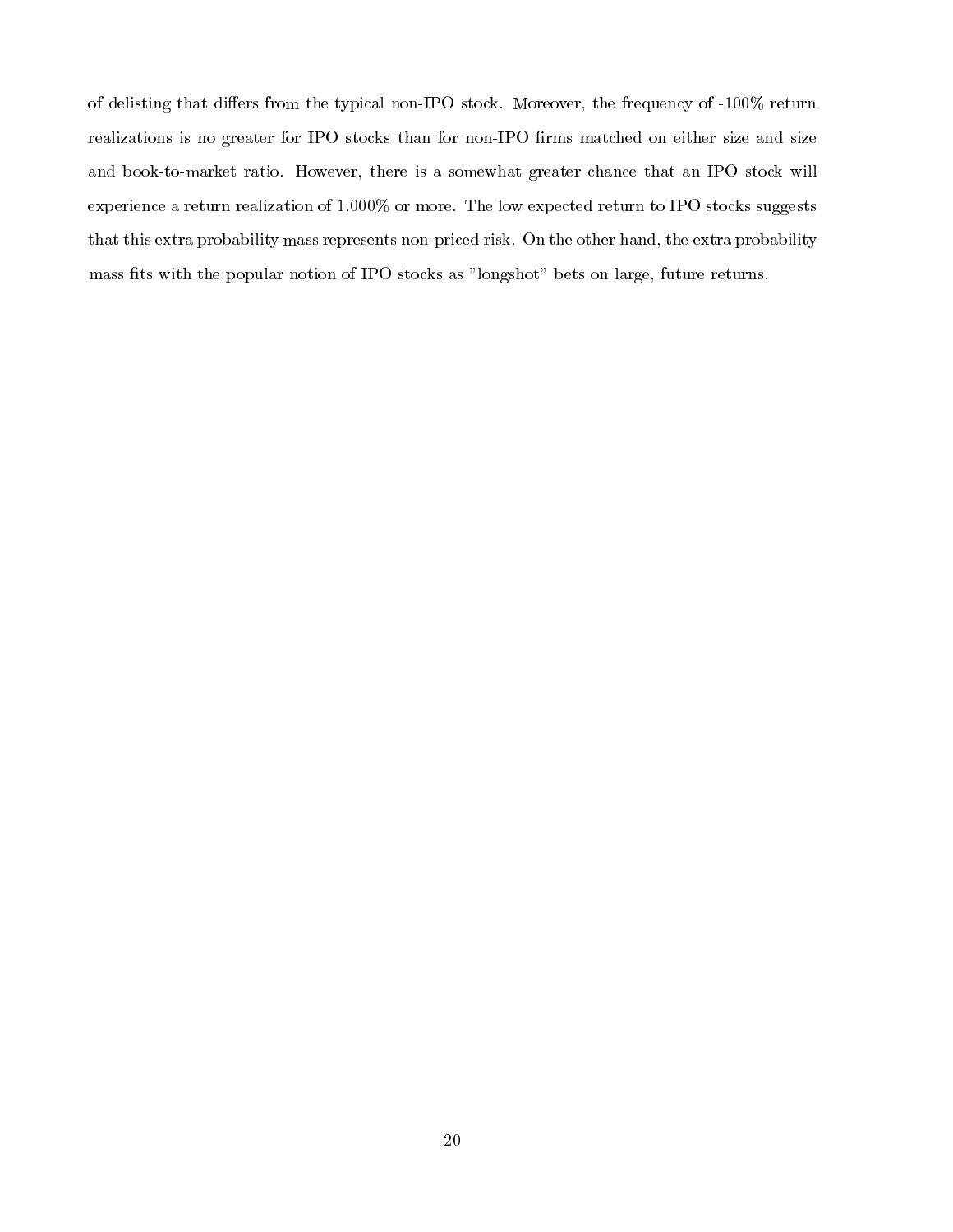# References

- Barberis, Nicholas, Andrei Shleifer, and Robert Vishny, 1998, A model of investor sentiment, Journal of Financial Economics 49, 307-343.
- Brav, Alon, Christopher Geczy, and Paul A. Gompers, 2000, Is the abnormal return following equity issuances anomalous?, *Journal of Financial Economics* 56, 209–249.
- Brennan, Michael J., Tarun Chordia, and Avanidhar Subrahmanyam, 1998, Alternative factor specifications, security characteristics, and the cross-section of expected stock returns, Journal of Financial Economics  $49, 345-373.$
- Brennan, Michael J., and Avanidhar Subrahmanyam, 1996, Market microstructure and asset pricing: On the compensation for illiquidity in stock returns, Journal of Financial Economics 41, 341-364.
- Carhart, Mark M., 1997, On the persistence in mutual fund performance, *Journal of Finance* 52, 57-82.
- Chamberlain, G., 1988, Funds, factors and diversification in arbitrage pricing models, *Econometrica* 51, 1305-1324.
- Chen, Nai-Fu, Richard Roll, and Stephen A. Ross, 1986, Economic forces and the stock market, Journal of Business 59, 383–403.
- Connor, Gregory, and Robert A. Korajczyk, 1995, The arbitrage pricing theory and multifactor models of asset returns, in Robert A. Jarrow, and Vojislav Maksimovic William T. Ziemba, ed.: Finance, vol. 9 of Handbooks in Operation Research and Management Science. chap. 4, pp. 87-144 (North-Holland).
- Daniel, Kent, David Hirshleifer, and Avanidhar Subrahmanyam, 1998, Investor psychology and security market under- and overreactions, *Journal of Finance* 53, 1839–1885.
- Datar, V., N. Naik, and R. Radcliffe, 1998, Liquidity and stock returns: An alternative test, Journal of Financial Markets 1, 203-219.
- Eckbo, B. Espen, and Ronald W. Masulis, 1995, Seasoned equity offerings: A survey, in Robert A. Jarrow, and Vojislav Maksimovic William T. Ziemba, ed.: Finance, vol. 9 of Handbooks in *Operation Research and Management Science.* chap. 31, pp. 1017-1072 (North-Holland).
- -, and Øyvind Norli, 2000, Seasoned public offerings: Resolution of the 'new issues puzzle', Journal of Financial Economics  $56, 251-191.$
- Evans, Martin D. D., 1994, Expected returns, time-varying risk, and risk premia, Journal of Finance 49, 655-679.
- Fama, Eugene F., 1998, Market efficiency, long-term returns, and behavioral finance, *Journal of* Financial Economics 49, 283-306.
	- , and Kenneth R. French, 1993, Common risk factors in the returns on stocks and bonds, Journal of Financial Economics 43, 3-56.
- Ferson, Wayne E., and Campbell R. Harvey, 1991, The variation of economic risk premiums, Journal of Political Economy 99, 385-415.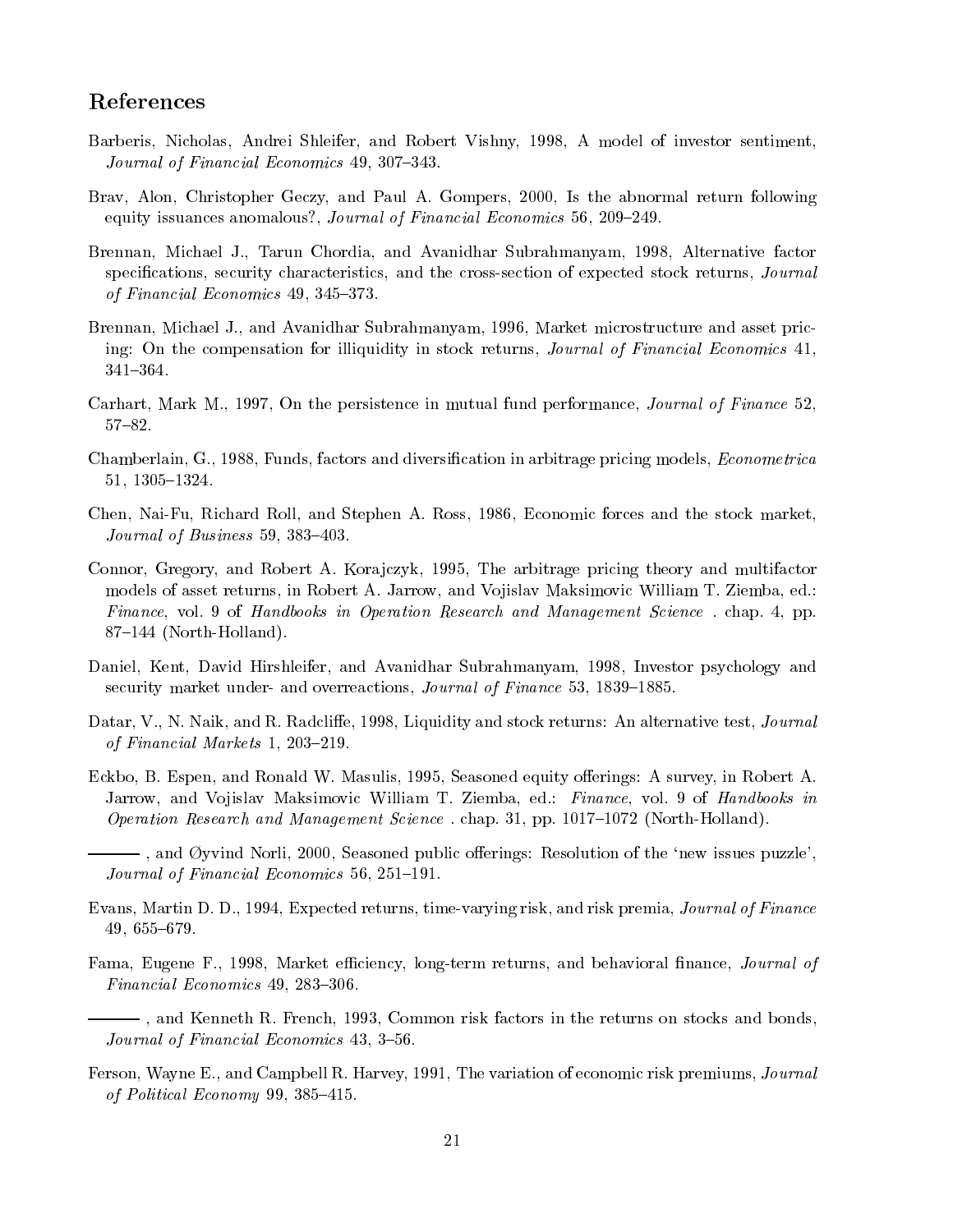- Ferson, Wayne E., and Robert A. Korajczyk, 1995, Do arbitrage pricing models explain the predictability of stock returns?, Journal of Business 68, 309-349.
- Ferson, Wayne E., and Rudi W. Schadt, 1996, Measuring fund strategy and performance in changing economic conditions, Journal of Finance 51, 425-461.
- Galai, Dan, and Ronald W. Masulis, 1976, The option pricing model and the risk factor of stock, Journal of Financial Economics 3, 53-81.
- Hong, Harrison, and Jeremy C. Stein, 1999, A unied theory of underreaction, momentum trading and overreaction in asset markets, *Journal of Finance* 54, 2143-2184.
- Ibbotson, Roger G., and Jay R. Ritter, 1995, Initial public offerings, in Robert A. Jarrow, and Vojislav Maksimovic William T. Ziemba, ed.: Finance, vol. 9 of Handbooks in Operation Research and Management Science. chap. 30, pp. 993-1016 (North-Holland).
- Jensen, Michael C., 1968, The performance of mutual funds in the period 1945–1964, *Journal of*  $Finance\ 23,\ 389\text{--}416.$
- Lehmann, Bruce N., and David M. Modest, 1988, The empirical foundations of the arbitrage pricing theory, Journal of Financial Economics 21, 213-254.

Loughran, Tim, and Jay R. Ritter, 1995, The new issues puzzle, *Journal of Finance* 50, 23–51.

- $-$ , 2000, Uniformly least powerful tests of market efficiency, Journal of Financial Economics 55, 361-389.
- Merton, R., 1973, The theory of rational option pricing, Bell Journal of Economics and Management Science 4,  $141-183$ .
- Ritter, Jay R., 1991, The long-run performance of initial public offerings, Journal of Finance 47,  $3 - 27$ .
- Ross, Stephen A., 1976, The arbitrage theory of capital asset pricing, Journal of Economic Theory 13, 341-360.
- Shanken, Jay, 1992, On the estimation of beta-pricing models, Review of Financial Studies 5, 1–33.
- White, Halbert, 1980, A heteroskedasticity-consistent covariance matrix estimator and a direct test for heteroscedasticity, *Econometrica* 48, 817-838.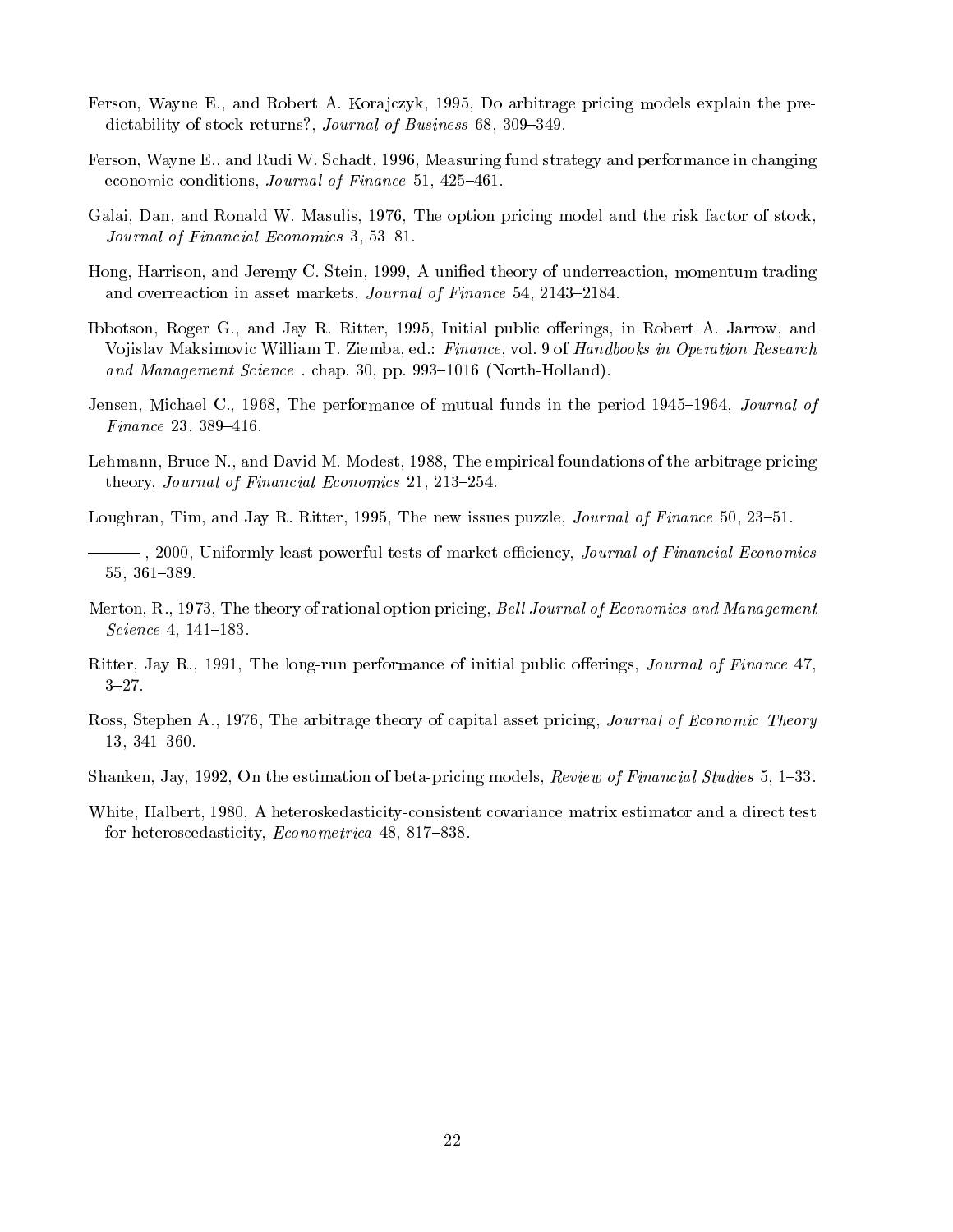Figure 1 Annual distribution of the sample of 6,379 Nasdaq-IPOs with offer dates between  $1972{-}1998.$ 

The column heights represent the number of Nasdaq IPOs in the sample for a given year.

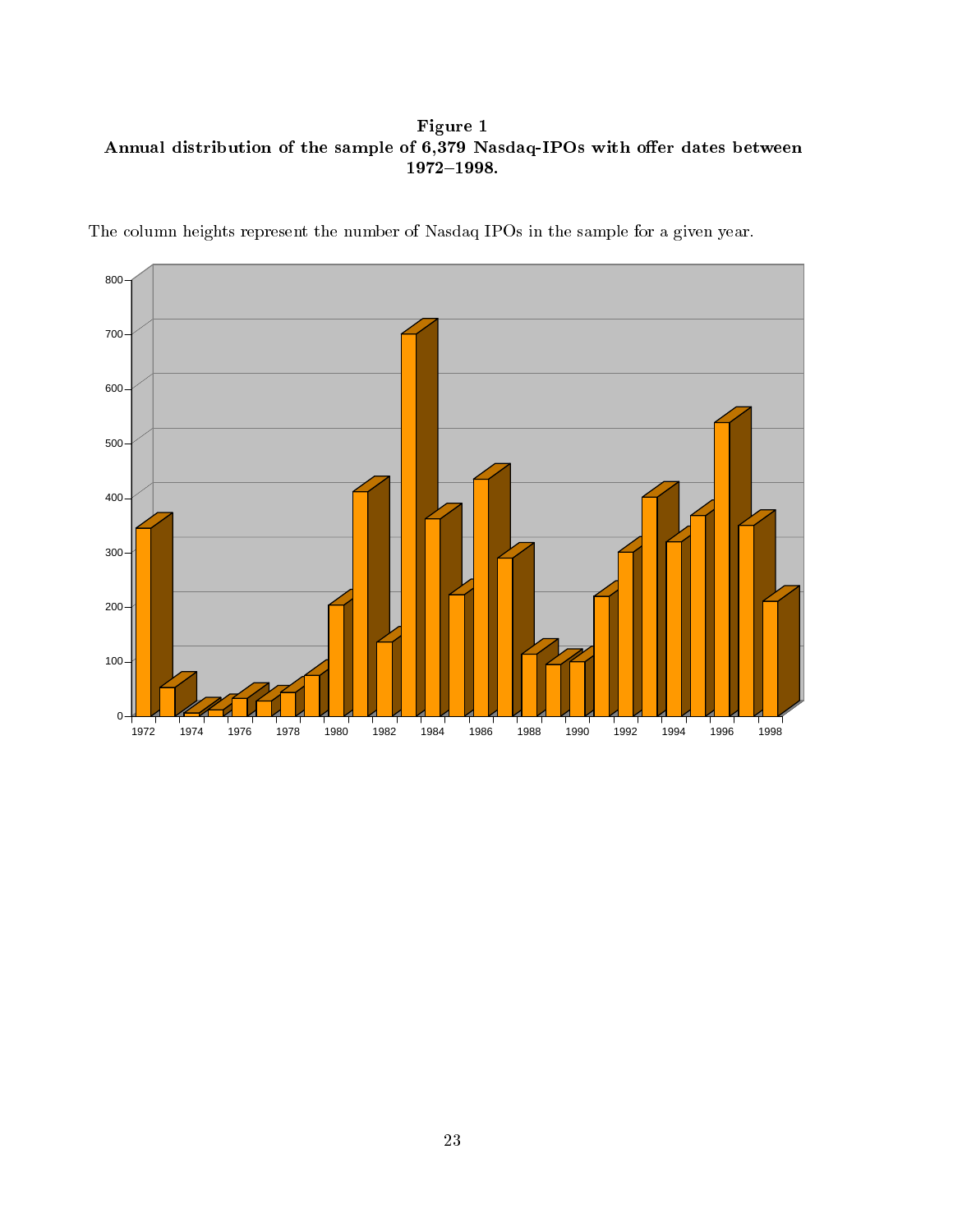## Figure 2

# Compounded returns on the equal-weighted (EW) CRSP Nasdaq index, an EW portfolio of 6,379 Nasdaq-IPOs, an EW portfolio of matching firms, and 30-day Treasury bills,  $1973-2000$ .

The graphs depicts how the value of a \$1 investment evolves over the sample period January 1973 to December 2000. The terminal value of the \$1 investment and the implied average monthly growth rate are shown in parentheses.

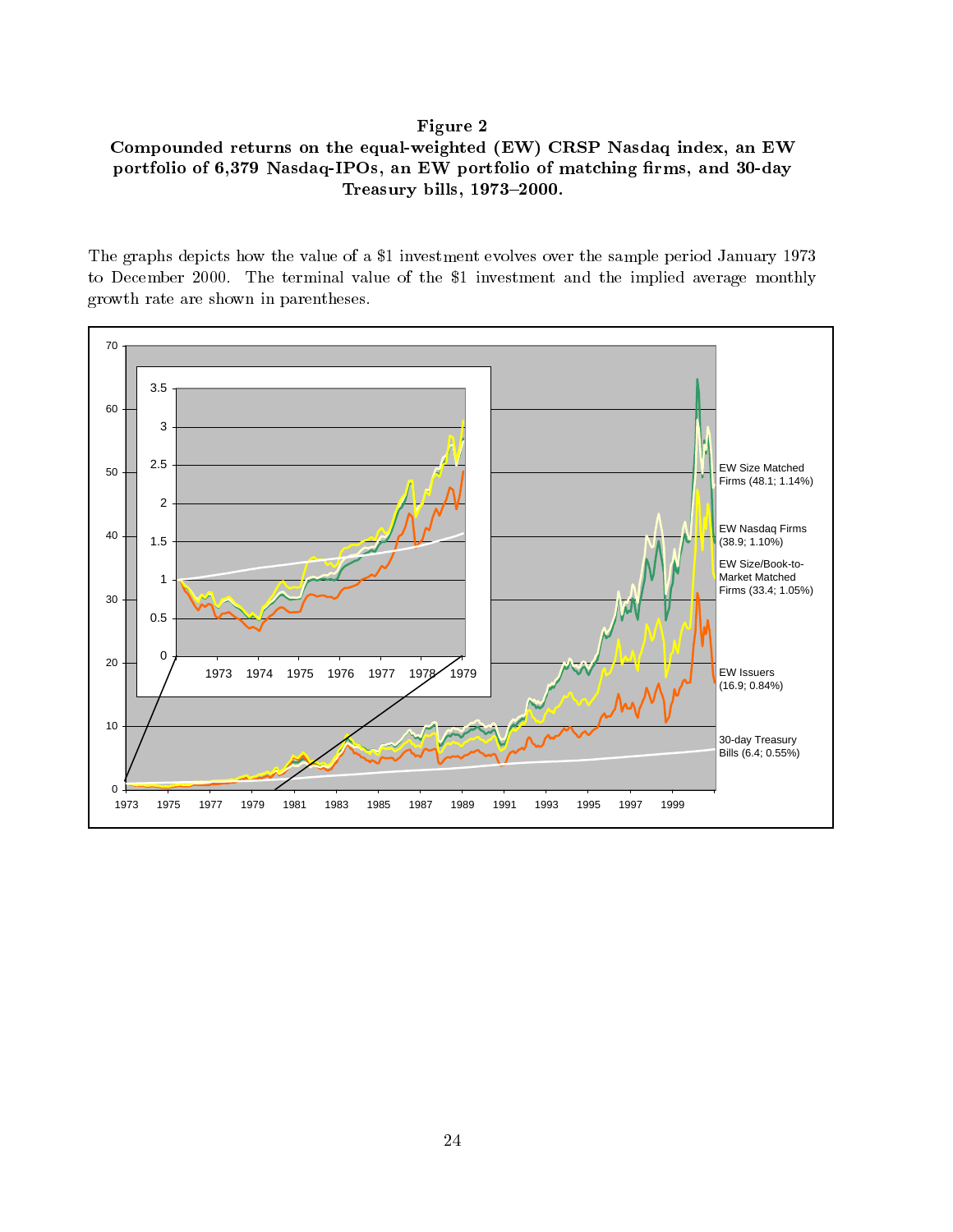# Figure 3 Compounded returns on the EW CRSP Nasdaq index, an EW portfolio of Nasdaq-IPOs, an EW portfolio of matching firms, and 30-day Treasury bills, 1975-2000.

The graphs depicts how the value of a \$1 investment evolves over the sample period January 1975 to December 2000. The terminal value of the \$1 investment and the implied average monthly growth rate are shown in parentheses.

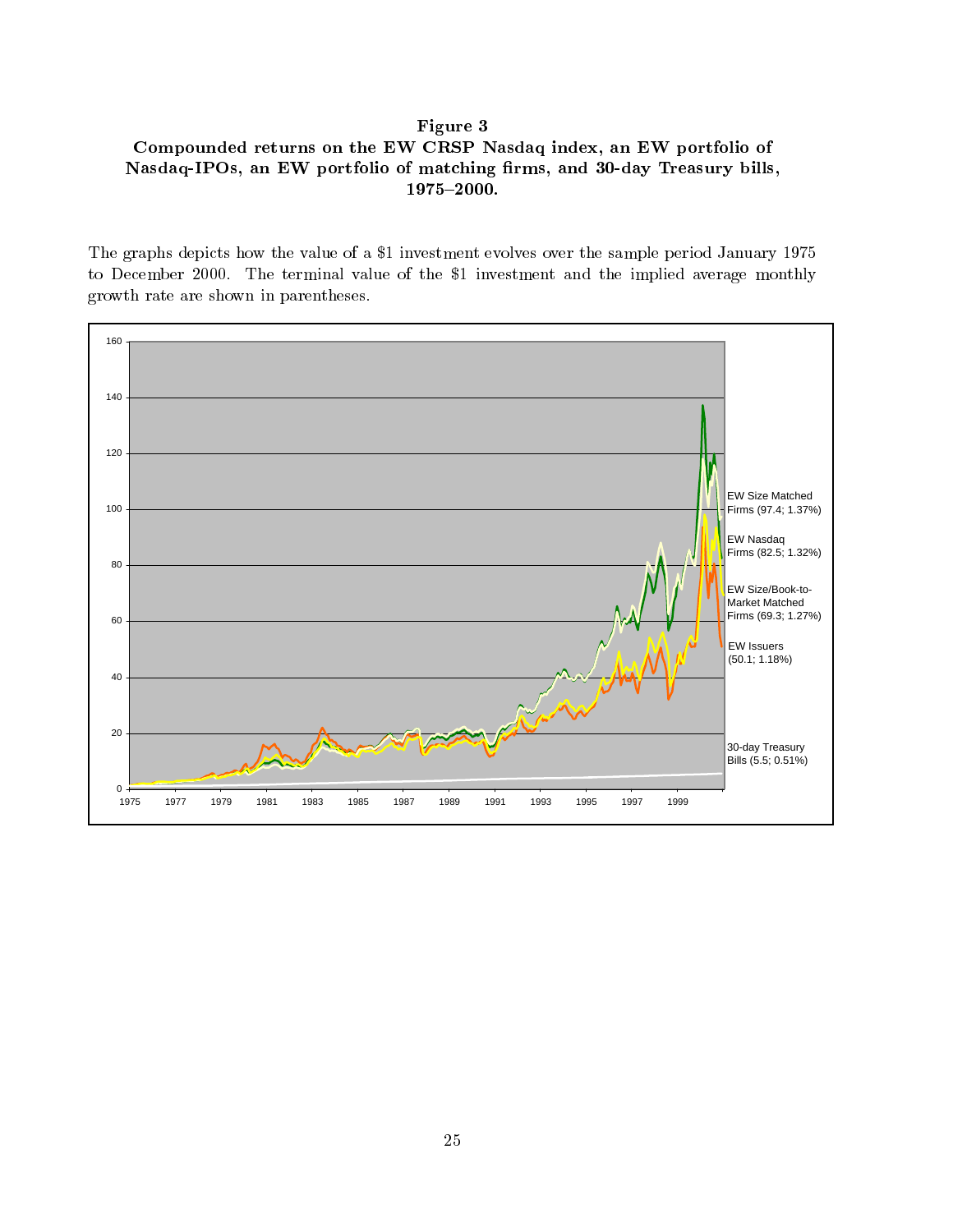# Figure 4 Compounded returns on the value-weighted (VW) CRSP Nasdaq index, a VW portfolio of Nasdaq-IPOs, a VW portfolio of matching firms, and 30-day Treasury bills, 1973-2000.

The graphs depicts how the value of a \$1 investment evolves over the sample period January 1973 to December 2000. The terminal value of the \$1 investment and the implied average monthly growth rate are shown in parentheses.

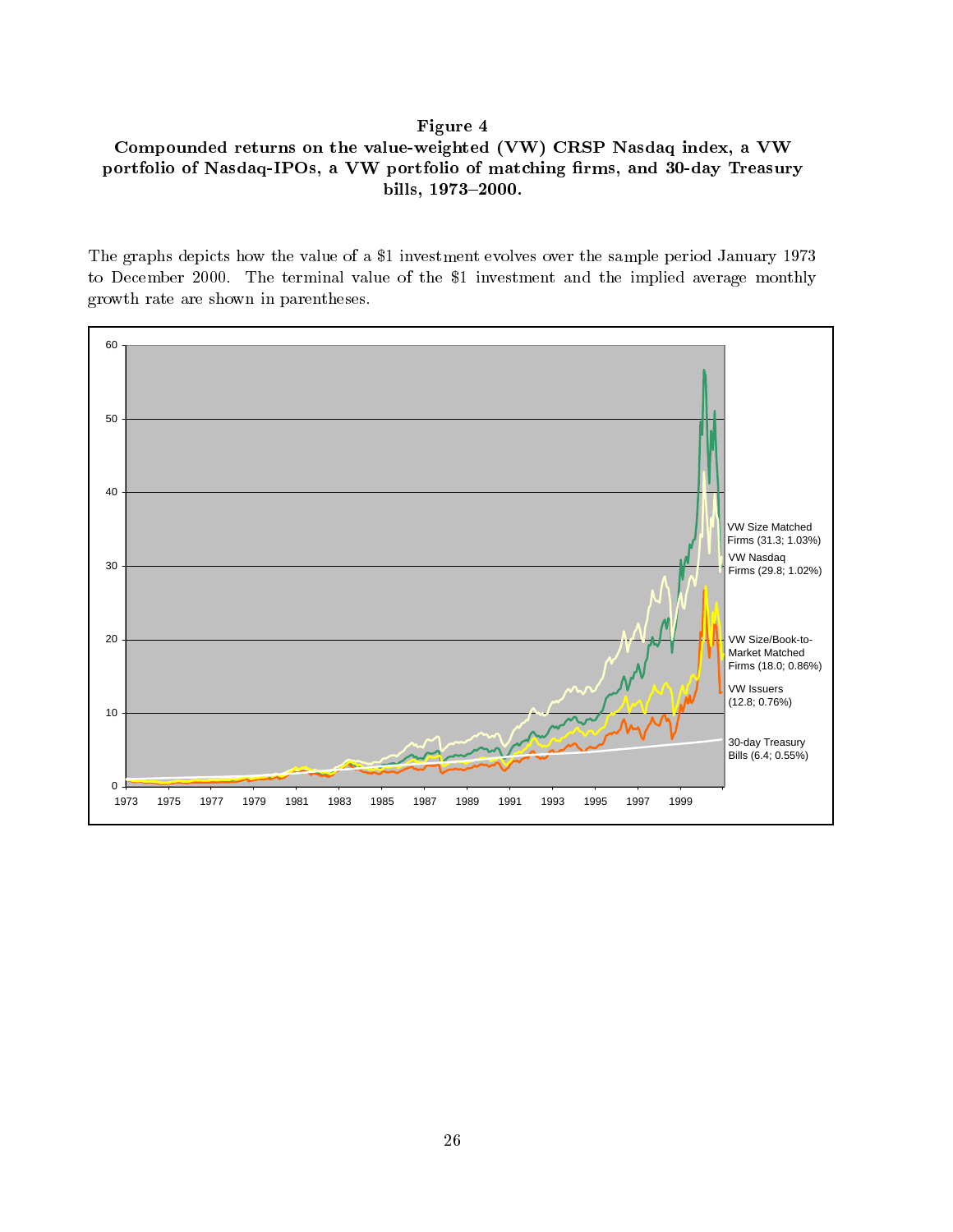Figure 5 Annual frequency of delistings of IPO and non-IPO stocks due to liquidation, 1973-1998

Front columns are delistings by recent IPO firms (IPO less than five years before delisting date) divided by number of recent IPO firms. Back columns are delistings by Non-IPO firms (IPO more than five years ago) divided by number of non-IPO firms.

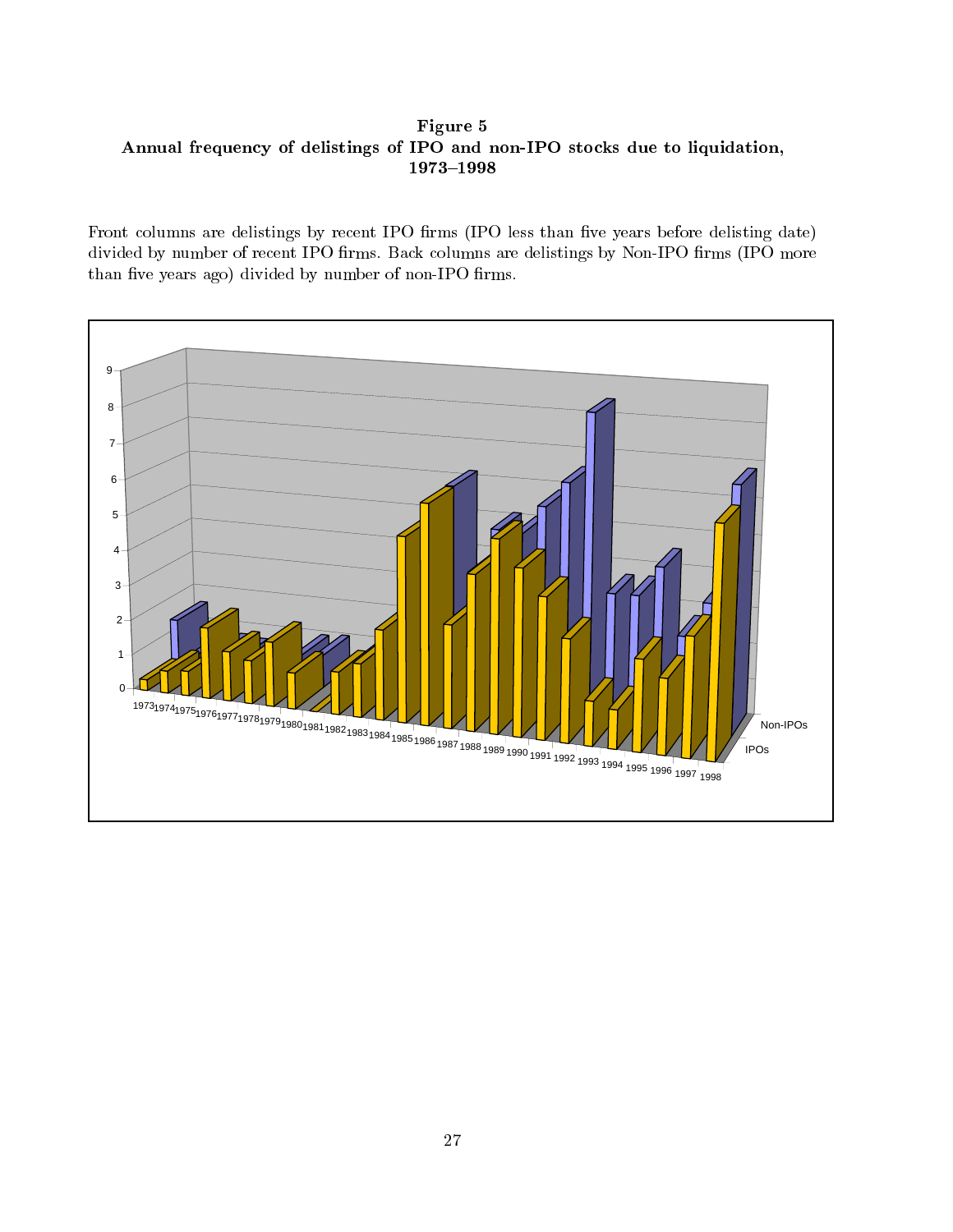Figure 6 Annual frequency of delistings of IPO and non-IPO stocks due to merger or takeover, 1973-1998

Number of delistings due to merger, takeover, exchange offers, or other events where common shareholders are bought out. Front columns are delistings by recent IPO firms (IPO less than five years before delisting date) divided by number of recent IPO firms. Back columns are delistings by Non-IPO firms (IPO more than five years ago) divided by number of non-IPO firms.

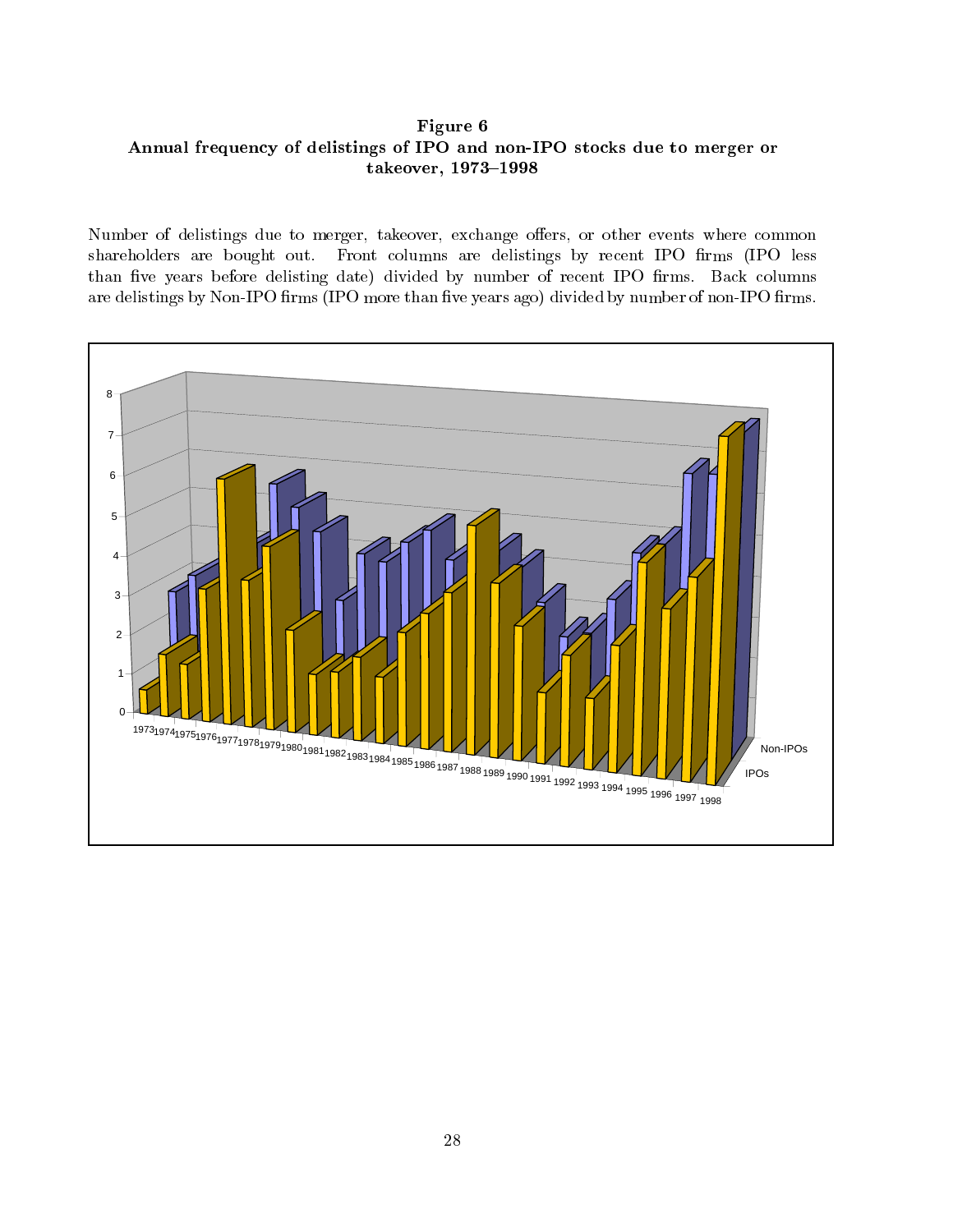Figure 7 Histogram of five-year holding period returns between  $-100\%$  and  $500\%$  for IPO stocks and matched control firms, 1973-1998

Each bar in the histogram represent a 2 percentage point interval, and the height of the bar shows how many firms had a five-year holding period return whithin this 2 percentage point interval.

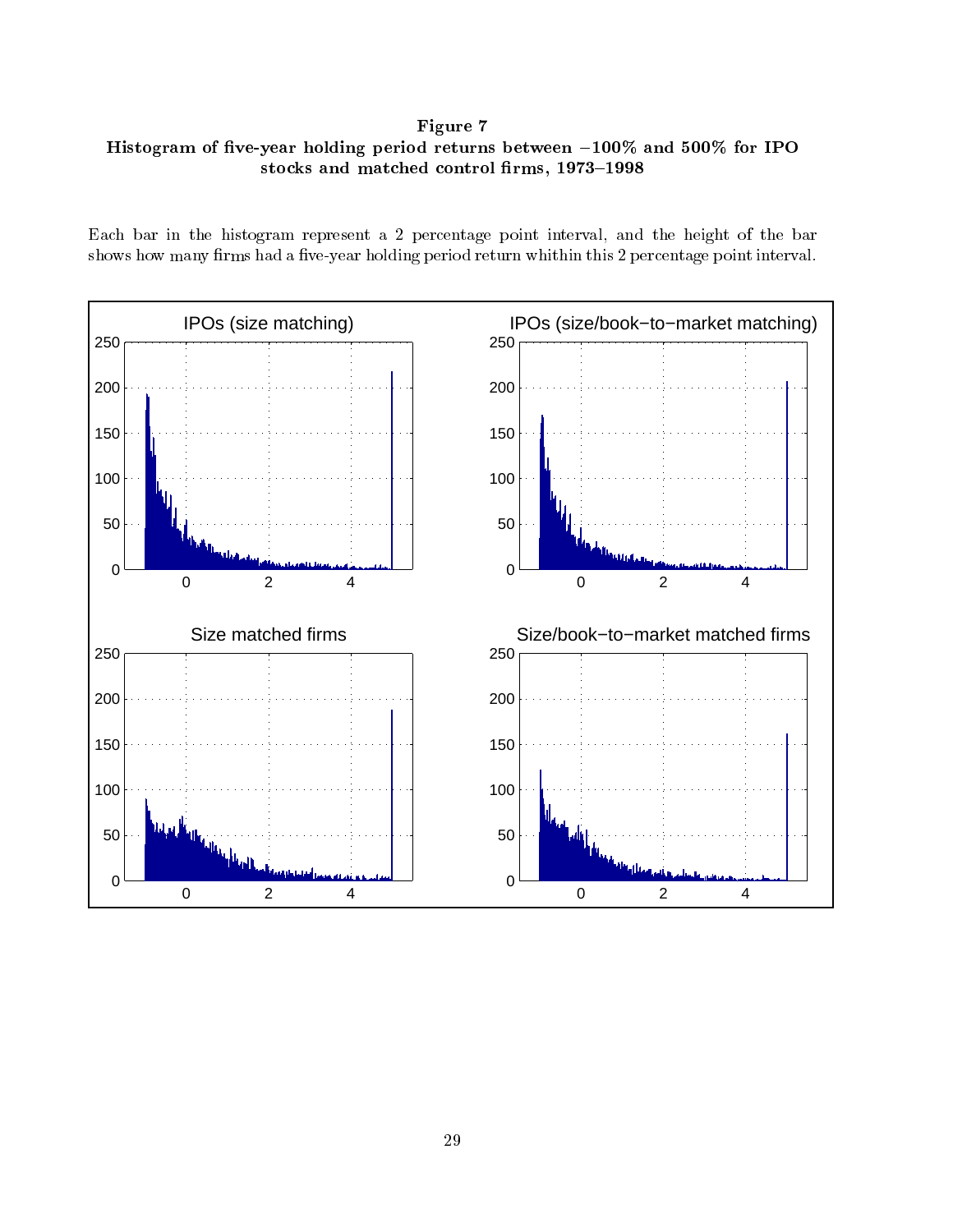Figure 8 Histogram of five-year holding period returns between  $100\%$  and  $1000\%$  for IPO stocks and matched control firms,  $1973-1998$ 

Each bar in the histogram represent a 50 percentage point interval, and the height of the bar shows how many firms had a five-year holding period return within this 50 percentage point interval.

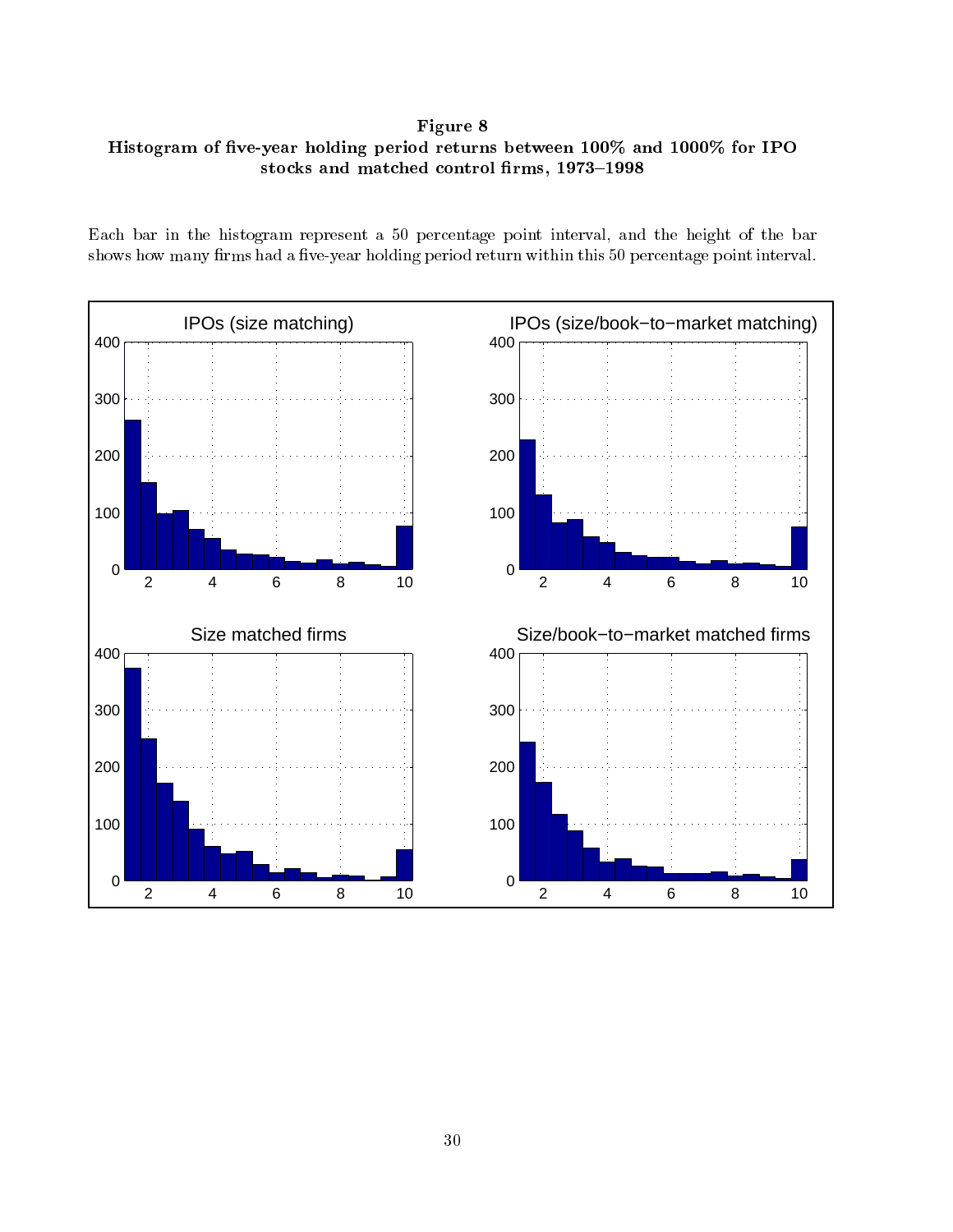# Firm portfolio characteristics for IPOs between 1972 and 1998 and the non-IPO control firms matched on size and size/book-to-market ratio. All issuers and matching firms are listed on Nasdaq.

The number of observations used to compute the numbers in panel A vary by the variables. The number of ob servations range between 4,832 and 6,379. The equal weighted and value weighted issuer and match portfolios are constructed using monthly returns between January 1973 and December 2000, which gives 336 monthly returns for each portfolio.

|                                                        | Size matching |          | Size/Book-to-market matching |       |
|--------------------------------------------------------|---------------|----------|------------------------------|-------|
|                                                        | Issuer        | Match    | Issuer                       | Match |
| (A) Average issuers and matching firms characteristics |               |          |                              |       |
| Size (market capitalization)                           | 76.41         | 76.37    | 82.89                        | 83.17 |
| Book value of equity                                   |               |          | 26.49                        | 26.80 |
| Book-to-market ratio                                   |               |          | 0.385                        | 0.386 |
| Issue proceeds/size                                    | 0.391         |          | 0.322                        |       |
| Long-term debt/Total assets                            | 0.102         | 0.150    | 0.102                        | 0.147 |
| Total debt/Total assets                                | 0.155         | 0.211    | 0.154                        | 0.208 |
| Long-term debt/Market value                            | 0.148         | 0.457    | 0.147                        | 0.249 |
| Average monthly turnover                               | 0.121         | 0.071    | 0.120                        | 0.102 |
| (B) Monthly issuer and matching firm portfolio returns |               |          |                              |       |
| Equal weighted portfolios                              |               |          |                              |       |
| Mean percent return                                    | 1.14          | 1.31     | 1.20                         | 1.30  |
| Median percent return                                  | 1.54          | 1.54     | 1.44                         | 1.44  |
| Standard deviation of returns                          | 7.70          | $5.38\,$ | 7.90                         | 7.00  |
| End-value of a \$1 investment                          | 16.88         | 48.14    | 19.47                        | 33.37 |
| Implied average return to compound                     | 0.84          | 1.14     | 0.89                         | 1.05  |
| Value weighted portfolios                              |               |          |                              |       |
| Mean percent return                                    | 1.12          | 1.19     | 1.23                         | 1.11  |
| Median percent return                                  | 1.21          | 1.76     | 1.28                         | 1.47  |
| Standard deviation of returns                          | 8.45          | 5.59     | 8.62                         | 7.02  |
| End-value of a \$1 investment                          | 12.80         | 31.31    | 17.63                        | 18.04 |
| Implied average return to compound                     | 0.76          | 1.03     | 0.86                         | 0.86  |
| Equal and value weighted portfolios                    |               |          |                              |       |
| Number of issuers and matches                          | 6,379         | 6,379    | 5,456                        | 5,456 |
| Minimum number of firms in portfolios                  | 86            | 86       | 71                           | 71    |
| Maximum number of firms in portfolios                  | 1,722         | 1,722    | 1,678                        | 1,678 |
| Average number of firms in portfolios                  | 888           | 888      | 776                          | 776   |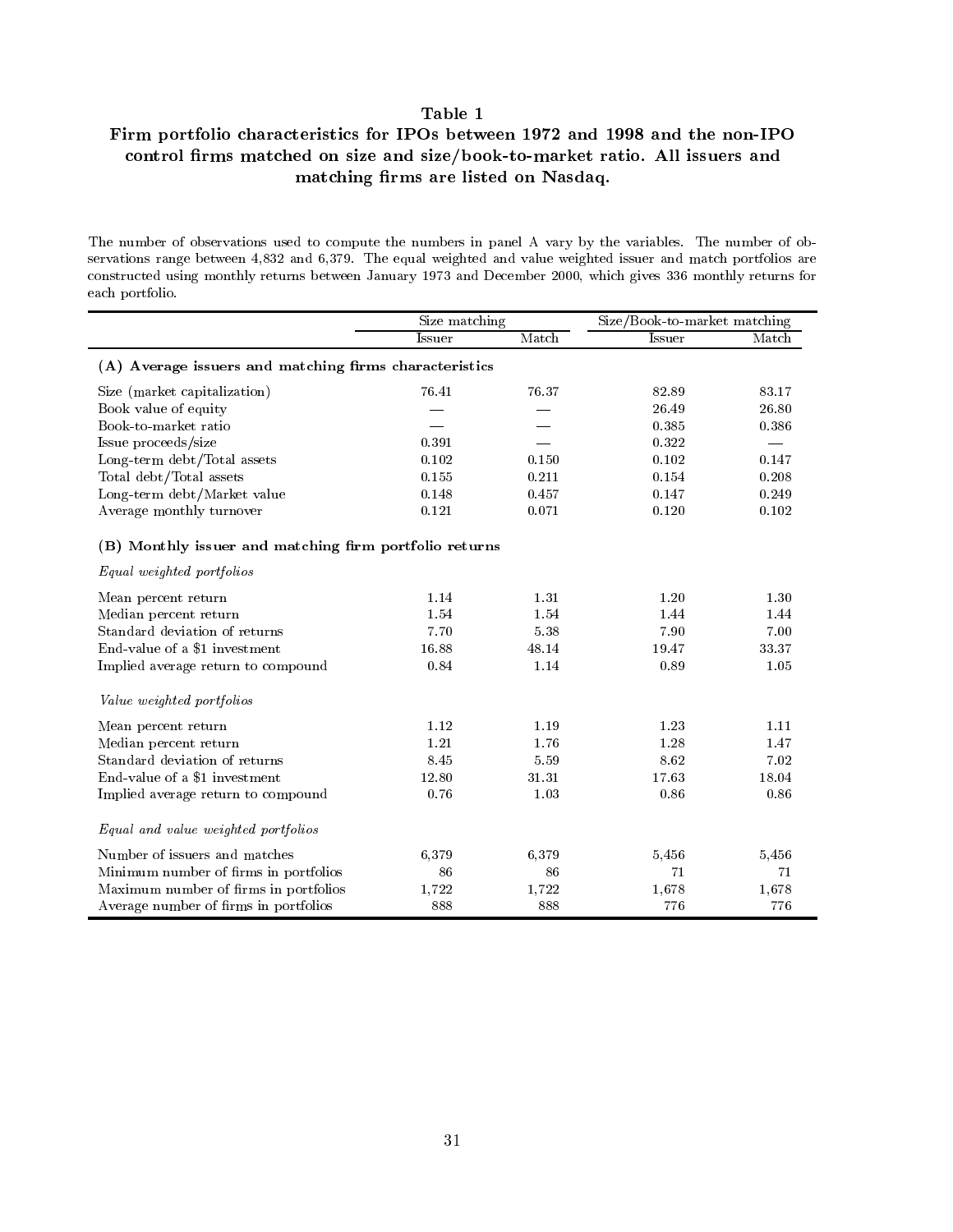# Five-year buy-and-hold stock percent returns (BHAR) to firms going public between 1972 and 1998 and their matched control firms, classified by type of matching procedure (size/size-and-book-to-market), sample period, and portfolio weights (equal-/value-weighted). All issuers and matching firms are listed on Nasdaq.

Buy-and-hold percent returns are defined as:

$$
BHR \equiv \omega_i \sum_{i=1}^{N} \left[ \prod_{t=\tau_i}^{T_i} (1 + R_{it}) - 1 \right] \times 100.
$$

When equal-weighting (EW),  $\omega_i \equiv 1/N$ , and when value-weighting (VW),  $\omega_i = MV_i/MV$ , where MV<sub>i</sub> is the issuer's common stock market value (in 1999 dollars) at the start of the holding period and  $MV = \sum_i MV_i$ . The abnormal buy-and-hold returns shown in the column marked "Diff" represent the difference between the average BHR in the "Issuer" and "Match" columns. The rows marked "N" contain number of issues. The p-values for equal-weighted abnormal returns are  $p$ -values of the  $t$ -statistic using a two-sided test of no difference in average five-year buy-andhold returns for issuer and matching firms. The p-values for the value-weighted abnormal returns are computed using  $U \equiv \omega' x/(\sigma \sqrt{\omega' \omega})$ , where  $\omega$  is a vector of value weights and x is the corresponding vector of differences in buy-and-hold returns for issuer and match. Assuming that x is distributed normal  $N(\mu, \sigma^{-})$  and that  $\sigma^{-}$  can be consistently estimated using  $\sum_i \omega_i (x_i - \bar{x})^2$ , where  $\bar{x} = \sum_i \omega_i x_i$ , U is distributed  $N(0, 1)$ .

|                  | Size matching |               |       |      |      |   | Size/book-to-market matching |       |      |      |  |
|------------------|---------------|---------------|-------|------|------|---|------------------------------|-------|------|------|--|
|                  | N             | <b>Issuer</b> | Match | Diff | p(t) | N | Issuer                       | Match | Diff | p(t) |  |
| (A) Total sample |               |               |       |      |      |   |                              |       |      |      |  |

| EW   | 6379 | 40.4 | 69.1         | $-28.8$ 0.000 |       |
|------|------|------|--------------|---------------|-------|
| VW - | 6379 | 68.7 | $78.6 -10.0$ |               | 0.302 |

### (B) Require sample firms to have book values on Compustat

| Holding period starts the month after the IPO date (looking ahead for the first book value on Compustat) |  |  |  |  |
|----------------------------------------------------------------------------------------------------------|--|--|--|--|
|----------------------------------------------------------------------------------------------------------|--|--|--|--|

| EW<br>VW        | 5456<br>5456                       | 45.2<br>75.2 | 71.8<br>80.4 | $-26.6$<br>$-5.2$ | 0.000<br>0.624 | 5456<br>5456                                                                                             | 45.2<br>74.3  | 42.9<br>58.9 | 2.2<br>15.4     | 0.711<br>0.136 |  |
|-----------------|------------------------------------|--------------|--------------|-------------------|----------------|----------------------------------------------------------------------------------------------------------|---------------|--------------|-----------------|----------------|--|
|                 |                                    |              |              |                   |                | Holding period starts the month after first post-IPO book value on Compustat                             |               |              |                 |                |  |
| EW<br><b>VW</b> | 5311<br>5311                       | 46.9<br>75.2 | 73.6<br>81.1 | $-26.6$<br>$-5.9$ | 0.000<br>0.578 | 5311<br>5311                                                                                             | 46.9<br>126.3 | 58.6<br>89.3 | $-11.7$<br>36.9 | 0.071<br>0.094 |  |
|                 | $(C)$ "Hot issue" period 1980–1984 |              |              |                   |                |                                                                                                          |               |              |                 |                |  |
|                 |                                    |              |              |                   |                | Holding period starts the month after the IPO date (looking ahead for the first book value on Compustat) |               |              |                 |                |  |
| EW              | 1815                               | 6.0          | 75.5         | $-69.5$           | 0.000          | 1464                                                                                                     | 23            | 25.8         | $-23.5$         | 0.000          |  |
| <b>VW</b>       | 1815                               | 4.9          | 96.2         | $-91.3$           | 0.000          | 1464                                                                                                     | 2.2           | 38.4         | $-36.2$         | 0.000          |  |
|                 |                                    |              |              |                   |                | Holding period starts the month after first post-IPO book value on Compustat                             |               |              |                 |                |  |
| EW              |                                    |              |              |                   |                | 1397                                                                                                     | 3.7           | 37.1         | $-33.4$         | 0.000          |  |
| VW              |                                    |              |              |                   |                | 1397                                                                                                     | 25.0          | 61.9         | $-37.0$         | 0.009          |  |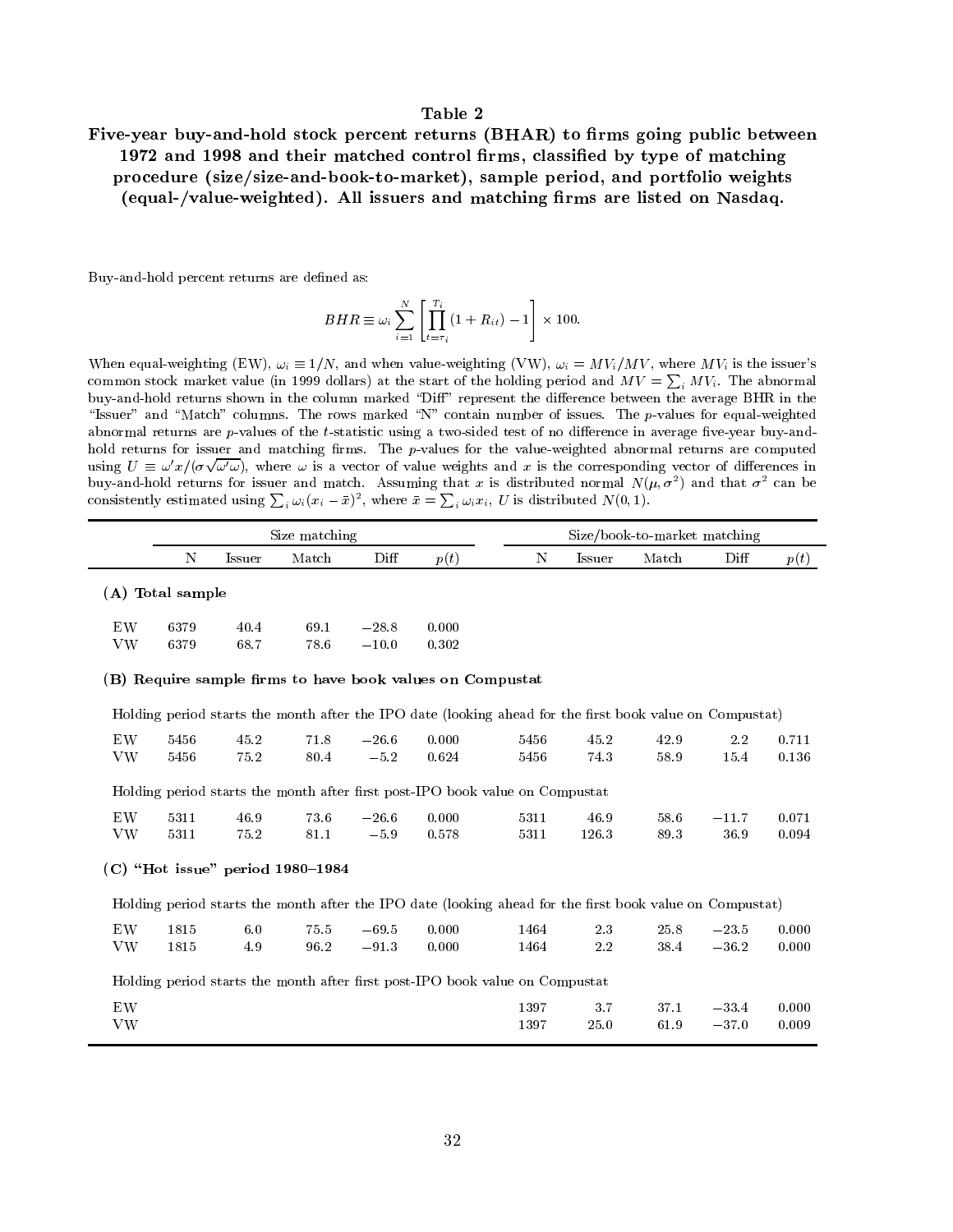# Average annual leverage ratios and liquidity for firms going public between 1972 and 1998, and their non-issuing control firms matched on size and size/book-to-market ratio. All issuers and matching firms are listed on Nasdaq.

The leverage variables are computed using long-term debt, total debt (long-term debt plus debt in current liabilities), and total assets at the end of the fiscal year (as reported by COMPUSTAT). Market values are measured at the end of the calendar year. Observations with negative book equity value and observations with a long-term debt to market value ratio that exceeds 10,000 are excluded. Turnover is volume divided by number of shares outstanding. The reported turnovers are average monthly turnover for each year zero to five in the holding period.

|                | (A) Leverage                   |                                           |                                               |           |        |                                                     |        |                                       |       |        |
|----------------|--------------------------------|-------------------------------------------|-----------------------------------------------|-----------|--------|-----------------------------------------------------|--------|---------------------------------------|-------|--------|
|                |                                | Long-term debt divided<br>by total assets |                                               |           |        | Long-term debt divided<br>by market value of equity |        | Total debt divided<br>by total assets |       |        |
| Year           | N                              | Issuer                                    | Match                                         | $p$ -diff | Issuer | Match                                               | p diff | <b>Issuer</b>                         | Match | p diff |
|                | Issuers and size matched firms |                                           |                                               |           |        |                                                     |        |                                       |       |        |
| $\Omega$       | 4042                           | 0.100                                     | 0.145                                         | 0.000     | 0.153  | 0.438                                               | 0.000  | 0.152                                 | 0.202 | 0.000  |
| 1              | 3959                           | 0.124                                     | 0.149                                         | 0.000     | 0.290  | 0.483                                               | 0.000  | 0.184                                 | 0.205 | 0.000  |
| $\overline{2}$ | 3444                           | 0.139                                     | 0.147                                         | 0.057     | 0.372  | 0.459                                               | 0.001  | 0.199                                 | 0.203 | 0.337  |
| 3              | 2849                           | 0.151                                     | 0.149                                         | 0.771     | 0.433  | 0.509                                               | 0.025  | 0.212                                 | 0.206 | 0.231  |
| 4              | 2170                           | 0.150                                     | 0.146                                         | 0.465     | 0.572  | 0.488                                               | 0.202  | 0.213                                 | 0.206 | 0.278  |
| 5.             | 1869                           | 0.153                                     | 0.152                                         | 0.802     | 0.659  | 0.511                                               | 0.042  | 0.213                                 | 0.213 | 0.952  |
|                |                                |                                           | Issuers and size/book-to-market matched firms |           |        |                                                     |        |                                       |       |        |
| $\Omega$       | 4654                           | 0.102                                     | 0.144                                         | 0.000     | 0.161  | 0.255                                               | 0.000  | 0.154                                 | 0.203 | 0.000  |
|                | 4421                           | 0.125                                     | 0.150                                         | 0.000     | 0.291  | 0.337                                               | 0.012  | 0.185                                 | 0.211 | 0.000  |
| $\overline{2}$ | 3751                           | 0.139                                     | 0.150                                         | 0.010     | 0.379  | 0.350                                               | 0.248  | 0.199                                 | 0.209 | 0.031  |
| 3              | 3088                           | 0.147                                     | 0.153                                         | 0.206     | 0.448  | 0.409                                               | 0.297  | 0.209                                 | 0.213 | 0.496  |
| 4              | 2346                           | 0.146                                     | 0.152                                         | 0.246     | 0.524  | 0.417                                               | 0.062  | 0.209                                 | 0.216 | 0.270  |
| 5              | 1986                           | 0.156                                     | 0.158                                         | 0.692     | 0.608  | 0.483                                               | 0.031  | 0.217                                 | 0.225 | 0.229  |

(B) Liquidity measured as monthly average turnover

|                |      |        | Issuers and size<br>matched firms |        | Issuers and size<br>book-to-market matched firms |       |        |  |  |
|----------------|------|--------|-----------------------------------|--------|--------------------------------------------------|-------|--------|--|--|
| Year           | N    | Issuer | Match                             | p diff | Issuer                                           | Match | p diff |  |  |
| O              | 5195 | 0.126  | 0.074                             | 0.000  | 0.125                                            | 0.105 | 0.000  |  |  |
|                | 5536 | 0.111  | 0.074                             | 0.000  | 0.114                                            | 0.098 | 0.000  |  |  |
| $\overline{2}$ | 5314 | 0.120  | 0.077                             | 0.000  | 0.126                                            | 0.097 | 0.000  |  |  |
| 3              | 4601 | 0.120  | 0.079                             | 0.000  | 0.125                                            | 0.100 | 0.000  |  |  |
| 4              | 3823 | 0.119  | 0.077                             | 0.000  | 0.124                                            | 0.102 | 0.000  |  |  |
| 5              | 3165 | 0.106  | 0.071                             | 0.000  | 0.113                                            | 0.090 | 0.000  |  |  |
|                |      |        |                                   |        |                                                  |       |        |  |  |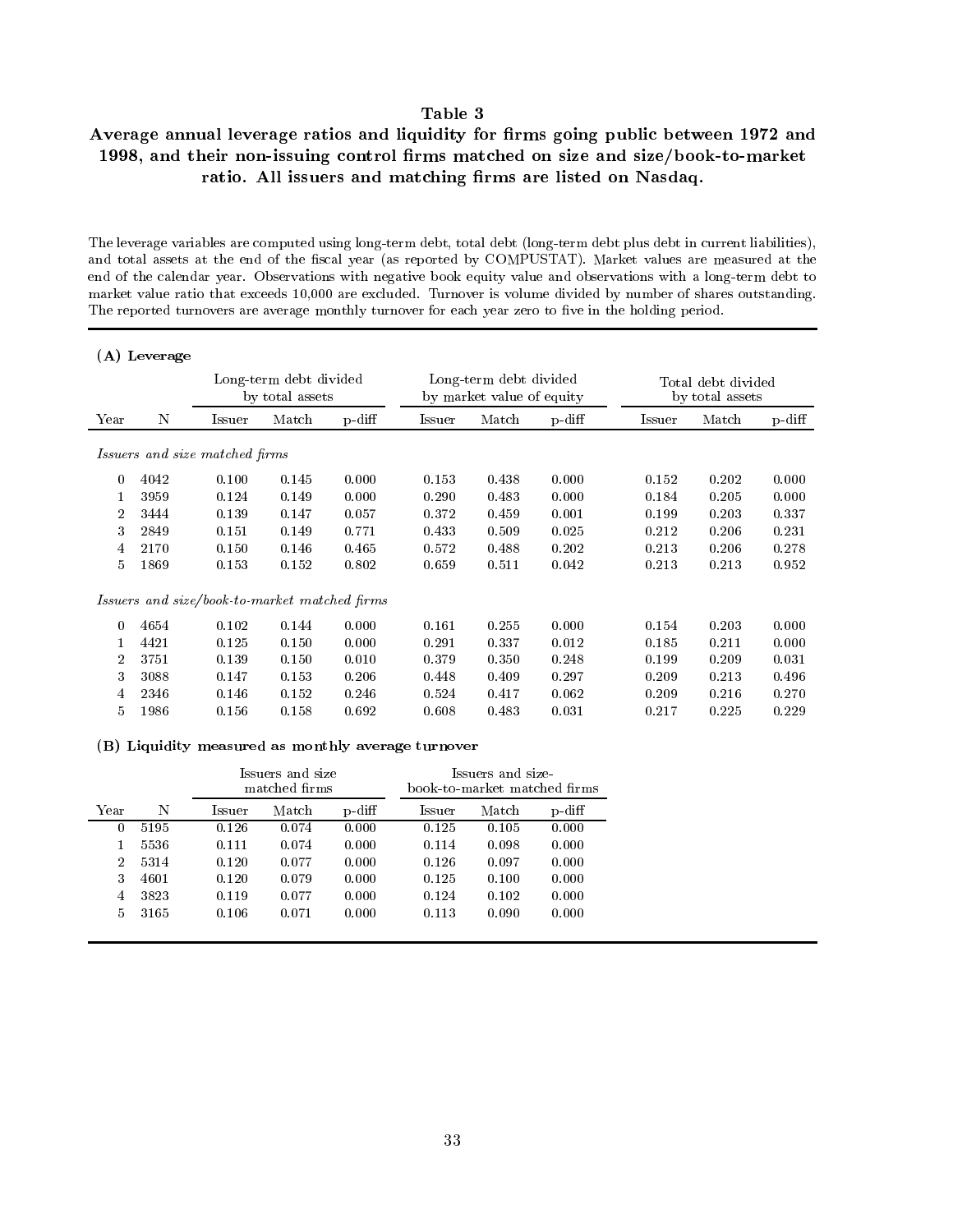## Factor mimicking portfolios and macroeconomic variables used as risk factors, January 1973 to December 2000.

A factor mimicking portfolio is constructed by first regressing the returns on each of the 25 size and book-to-market sorted portfolios of Fama and French (1993) on the total set of six factors, i.e., 25 time-series regressions producing a  $\mathcal{A}$  , and a such that for  $\mathcal{B}$  is the factors. If  $\mathcal{A}$  is the error terms in the error terms in the error terms in the error terms in the error terms in the error terms in the error terms in the error terms i these regressions (assumed to be diagonal), then the weights on the mimicking portfolios are:  $w = (B'V^{-1}B)^{-1}B'V^{-1}$ (see Lehmann and Modest  $(1988)$ ). For each factor k, the return in month t for the corresponding mimicking portfolio is calculated from the cross-product of row  $k$  in  $w$  and the vector of month  $t$  returns on the 25 Fama-French portfolios.

### (A) Raw macroeconomic variables

|                                                                                            | Ν   |          | Mean Std Dev |
|--------------------------------------------------------------------------------------------|-----|----------|--------------|
| Excess return on the market index $(RM)$                                                   | 336 | 0.539    | 4.649        |
| Change in real per capita consumption of nondurable goods $(\Delta \text{RPC})^{\text{a}}$ | 336 | 0.053    | 0.686        |
| Difference in BAA and AAA yield change (BAA–AAA)                                           | 336 | $-0.012$ | 1.138        |
| Unanticipated inflation $(UI)^b$                                                           | 336 | $-0.024$ | 0.253        |
| Return difference on Treasury bonds $(20y-1y)^c$                                           | 336 | 0.109    | 2.649        |
| Return difference on Treasury bills (TBILLspr) <sup>d</sup>                                | 336 | 0.052    | 0.115        |

### (B) Correlation between raw macroeconomic factor and the factor mimicking portfolio

| Mimicking factor         | ARPC-        | $BAA - AAA$     | UL              |
|--------------------------|--------------|-----------------|-----------------|
| $\widehat{\triangle$ RPC | 0.265(0.000) | 0.011(0.836)    | $-0.046(0.401)$ |
| $BA\widehat{A - A}AA$    | 0.004(0.935) | 0.265(0.000)    | $-0.026(0.631)$ |
| $\widehat{\text{UT}}$    | 0.001(0.991) | $-0.031(0.575)$ | 0.287(0.000)    |

### (C) Correlation between macroeconomic factors

|                               | ${\rm RM}$ | $\Delta \text{RPC}$ | BA A<br>AAA | $\widehat{\phantom{m}}$<br>UI | $20v-1v$ | TBILLspr |
|-------------------------------|------------|---------------------|-------------|-------------------------------|----------|----------|
| ${\rm RM}$                    | $1.000\,$  |                     |             |                               |          |          |
| $\widehat{\Delta \text{RPC}}$ | $-0.008$   | 1.000               |             |                               |          |          |
| $BAA - AAA$                   | 0.013      | $-0.099$            | 1.000       |                               |          |          |
| $\widehat{\mathrm{UI}}$       | 0.020      | $-0.298$            | 0.266       | 1.000                         |          |          |
| $20y-1y$                      | 0.314      | $-0.004$            | 0.080       | $-0.067$                      | 1.000    |          |
| TBILLspr                      | 0.115      | 0.028               | 0.066       | $-0.062$                      | 0.395    | 1.000    |

<sup>a</sup>Seasonally adjusted real per capita consumption of nondurable goods are from the FRED database.

 $<sup>b</sup>$ Unanticipated inflation (UI) is generated using a model for expected inflation that involves running a regression of</sup> real returns (returns on 30-day Treasury bills less inflation) on a constant and 12 of it's lagged values.

cThis is the return spread between Treasury bonds with 20-year and 1-year maturities.

 $d$ The short end of the term structure (TBILLspr) is measured as the return difference between 90-day and 30-day Treasury bills.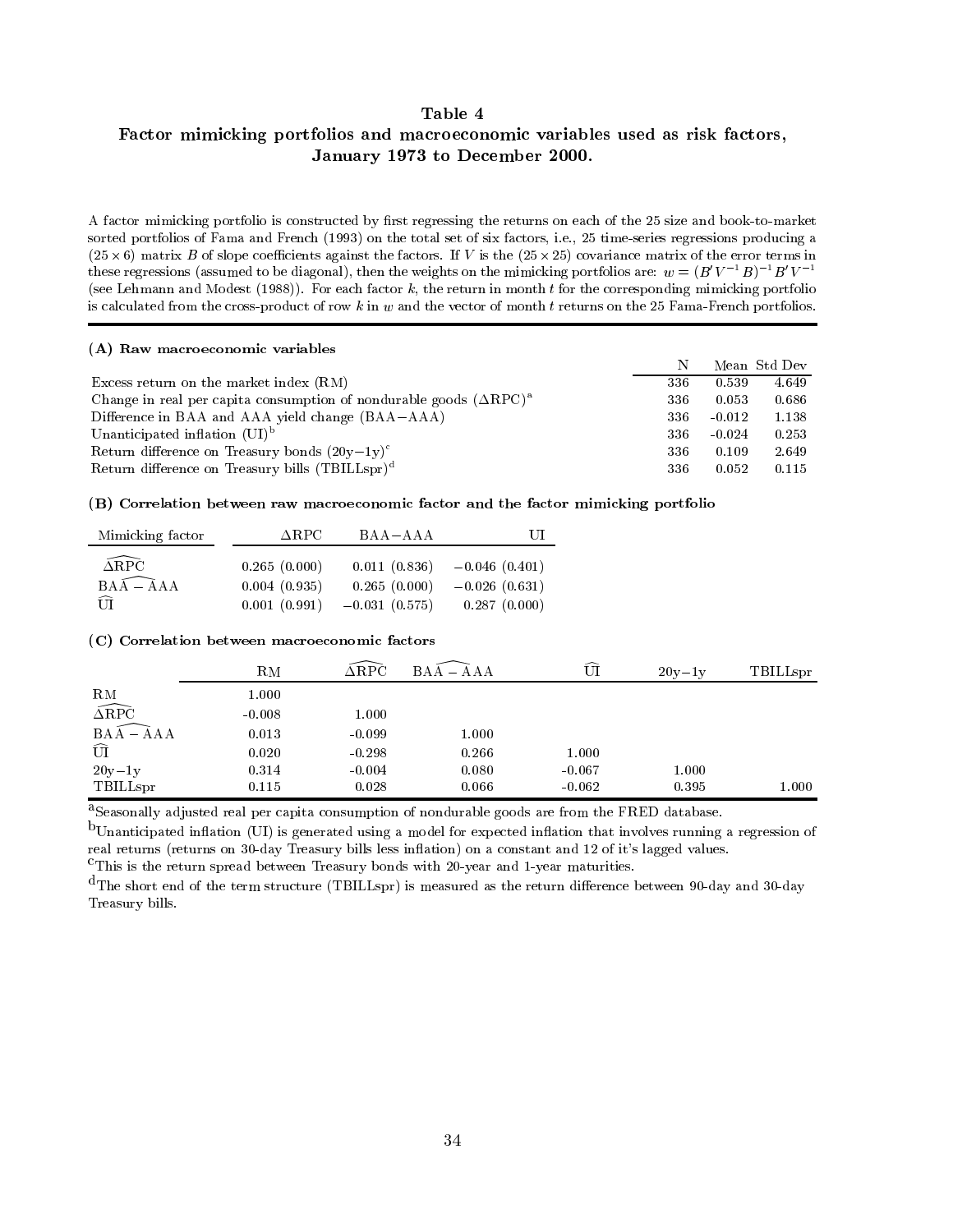# Jensen's alphas and constant factor loadings for stock portfolios of firms going public on Nasdaq and non-issuing Nasdaq firms matched on size and size/book-to-market ratio, classified by portfolio weights. Portfolios are first formed in January 1973 and held until December 2000.

The model is:

 $r_{pt} = \alpha_p + \beta_1 \text{RM}_t + \beta_2 \widehat{\Delta \text{RPC}}_t + \beta_3 (\text{BAA} - \text{AAA})_t + \beta_4 \widehat{\text{UI}}_t + \beta_5 (20y - 1y)_t + \beta_6 \text{TBILLspr}_t + e_t$ 

where  $r_{pt}$  is either a portfolio excess return or a return on a zero investment portfolio that is long the stock of the matching firm and short the stock of the issuer, RM is the excess return on the market index, RPC is the percent change in the real per capita consumption of nondurable goods, BAA-AAA is the difference in the monthly yield changes on bonds rated BAA and AAA by Moody's, UI is unanticipated inflation,  $20y-1y$  is the return difference between Treasury bonds with 20 years to maturity and 1 year to maturity, and TBILLspr is the return difference between 90-day and 30-day Treasury bills. T is the number of months in the time series regression, N is the average number of firms in the portfolio, and I is the number of issues used to construct the portfolio. The coefficients are estimated using OLS. Standard errors are computed using the heteroscedasticity consistent estimator of White (1980). The numbers in parentheses are  $p$ -values.

|                                     |                                                                         |                                            |                                                   | Factor betas (T=336, N=888, I=6,379)                      |                                                   |                                                                |                                                                                                 |                         |
|-------------------------------------|-------------------------------------------------------------------------|--------------------------------------------|---------------------------------------------------|-----------------------------------------------------------|---------------------------------------------------|----------------------------------------------------------------|-------------------------------------------------------------------------------------------------|-------------------------|
| Portfolio                           | $\hat{\alpha}$                                                          | ${\rm RM}$                                 | $\Delta \text{RPC}$                               | $BAA - AAA$                                               | UI                                                | $20v-1v$                                                       | TBILLspr                                                                                        | Rsq                     |
|                                     | (A) Issuers and size matched control firms                              |                                            |                                                   |                                                           |                                                   |                                                                |                                                                                                 |                         |
| EW-issuer<br>$EW$ -match<br>EW-zero | $-0.17$ (.510) 1.38 (.000)<br>0.10(0.566)<br>$-0.27$ (.102)             | 0.97(0.00)<br>$0.41$ (.000)                | $0.06$ (.000)<br>$0.05$ (.000)<br>$0.01$ (.104)   | $-0.03$ (.000)<br>$-0.01$ (.000)<br>$-0.01$ (.000)        | 0.05(0.000)<br>$0.04$ (.000)<br>$0.01$ (.212)     | $-0.26$ (.000)<br>$-0.16$ (.027)                               | $-0.42$ (.000) $-0.46$ (.845)<br>1.76(0.218)<br>$-2.22$ (.178)                                  | 0.704<br>0.736<br>0.364 |
| VW-issuer<br>VW-zero                | $-0.12$ (.651) 1.58 (.000)<br>$VW-match -0.02$ (.903)<br>$-0.10$ (.635) | 1.07(0.000)<br>$0.51$ (.000)               | $0.03$ $(.023)$<br>$0.03$ (.012)<br>$0.00$ (.583) | $-0.02$ (.016)<br>$-0.01$ (.095)<br>$-0.01$ (.117)        | 0.00(.691)<br>$-0.02$ (.093)                      | $-0.02$ (.360) $-0.29$ (.012) $-2.37$ (.305)<br>$-0.14$ (.023) | $1.54$ (.316)<br>$-0.14$ (.129) $-3.92$ (.034)                                                  | 0.731<br>0.780<br>0.309 |
|                                     |                                                                         |                                            |                                                   | (B) Issuers and size/book-to-market matched control firms |                                                   |                                                                |                                                                                                 |                         |
| EW-issuer<br>$EW$ -zero             | $-0.09$ (.741) 1.43 (.000)<br>EW-match $-0.01$ (.965)<br>$-0.08$ (.570) | 1.26(0.000)<br>0.17(0.00)                  | $0.06$ (.000)<br>$0.06$ (.000)<br>$-0.00$ (.294)  | $-0.03$ (.000)<br>$-0.02$ (.000)<br>$-0.00$ (.183)        | 0.05(0.000)<br>$0.05$ (.000)<br>0.00(0.535)       | $-0.38$ (.000)                                                 | $-0.46$ (.000) $-1.36$ (.573) 0.712<br>$0.67$ (.751)<br>$-0.08$ (.126) $-2.03$ (.121)           | 0.726<br>0.126          |
| VW-issuer<br>VW-zero                | 0.01(0.973)<br>VW-match $-0.15$ (.473)<br>$0.15$ (.397)                 | $1.62$ (.000)<br>1.33(0.00)<br>0.29(0.000) | $0.03$ (.023)<br>$0.04$ (.010)<br>$-0.01$ (.256)  | $-0.02$ (.017)<br>$-0.01$ (.031)<br>$-0.00$ (.351)        | $-0.02$ (.310)<br>$0.00$ (.909)<br>$-0.02$ (.056) |                                                                | $-0.32$ (.006) $-2.92$ (.231)<br>$-0.20$ (.010) $-0.04$ (.981)<br>$-0.12$ (.133) $-2.88$ (.113) | 0.729<br>0.764<br>0.159 |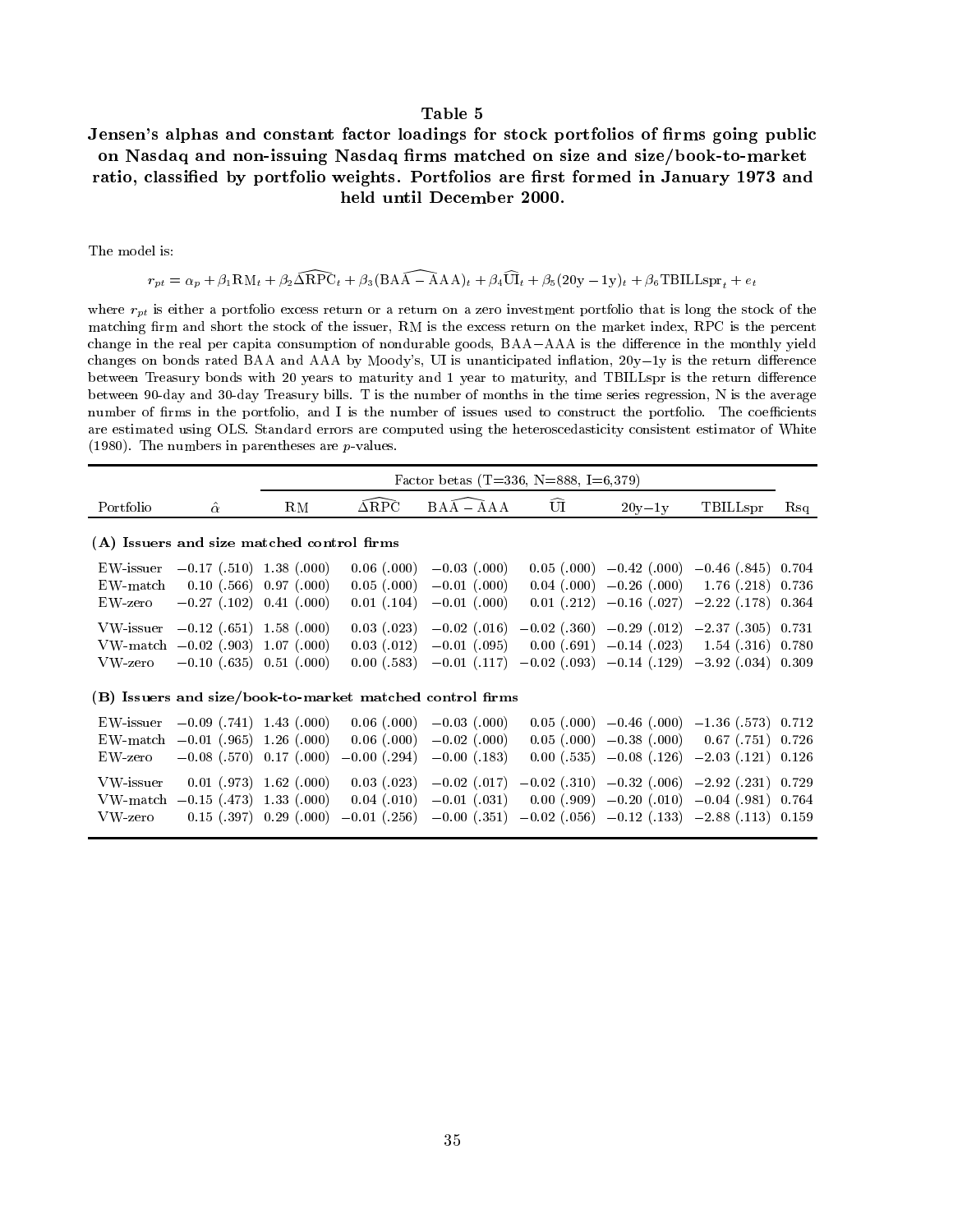## Descriptive statistics for characteristic based risk factors, January 1973 to December 2000 sample period.

The size factor (SMB) is the return on a portfolio of small firms minus the return on a portfolio of large firms  $(?,$ See)]FamaFren93. The momentum factor (UMD) is constructed using a procedure similar to Carhart (1997): It is the return on a portfolio of the one-third of the CRSP stocks with the highest buy-and-hold return over the previous 12 months minus the return on a portfolio of the one-third of the CRSP stocks with the lowest buy-and-hold return over the previous 12 months. The liquidity factor TO is constructed using an algorithm similar to the one used by Fama and French (1993) when constructing the SMB and HML factors. To construct TO, we start in September 1972 and form two portfolios based on a ranking of the end-of-month market value of equity and three portfolios formed using stocks ranked on TO. Next, six portfolios are constructed from the intersection of the two market value and the three turnover portfolios. Monthly value-weighted returns on these six portfolios are calculated starting in October 1972. Portfolios are reformed in January, April, July, and October, using firm rankings from the previous month. The TO portfolio is the difference between the equal-weighted average return on the two portfolios with low turnover and the equal-weighted average return on the two portfolios with high turnover.

### (A) Characteristic based factors

|                                                                    |                                                                           |          |          |            |       |  |  |     | N     | Mean Std Dev |       |
|--------------------------------------------------------------------|---------------------------------------------------------------------------|----------|----------|------------|-------|--|--|-----|-------|--------------|-------|
|                                                                    | Difference in returns between small firms and big firms (SMB)             |          |          |            |       |  |  |     | 336   | 0.099        | 3.346 |
|                                                                    | Difference in return between firms with high and low book-to-market (HML) |          |          |            |       |  |  |     | 336   | 0.453        | 3.120 |
|                                                                    | Difference in return between winners and losers (UMD)                     |          |          |            |       |  |  |     | 336   | 1.010        | 3.814 |
| Difference in return between firms with high and low turnover (TO) |                                                                           |          |          |            |       |  |  | 336 | 0.045 | 3.649        |       |
|                                                                    | RM                                                                        | SMB      | HML      | <b>UMD</b> | TO    |  |  |     |       |              |       |
|                                                                    |                                                                           |          |          |            |       |  |  |     |       |              |       |
| ${\rm RM}$                                                         | 1.000                                                                     |          |          |            |       |  |  |     |       |              |       |
| SMB                                                                | 0.257                                                                     | 1.000    |          |            |       |  |  |     |       |              |       |
| HML                                                                | $-0.473$                                                                  | $-0.312$ | 1.000    |            |       |  |  |     |       |              |       |
| <b>UMD</b>                                                         | 0.093                                                                     | 0.101    | $-0.314$ | 1.000      |       |  |  |     |       |              |       |
| TO                                                                 | $-0.634$                                                                  | $-0.594$ | 0.741    | $-0.324$   | 1.000 |  |  |     |       |              |       |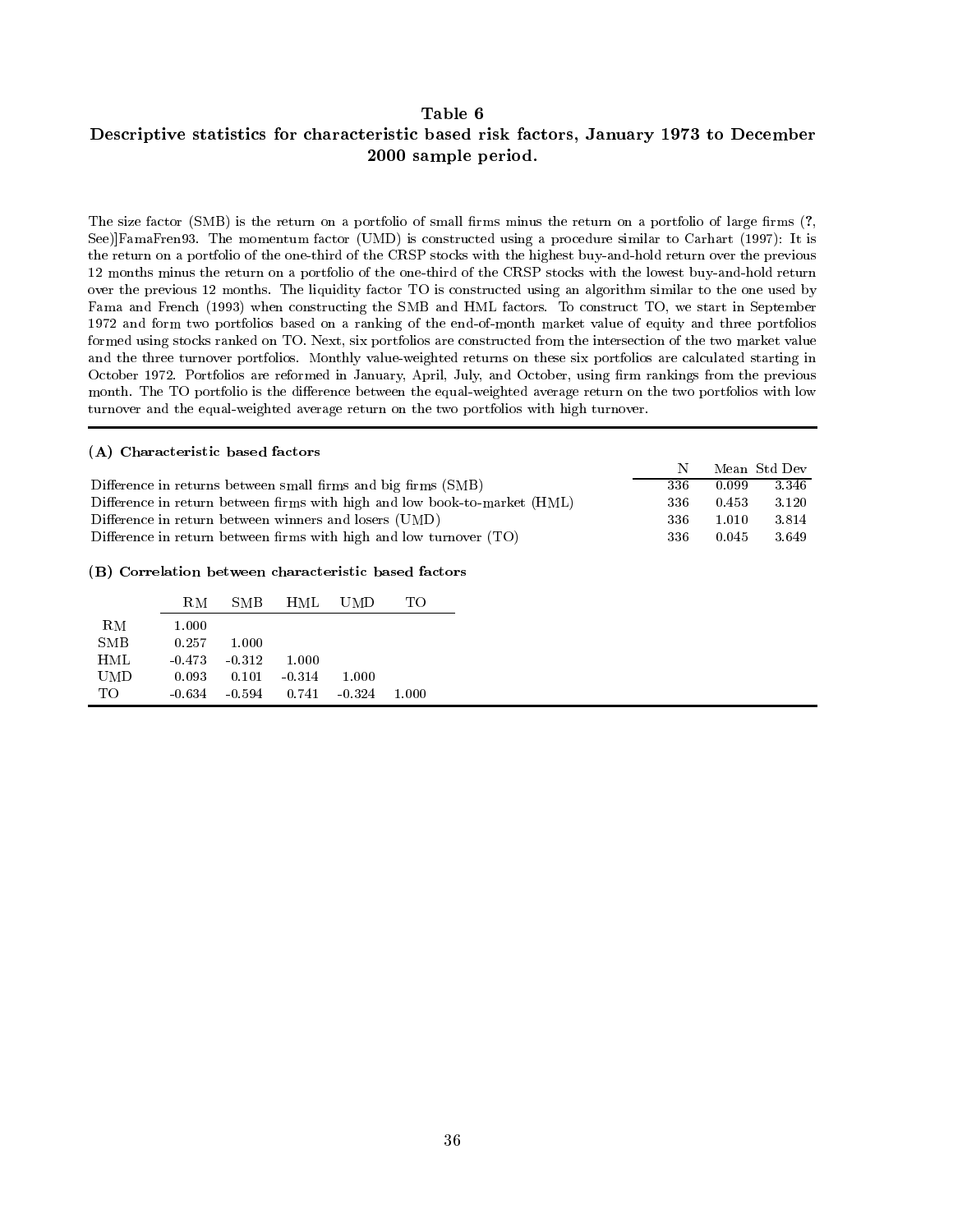## Factor-betas and t-values for the extended Fama-French model using 25 size and book-to-market sorted portfolios as test assets

The model is:

### $r_{pt} = \alpha_p + \beta_1 \text{RM}_t + \beta_2 \text{SMB}_t + \beta_3 \text{HML}_t + \beta_4 \text{UMD}_t + \beta_5 \text{TO}_t + e_t$

where  $r_{pt}$  is excess return on the 25 Fama and French (1993) size and book-to-market ratio sorted portfolios. RM is the excess return on a value weighted market index, SMB and HML are the Fama and French (1993) size and book-to-market factors, UMD is a momentum factor and is constructed as the return difference between the one-third highest and one-third lowest CRSP performers over the past 12 months. The factor is constructed by Ken French and is downloaded from his web-page. TO (monthly volume divided by number of shares outstanding) is a liquidity factor that is constructed using the same algorithm used to construct HML. Thus, TO is the difference between the equal-weighted average return on two size sorted portfolios with low turnover and the equal-weighted average return on two size sorted portfolios with high turnover. The coefficients are estimated using OLS. Standard errors are computed using the heteroscedasticity consistent estimator of White (1980). The model is estimated using monthly data over the sample period July 1963 through December 1999, giving 438 observations. The numbers in parentheses are t-values. The first five portfolios, in row P11 to P15, contain small firms with book-to-market ratios ranging from low  $(P11)$  to high  $(P15)$ . The second group of five portfolios, in row P21 to P25, contain the second smallest firms with book-to-market ratios ranging from low (P11) to high (P15). The remaining groups follow the same pattern. Parentheses contain t-values.

|                 | Intercept       | RM          | SMB            | $\operatorname{HML}$ | <b>UMD</b>      | TO              | ARsq       |
|-----------------|-----------------|-------------|----------------|----------------------|-----------------|-----------------|------------|
| P11             | $-0.46(-4.67)$  | 1.00(35.85) | 1.33(28.96)    | $-0.19$ $(-4.25)$    | $0.03$ $(0.91)$ | $-0.16(-2.89)$  | 0.93       |
| $\rm P12$       | $-0.01(-0.08)$  | 0.97(39.52) | 1.24(32.96)    | 0.11<br>(2.61)       | $-0.01(-0.23)$  | $-0.04(-0.67)$  | $\rm 0.94$ |
| P <sub>13</sub> | $0.01$ $(0.12)$ | 0.96(50.97) | 1.12(41.95)    | 0.24<br>(8.24)       | $-0.03(-1.41)$  | $0.04$ $(1.16)$ | 0.96       |
| P <sub>14</sub> | 0.14<br>(2.26)  | 0.93(49.91) | 1.09(41.32)    | 0.40<br>(13.16)      | $-0.02(-0.74)$  | 0.08<br>(2.22)  | 0.96       |
| P <sub>15</sub> | 0.11<br>(1.66)  | 0.99(48.63) | 1.18(35.63)    | 0.62<br>(18.02)      | $0.01$ $(0.61)$ | 0.09<br>(2.05)  | $\rm 0.95$ |
| P <sub>21</sub> | $-0.11(-1.39)$  | 1.01(44.29) | 0.87(24.31)    | $-0.33$ $(-9.02)$    | $-0.06(-2.00)$  | $-0.33(-6.65)$  | 0.96       |
| P22             | $-0.02(-0.27)$  | 1.01(45.62) | 0.91(29.66)    | 0.06<br>(1.98)       | $-0.08(-3.54)$  | $-0.03(-0.73)$  | 0.96       |
| P <sub>23</sub> | $0.13$ $(2.20)$ | 0.99(52.82) | 0.81(30.78)    | 0.28<br>(9.11)       | $-0.04(-2.14)$  | $0.04$ $(1.06)$ | 0.95       |
| P <sub>24</sub> | 0.07<br>(1.19)  | 1.01(52.69) | 0.75(28.62)    | 0.49<br>(16.05)      | $-0.01(-0.50)$  | 0.08<br>(2.41)  | 0.95       |
| P <sub>25</sub> | 0.00<br>(0.02)  | 1.07(55.58) | 0.86(32.66)    | (23.63)<br>0.74      | $0.02$ $(1.12)$ | (0.22)<br>0.01  | $\rm 0.95$ |
| <b>P31</b>      | (0.06)<br>0.00  | 1.02(40.77) | 0.60(16.71)    | $-0.33$ $(-8.92)$    | $-0.07(-2.76)$  | $-0.26(-5.91)$  | 0.95       |
| P32             | 0.07<br>(0.94)  | 1.01(41.73) | 0.60(18.25)    | 0.09<br>(2.37)       | $-0.04(-1.52)$  | $-0.04(-0.92)$  | 0.93       |
| P33             | $-0.01(-0.12)$  | 1.00(41.77) | 0.53(16.02)    | 0.35<br>(9.72)       | $-0.07(-2.97)$  | $0.03$ $(0.65)$ | 0.92       |
| P34             | $0.04$ $(0.58)$ | 1.00(48.82) | 0.47(16.77)    | 0.53<br>(16.71)      | $-0.03(-1.29)$  | $0.05$ $(1.09)$ | 0.93       |
| P35             | 0.05<br>(0.66)  | 1.03(44.28) | 0.56(15.88)    | 0.79<br>(21.77)      | $-0.02(-0.68)$  | $-0.12(-2.64)$  | $\rm 0.92$ |
| P41             | $0.14$ $(1.82)$ | 0.99(41.77) | 0.25<br>(7.36) | $-0.37(-11.21)$      | $-0.03(-1.03)$  | $-0.21(-3.95)$  | 0.94       |
| $\rm P42$       | $-0.11(-1.27)$  | 1.08(36.15) | 0.25<br>(6.47) | 0.09<br>(2.13)       | $-0.10(-3.37)$  | $-0.01(-0.18)$  | 0.91       |
| P <sub>43</sub> | $0.04$ $(0.49)$ | 1.04(44.80) | 0.20<br>(5.15) | (9.54)<br>0.38       | $-0.06(-2.39)$  | $-0.07(-1.27)$  | 0.91       |
| P44             | 0.11(1.39)      | 1.00(33.70) | 0.17<br>(4.69) | 0.56<br>(14.92)      | $-0.07(-2.38)$  | $-0.08(-1.56)$  | 0.90       |
| P <sub>45</sub> | 0.06<br>(0.61)  | 1.06(34.90) | 0.22<br>(4.88) | 0.88<br>(20.06)      | $-0.06(-1.94)$  | $-0.30(-5.31)$  | $0.88\,$   |
| P51             | $0.21$ $(3.24)$ | 0.97(46.80) | $-0.20(-7.33)$ | $-0.44(-12.50)$      | $-0.01(-0.48)$  | $0.06$ $(1.74)$ | 0.93       |
| P <sub>52</sub> | $-0.03(-0.36)$  | 1.05(46.64) | $-0.20(-6.07)$ | 0.01<br>(0.27)       | $-0.02(-0.89)$  | 0.06<br>(1.41)  | 0.91       |
| P53             | $-0.11(-1.40)$  | 1.01(37.88) | $-0.22(-5.53)$ | $0.20\,$<br>(4.53)   | $0.04$ $(1.19)$ | 0.08<br>(1.52)  | $0.85\,$   |
| <b>P54</b>      | $-0.04(-0.56)$  | 0.99(39.77) | $-0.24(-7.01)$ | 0.60<br>(18.06)      | $-0.07(-3.04)$  | $-0.09(-2.09)$  | 0.89       |
| P <sub>55</sub> | $-0.12(-1.20)$  | 0.95(29.95) | $-0.19(-3.79)$ | (15.53)<br>0.93      | $-0.03(-0.99)$  | $-0.29(-5.23)$  | $0.82\,$   |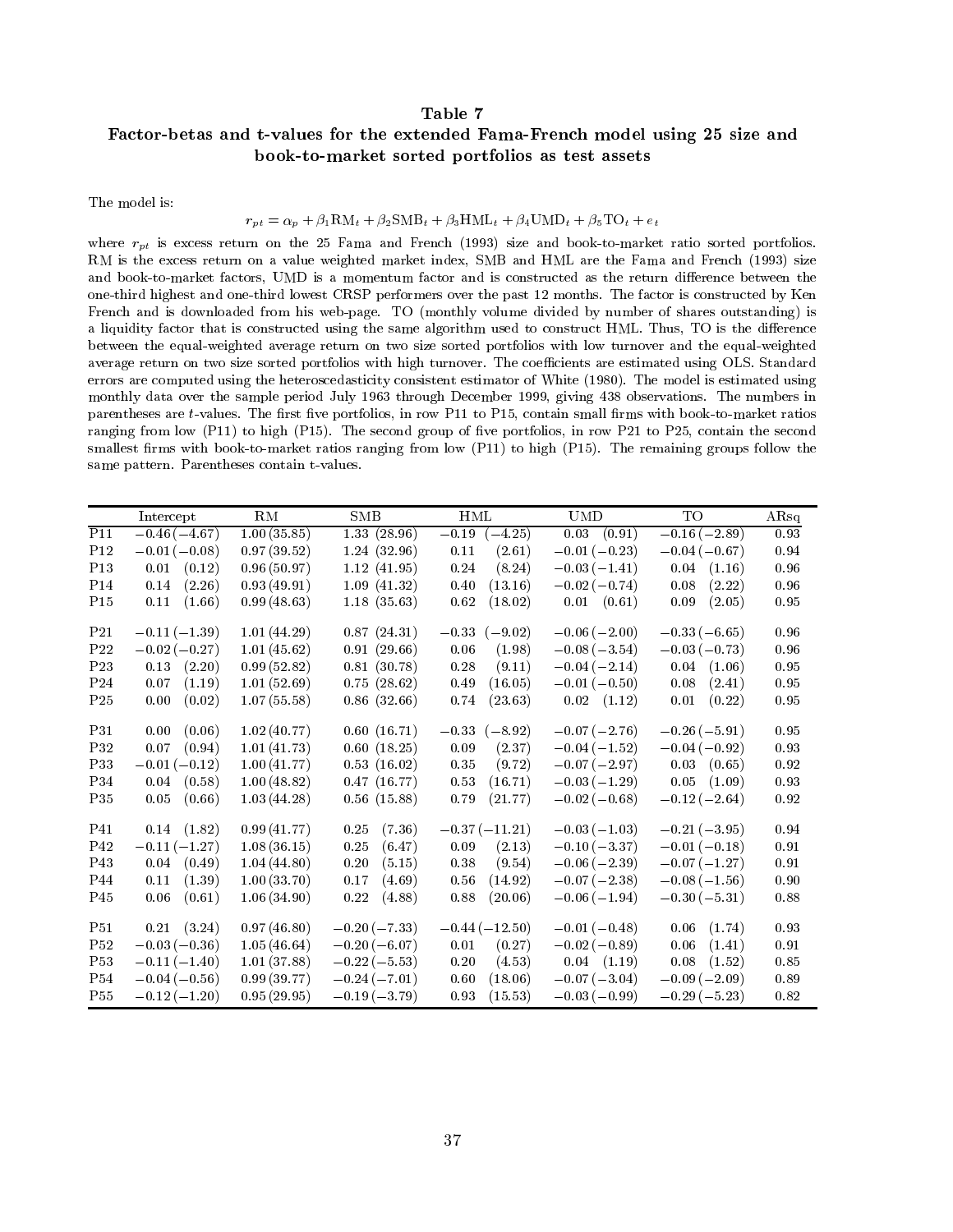# Jensen's alphas, Fama and French (1993) factor loadings, and factor loadings for momentum and liquidity factors for stock portfolios of firms going public on Nasdaq and non-issuing Nasdaq firms matched on size and size/book-to-market, classified by portfolio weights. Portfolios are first formed in January 1973 and held until December 2000.

The model is:

### $r_{pt} = \alpha_p + \beta_1 \text{RM}_t + \beta_2 \text{SMB}_t + \beta_3 \text{HML}_t + \beta_4 \text{UMD}_t + \beta_5 \text{TO}_t + e_t$

where  $r_{pt}$  is either a portfolio excess return or a return on a zero investment portfolio that is long the stock of the matching firm and short the stock of the issuer. RM is the excess return on a value weighted market index, SMB and HML are the Fama and French (1993) size and book-to-market factors, UMD is amomentum factor and is constructed as the return difference between the one-third highest and one-third lowest CRSP performers over the past 12 months. The factor is constructed by Ken French and is downloaded from his web-page. TO (monthly volume divided by number of shares outstanding) is a liquidity factor that is constructed using the same algorithm used to construct HML. Thus, TO is the difference between the equal-weighted average return on two size sorted portfolios with low turnover and the equal-weighted average return on two size sorted portfolios with high turnover. In the panel headings, T is the number of months in the time series regression, N is the average number of firms in the portfolio, and I is the number of issues used to construct the portfolio. The coefficients are estimated using OLS. Standard errors are computed using the heteroscedasticity consistent estimator of White (1980). The numbers in parentheses are p-values.

| Portfolio                                                 | $\hat{\alpha}$                                  | RM                                                       | SMB                                                                                                     | <b>HML</b>                                                                                                           | <b>UMD</b>                                                                                  | TO                                                        | A-Rsq                   |  |
|-----------------------------------------------------------|-------------------------------------------------|----------------------------------------------------------|---------------------------------------------------------------------------------------------------------|----------------------------------------------------------------------------------------------------------------------|---------------------------------------------------------------------------------------------|-----------------------------------------------------------|-------------------------|--|
| (A) Issuers and size matched control firms                |                                                 |                                                          |                                                                                                         |                                                                                                                      |                                                                                             |                                                           |                         |  |
| EW-issuer<br>$EW$ -match<br>$EW$ -zero                    | $-0.06(0.709)$<br>0.06(0.464)<br>$-0.12(0.313)$ | 1.06(0.000)<br>0.86(0.000)<br>0.20(0.000)                | 0.91(0.000)                                                                                             | $1.18(0.000) -0.09(0.329)$<br>0.30(0.000)<br>$0.27(0.000) -0.38(0.000)$                                              |                                                                                             |                                                           | 0.861<br>0.915<br>0.531 |  |
| VW-issuer<br>VW-match<br>VW-zero                          | 0.20(0.179)<br>0.11(0.235)<br>0.09(0.604)       | 1.13(0.000)<br>0.90(0.000)<br>0.23(0.000)                |                                                                                                         | $0.90(0.000) -0.72(0.000)$<br>$0.70(0.000) -0.06(0.238)$<br>$0.20(0.018) -0.66(0.000)$                               |                                                                                             |                                                           | 0.901<br>0.917<br>0.503 |  |
| EW-issuer<br>${\rm EW\text{-}match}$<br>$EW$ -zero        | 0.01(0.967)<br>0.13(0.145)<br>$-0.13(0.268)$    | 1.02(0.000)<br>0.87(0.000)<br>0.14(0.001)                | 0.94(0.000)                                                                                             | $1.12(0.000) -0.03(0.770) -0.06(0.383)$<br>$0.19(0.003) -0.26(0.000) -0.00(0.934) -0.22(0.003)$                      | $0.23(0.000) -0.05(0.062)$                                                                  | $-0.14(0.166)$<br>0.07(0.180)                             | 0.861<br>0.917<br>0.543 |  |
| VW-issuer<br>VW-match<br>VW-zero                          | 0.14(0.306)<br>0.02(0.801)<br>0.11(0.474)       | 0.96(0.000)<br>0.87(0.000)                               | 0.66(0.000)<br>$0.09$ $(0.098)$ $-0.02$ $(0.826)$ $-0.37$ $(0.000)$ $-0.04$ $(0.535)$ $-0.55$ $(0.000)$ | $0.64(0.000)$ $-0.34(0.000)$<br>0.03(0.640)                                                                          |                                                                                             | $0.03(0.544) - 0.66(0.000)$<br>$0.07(0.068) -0.11(0.120)$ | 0.920<br>0.920<br>0.550 |  |
| (B) Issuers and size/book-to-market matched control firms |                                                 |                                                          |                                                                                                         |                                                                                                                      |                                                                                             |                                                           |                         |  |
| EW-issuer<br>$EW$ -match<br>$EW$ -zero                    | 0.00(0.983)<br>0.04(0.737)<br>$-0.04(0.717)$    | 1.08(0.000)<br>1.01(0.000)<br>0.07(0.016)                | 1.13(0.000)                                                                                             | $1.19(0.000) -0.13(0.172)$<br>0.09(0.214)<br>$0.05(0.215) -0.22(0.000)$                                              |                                                                                             |                                                           | 0.859<br>0.878<br>0.183 |  |
| VW-issuer<br>${\rm VW\text{-}match}$<br>$VW$ -zero        | 0.32(0.039)<br>0.08(0.476)<br>0.24(0.168)       | 1.14(0.000)<br>1.01(0.000)<br>0.13(0.013)                | $-0.00(0.982) -0.41(0.000)$                                                                             | $0.90(0.000) -0.76(0.000)$<br>$0.90(0.000)$ $-0.35(0.000)$                                                           |                                                                                             |                                                           | 0.896<br>0.932<br>0.236 |  |
| EW-issuer<br>EW-match<br>$EW$ -zero                       | 0.06(0.695)<br>0.13(0.317)<br>$-0.07(0.511)$    | 1.04(0.000)<br>1.00(0.000)<br>0.04(0.207)                | 1.13(0.000)<br>0.00(0.957)                                                                              | $1.13(0.000) -0.07(0.491)$<br>$-0.14(0.041)$                                                                         | $-0.05$ $(0.458)$ $-0.13$ $(0.195)$<br>$0.06$ $(0.394)$ $-0.07$ $(0.134)$ $-0.01$ $(0.919)$ | $0.02$ $(0.562)$ $-0.13$ $(0.055)$                        | 0.860<br>0.879<br>0.192 |  |
| VW-issuer<br>VW-zero                                      | 0.25(0.063)<br>$VW-match -0.04 (0.688)$         | 0.97(0.000)<br>0.97(0.000)<br>$0.30(0.048) -0.00(0.970)$ |                                                                                                         | $0.62(0.000)$ -0.35 $(0.000)$<br>$0.83(0.000) -0.21(0.000)$<br>$-0.21(0.028) -0.14(0.062) -0.06(0.311) -0.52(0.000)$ |                                                                                             | $0.03(0.530) -0.71(0.000)$<br>$0.09(0.015) -0.18(0.011)$  | 0.917<br>0.937<br>0.304 |  |